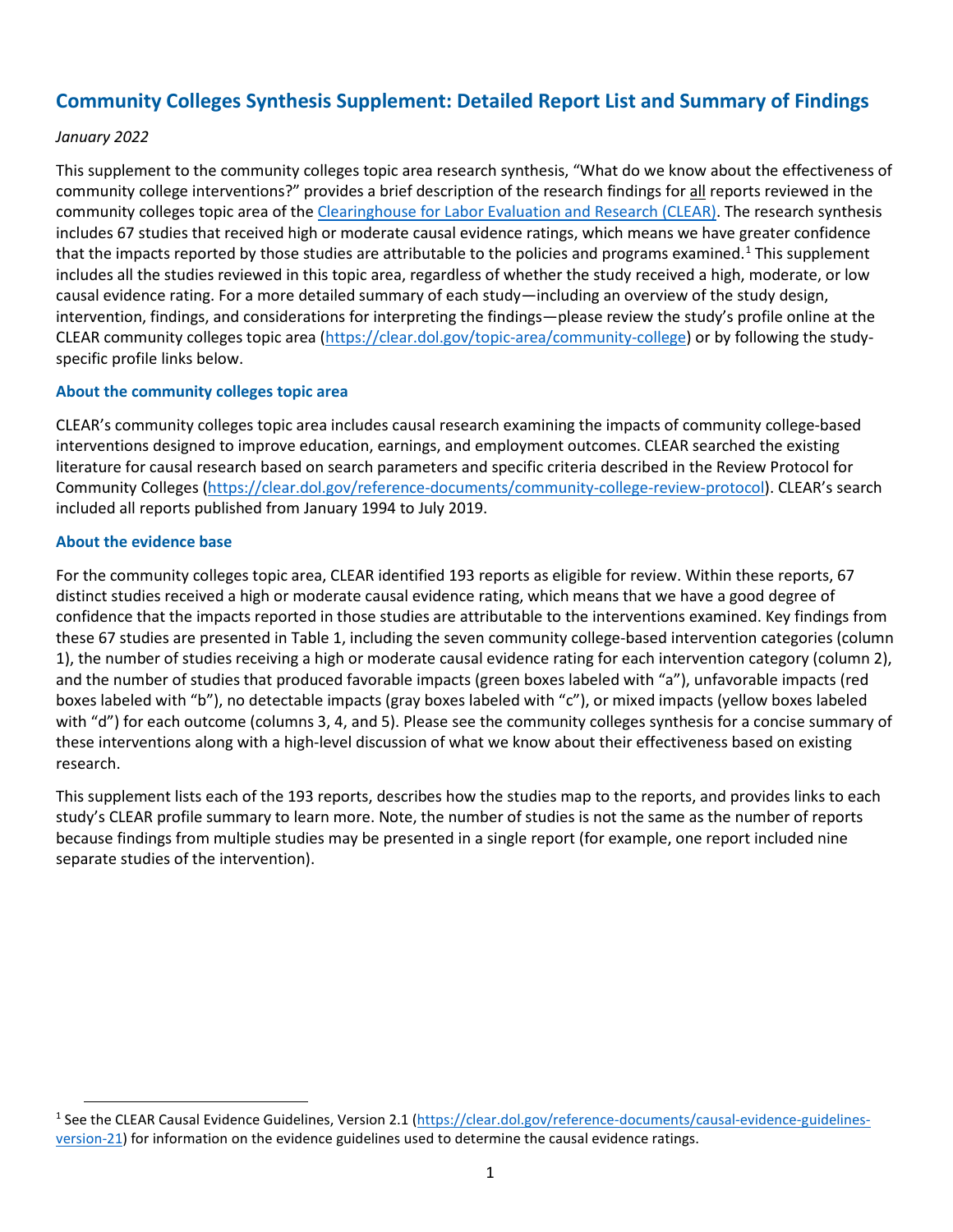#### **Table 1. Overview of the evidence base**

| 1                                                        | 2               | $\overline{\mathbf{3}}$          |                |                |                | 4                         |                |                |                | 5                 |                |                |                |
|----------------------------------------------------------|-----------------|----------------------------------|----------------|----------------|----------------|---------------------------|----------------|----------------|----------------|-------------------|----------------|----------------|----------------|
| <b>Intervention</b>                                      | #               | <b>Education and skills gain</b> |                |                |                | <b>Earnings and wages</b> |                |                |                | <b>Employment</b> |                |                |                |
| Linked learning communities                              | 14              | 7 <sup>a</sup>                   | 7 <sup>c</sup> |                |                |                           | 1 <sup>c</sup> |                |                |                   | 1 <sup>c</sup> |                |                |
| <b>Accelerated learning</b>                              | 14              | 10 <sup>a</sup>                  | $1^\mathrm{c}$ | 3 <sup>d</sup> |                | n.a.                      |                |                |                | n.a.              |                |                |                |
| Paid performance incentives                              | 6               | 6 <sup>a</sup>                   |                |                |                | 1 <sup>a</sup>            | 1 <sup>c</sup> |                |                |                   | 2 <sup>c</sup> |                |                |
| <b>Transition programs and</b><br>support services       | 4 <sup>1</sup>  | 3 <sup>a</sup>                   |                |                | 1 <sup>b</sup> | n.a.                      |                |                |                | n.a.              |                |                |                |
| Career pathways                                          | $12^{2,3}$      | 6 <sup>a</sup>                   | 1 <sup>c</sup> | 4 <sup>d</sup> |                | 3 <sup>a</sup>            | 3 <sup>c</sup> | 3 <sup>d</sup> | 2 <sup>b</sup> | 4 <sup>a</sup>    | 3 <sup>c</sup> | 3 <sup>d</sup> |                |
| <b>Work-based learning</b>                               | 4               | 2 <sup>a</sup>                   |                |                |                |                           | 3 <sup>c</sup> |                |                |                   |                | 1 <sup>d</sup> |                |
| <b>Blended interventions funded</b><br>by TAACCCT grants | 13 <sup>4</sup> | 8 <sup>a</sup>                   |                | 2 <sup>d</sup> | 1 <sup>b</sup> | 2 <sup>a</sup>            | 6 <sup>c</sup> |                | 1 <sup>b</sup> | 3 <sup>a</sup>    | 5 <sup>c</sup> |                | 1 <sup>b</sup> |

*Key:* a Indicates the number of studies that found at least one favorable impact in the outcome domain. These studies had at least one statistically significant favorable impact in the outcome domain and no statistically significant unfavorable impacts.<br><sup>b</sup> Indicates the number of studies that found at least one unfavorable impact in the outcome domai

one statistically significant unfavorable impact in the outcome domain and no statistically significant favorable impacts.

 $c$  Indicates the number of studies that found no statistically significant impacts in the outcome domain.

 $d$  Indicates the number of studies with mixed impacts in the outcome domain. These studies had some statistically significant favorable and some statistically significant unfavorable impacts in the outcome domain.

n.a. indicates that none of the studies examined these outcomes.

*Notes:*<br><sup>1</sup> Two studies examined bridge programs, one examined a dual enrollment program, and one study examined developmental math with a college success course.

<sup>2</sup> Although classified as either work-based learning or career pathways programs due to the primary intervention component, these workforce programs included additional components (such as student support services, technology, accelerated learning, and developmental education).

<sup>3</sup>One study examined short-term stackable certificates as part of a career pathways program.

<sup>4</sup> This synthesis includes a small percentage of studies of TAACCCT funded grant programs, implemented by individual community colleges or consortia. Those that are included received a moderate causal evidence rating (and none received a high rating). Studies of these TAACCCT interventions represented 60 percent of all studies in the overall Community College systematic evidence review. To view synthesis reports of TAACCCT evaluations, please see the U.S. Department of Labor, Chief Evaluation Office's Completed Reports webpage: [https://www.dol.gov/agencies/oasp/evaluation/completedstudies.](https://www.dol.gov/agencies/oasp/evaluation/completedstudies) 

## **REPORTS AND STUDIES OF COMMUNITY COLLEGE POLICIES AND PROGRAMS**

This section of the supplement provides a complete listing of the reports and studies in this topic area. The section is organized in subsections corresponding to the seven categories listed in Table 1.

- A. [Linked learning communities](#page-2-0)
- B. [Accelerated learning](#page-8-0)
- C. [Paid performance incentives](#page-13-0)
- D. [Transition programs and support services](#page-14-0)
- E. [Career pathways](#page-16-0)
- F. [Work-based learning](#page-19-0)
- G. [Blended interventions funded by Trade Adjustment Assistance Community College and Career Training](#page-20-0)  [\(TAACCCT\) grants](#page-20-0)

In the subsections below, we provide a brief description of the intervention listed in Table 1 and cite the reports examining the interventions and the studies contained per report, with links to profiles that summarize each study.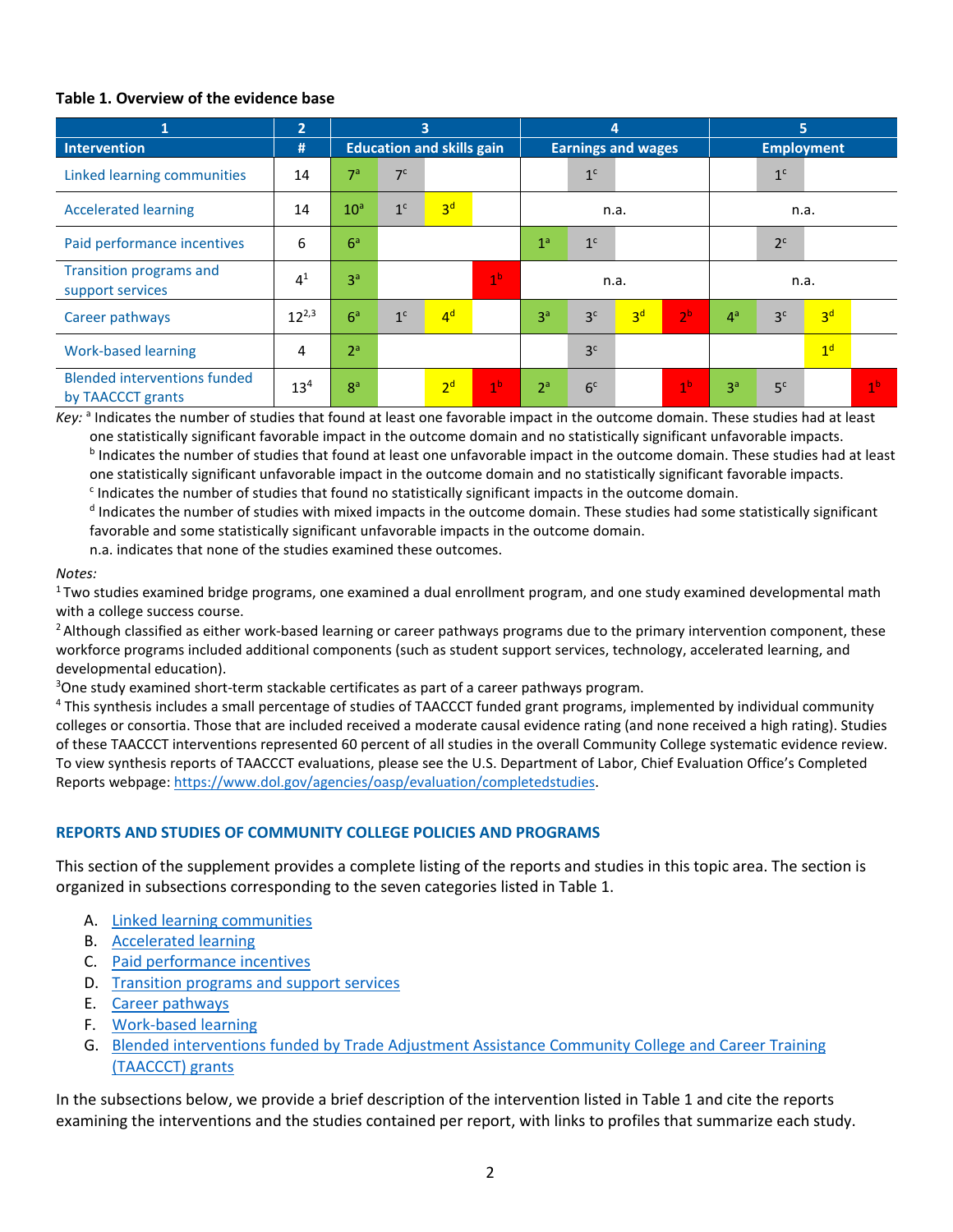The reference list also includes additional sources and related reports for some of the studies reviewed. Related reports examine the same study as the listed study, but information from related reports was not used to complete CLEAR's review of the listed study. In contrast, additional sources examine the same study as the listed study, and information from additional sources was used to complete CLEAR's review of the listed study. In some cases, additional sources are the published versions of a working paper or research report. As noted below, some of these additional sources or related reports were not reviewed separately by CLEAR because they contained the same data and analyses as the reviewed study.

## <span id="page-2-0"></span>**A. Linked Learning Communities**

**Overview:** A linked learning community is a model of student engagement that integrates shared curricular content and peer cohorts. Evidence reviewed on linked learning communities included 14 studies with high or moderate causal evidence and 18 studies with low causal evidence. Results from the studies with low causal evidence were not included in the synthesis because the synthesis only included studies with high or moderate causal evidence ratings.

## *Included in the synthesis*

Bandyopadhyay, P. (2010). *The impact of course delivery systems on student achievement and sense of community: A comparison of learning community versus stand-alone classroom settings in an open-enrollment inner city public community college* (Doctoral dissertation). Retrieved from ProQuest Dissertations and Theses database. (UMI No. 3390450)

- Study 1: Learning communities
	- − No detectable impacts on education outcomes
	- − Causal evidence rating: Moderate
	- − Access profile here: [https://clear.dol.gov/study/impact-course-delivery-systems-student-achievement-and](https://clear.dol.gov/study/impact-course-delivery-systems-student-achievement-and-sense-community-comparison-learning)[sense-community-comparison-learning](https://clear.dol.gov/study/impact-course-delivery-systems-student-achievement-and-sense-community-comparison-learning)

Bloom, D., & Sommo, C. (2005). *Building learning communities: Early results from the Opening Doors Demonstration at Kingsborough Community College.* New York: MDRC.

- Study 2: Opening Doors Learning Communities at Kingsborough Community College
	- − Favorable impacts on education outcomes
	- − Causal evidence rating: High
	- − Access profile here: [https://clear.dol.gov/study/building-learning-communities-early-results-opening-doors](https://clear.dol.gov/study/building-learning-communities-early-results-opening-doors-demonstration-kingsborough-community)[demonstration-kingsborough-community](https://clear.dol.gov/study/building-learning-communities-early-results-opening-doors-demonstration-kingsborough-community)
	- − Additional source:
		- U.S. Department of Education, Institute of Education Sciences, What Works Clearinghouse. (2014). *Developmental Students in Postsecondary Education intervention report: Linked learning communities*. Retrieved from [http://whatworks.ed.gov](http://whatworks.ed.gov/)
	- − Related reports:
		- Scrivener, S., Bloom, D., LeBlanc, A., Paxson, C., Rouse, C.E., & Sommo, C. (2008). *A good start: Two-year effects of a freshman learning community program at Kingsborough Community College.* New York: MDRC.
		- Sommo, C., Mayer, A.K., Rudd, T., & Cullinan, D. (2012). *Commencement day: Six-year effects of a freshman learning community program at Kingsborough Community College.* New York: MDRC.
		- Weiss, M. J., Mayer, A., Cullinan, D., Ratledge, A., Sommo, C., & Diamond, J. (2014). *A random assignment evaluation of learning communities at Kingsborough Community College: Seven years later.* New York: MDRC.

Maccariella, J. (2015). *Engaging community college students using an engineering learning community*. (Unpublished doctoral dissertation). Old Dominion University, Norfolk, VA.

• Study 3: Engineering TLC: Tutors and Learning Communities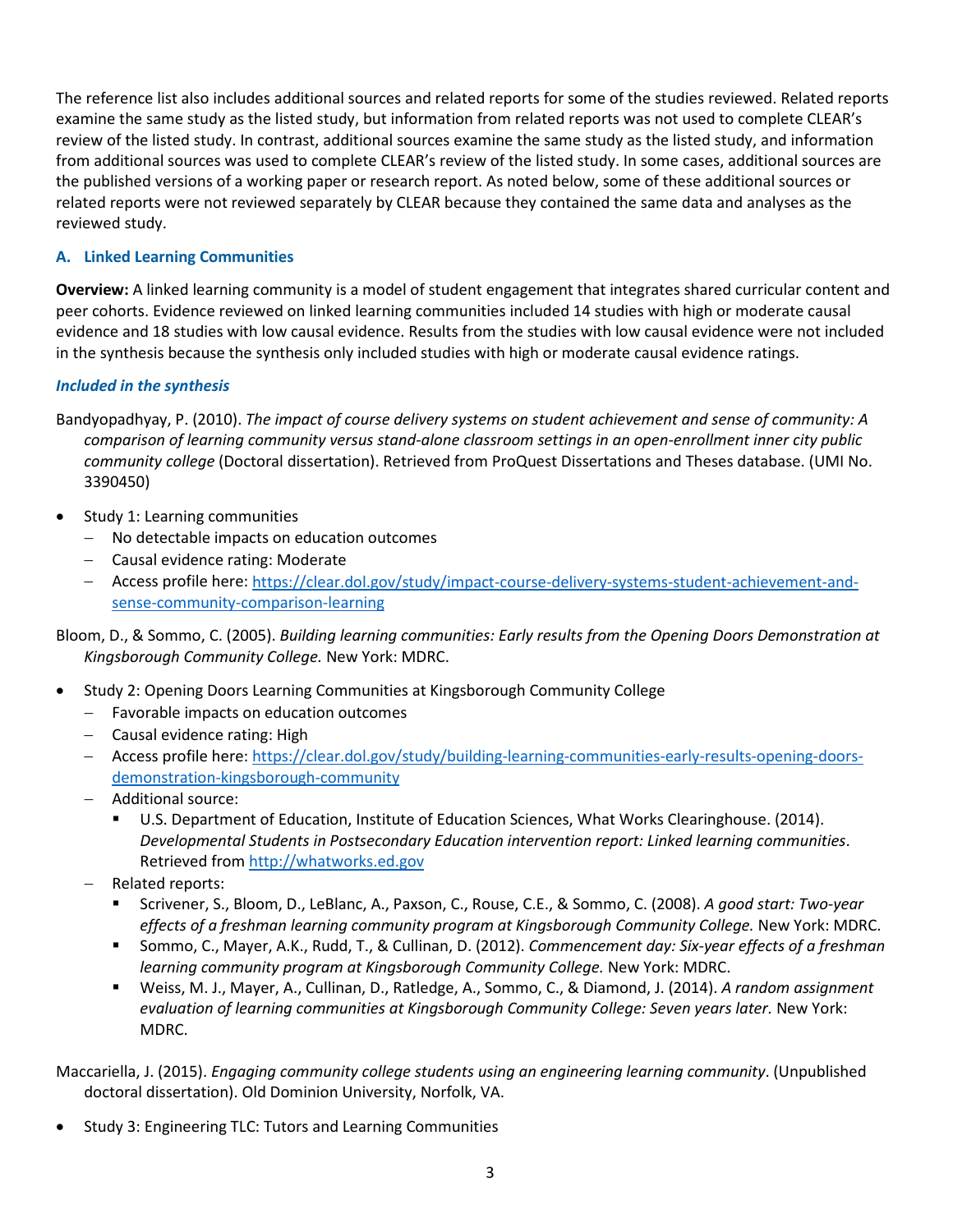- − No detectable impacts on education outcomes
- − Causal evidence rating: Moderate
- − Access profile here: [https://clear.dol.gov/study/engaging-community-college-students-using-engineering](https://clear.dol.gov/study/engaging-community-college-students-using-engineering-learning-community-maccariella-2015)[learning-community-maccariella-2015](https://clear.dol.gov/study/engaging-community-college-students-using-engineering-learning-community-maccariella-2015)

Scrivener, S., & Weiss, M. J. (2009). *Opening Doors: More guidance, better results? Three-year effects of an enhanced student services program at two community colleges.* New York: MDRC.

- Study 4: Opening Doors Learning Communities at Lorain County Community College and Owens Community College
	- − Favorable impacts on education outcomes
	- − Causal evidence rating: High
	- − Access profile here: [https://clear.dol.gov/study/opening-doors-more-guidance-better-results-three-year](https://clear.dol.gov/study/opening-doors-more-guidance-better-results-three-year-effects-enhanced-student-services)[effects-enhanced-student-services](https://clear.dol.gov/study/opening-doors-more-guidance-better-results-three-year-effects-enhanced-student-services)

Scrivener, S., Bloom, D., LeBlanc, A., Paxson, C., Rouse, C.E., & Sommo, C. (2008). *A good start: Two-year effects of a freshman learning community program at Kingsborough Community College.* New York: MDRC.

- Study 5: Opening Doors Learning Communities at Kingsborough Community College
	- − Favorable impacts on education outcomes
	- − Causal evidence rating: High
	- − Access profile here: [https://clear.dol.gov/study/good-start-two-year-effects-freshman-learning-community](https://clear.dol.gov/study/good-start-two-year-effects-freshman-learning-community-program-kingsborough-community-college)[program-kingsborough-community-college](https://clear.dol.gov/study/good-start-two-year-effects-freshman-learning-community-program-kingsborough-community-college)
	- − Related reports:
		- Bloom and Sommo (2005)
		- Sommo et al.  $(2012)$
		- Weiss et al. (2014)

Scrivener, S., Sommo, C., & Collado, H. (2009). *Getting back on track: Effects of a community college program on probationary students.* New York: MDRC.

- Study 6: Opening Doors Program at Chaffey Community College
	- − No detectable impacts on education outcomes
	- − Causal evidence rating: High
	- − Access profile here: [https://clear.dol.gov/study/getting-back-track-effects-community-college-program](https://clear.dol.gov/study/getting-back-track-effects-community-college-program-probationary-students-scrivener-et-al)[probationary-students-scrivener-et-al](https://clear.dol.gov/study/getting-back-track-effects-community-college-program-probationary-students-scrivener-et-al)
- Study 7: Enhanced Opening Doors Programs at Chaffey Community College
	- − Favorable impacts on education outcomes
	- − Causal evidence rating: High
	- − Access profile here: [https://clear.dol.gov/study/getting-back-track-effects-community-college-program](https://clear.dol.gov/study/getting-back-track-effects-community-college-program-probationary-students-scrivener-et-al)[probationary-students-scrivener-et-al](https://clear.dol.gov/study/getting-back-track-effects-community-college-program-probationary-students-scrivener-et-al)
	- − Related reports:
		- Weiss, M., Brock, T., Sommo, C., Rudd, T., & Turner, M. C. (2011). *Serving community college students on probation: Four-year findings from Chaffey College's Opening Doors Program.* New York: MDRC.

Sommo, C., Mayer, A. K., Rudd, T., & Cullinan, D. (2012). *Commencement day: Six-year effects of a freshman learning community program at Kingsborough Community College.* New York: MDRC.

- Study 8: Opening Doors Learning Communities at Kingsborough Community College
	- − No detectable impacts on education outcomes
	- − Causal evidence rating: High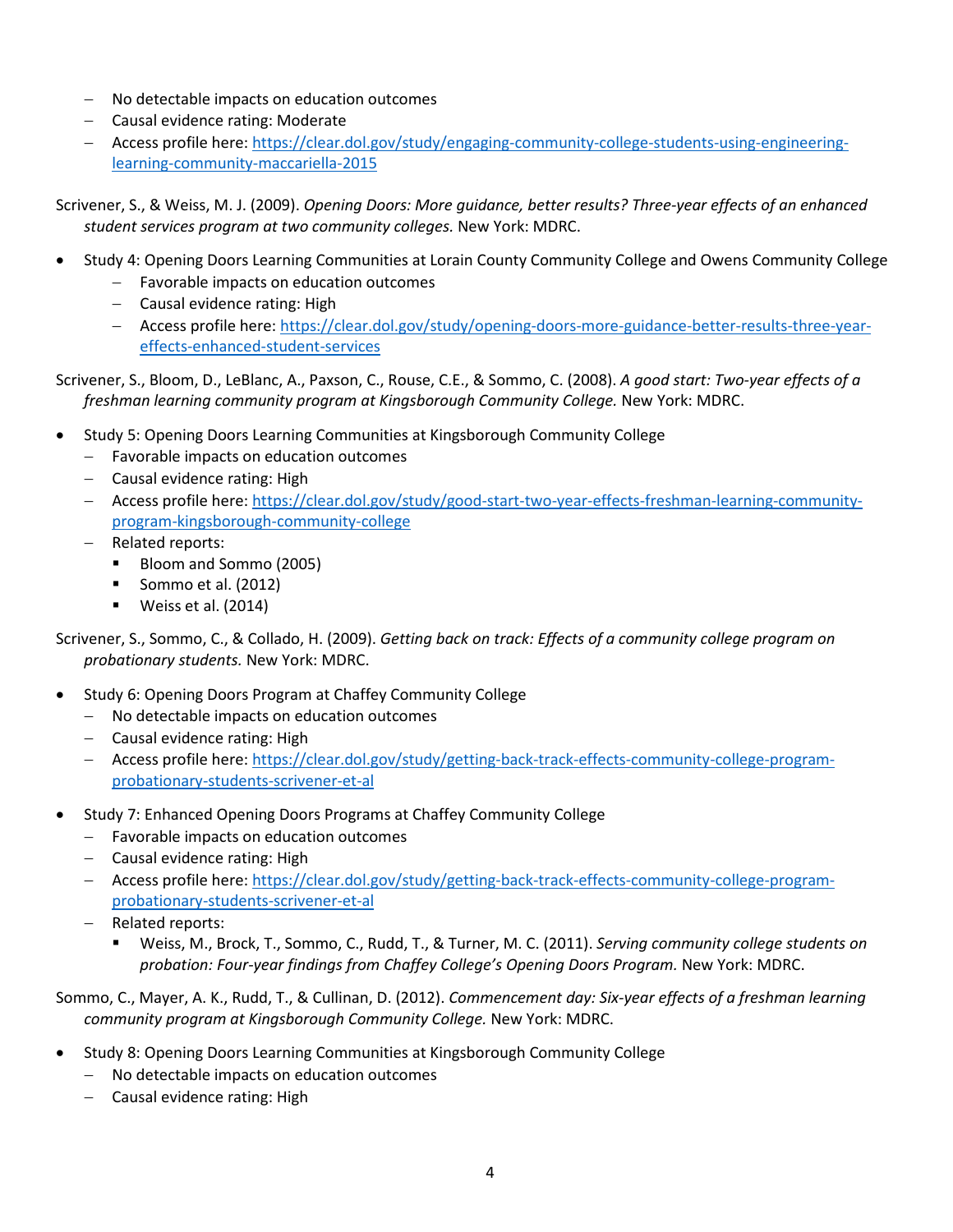- − Access profile here: [https://clear.dol.gov/study/commencement-day-six-year-effects-freshman-learning](https://clear.dol.gov/study/commencement-day-six-year-effects-freshman-learning-community-program-kingsborough-community)[community-program-kingsborough-community](https://clear.dol.gov/study/commencement-day-six-year-effects-freshman-learning-community-program-kingsborough-community)
- − Related reports:
	- Bloom and Sommo (2005)
	- Scrivener et al. (2008)
	- Weiss et al. (2014)

Visher, M., & Teres, J. (2011). *Breaking new ground: An impact study of career-focused learning communities at Kingsborough Community Colleges.* New York: National Center for Postsecondary Research.

- Study 9: Career-Focused Learning Communities at Kingsborough Community College
	- − No detectable impacts on education outcomes
	- − Causal evidence rating: High
	- − Access profile here: [https://clear.dol.gov/study/breaking-new-ground-impact-study-career-focused-learning](https://clear.dol.gov/study/breaking-new-ground-impact-study-career-focused-learning-communities-kingsborough-community)[communities-kingsborough-community](https://clear.dol.gov/study/breaking-new-ground-impact-study-career-focused-learning-communities-kingsborough-community)

Weiss, M., Brock, T., Sommo, C., Rudd, T., & Turner, M.C. (2011). *Serving community college students on probation: Fouryear findings from Chaffey College's Opening Doors Program*. New York: MDRC.

- Study 10: Enhanced Opening Doors Program at Chaffey Community College
	- − No detectable impacts on education outcomes
	- − Causal evidence rating: High
	- − Access profile here: [https://clear.dol.gov/study/serving-community-college-students-probation-four-year](https://clear.dol.gov/study/serving-community-college-students-probation-four-year-findings-chaffey-college%E2%80%99s-opening)[findings-chaffey-college%E2%80%99s-opening](https://clear.dol.gov/study/serving-community-college-students-probation-four-year-findings-chaffey-college%E2%80%99s-opening)
	- − Related reports:
		- Scrivener, S., Sommo, C., & Collado, H. (2009). *Getting back on track: Effects of a community college program on probationary students.* New York: MDRC.

Weiss, M. J., Mayer, A., Cullinan, D., Ratledge, A., Sommo, C., & Diamond, J. (2014). *A random assignment evaluation of learning communities at Kingsborough Community College: Seven years later.* New York: MDRC.

- Study 11: Opening Doors Learning Communities at Kingsborough Community College
	- − No detectable impacts on education, earnings, or employment outcomes
	- − Causal evidence rating: High
	- − Access profile here: [https://clear.dol.gov/study/random-assignment-evaluation-learning-communities](https://clear.dol.gov/study/random-assignment-evaluation-learning-communities-kingsborough-community-college-seven-years)[kingsborough-community-college-seven-years](https://clear.dol.gov/study/random-assignment-evaluation-learning-communities-kingsborough-community-college-seven-years)
	- − Related reports:
		- Bloom and Sommo (2005)
		- Scrivener et al. (2008)
		- Sommo et al.  $(2012)$

Weiss, M., Visher, M., & Wathington, M. (2010). *Learning communities for students in developmental reading: An impact study at Hillsborough Community College.* New York: MDRC.

- Study 12: Learning Communities Demonstration
	- − Favorable impacts on education outcomes
	- − Causal evidence rating: High
	- − Access profile here: [https://clear.dol.gov/study/learning-communities-students-developmental-reading-impact](https://clear.dol.gov/study/learning-communities-students-developmental-reading-impact-study-hillsborough-community)[study-hillsborough-community](https://clear.dol.gov/study/learning-communities-students-developmental-reading-impact-study-hillsborough-community)
	- − Related reports:
		- U.S. Department of Education, Institute of Education Sciences, What Works Clearinghouse. (2014). *Developmental Students in Postsecondary Education intervention report: Linked learning*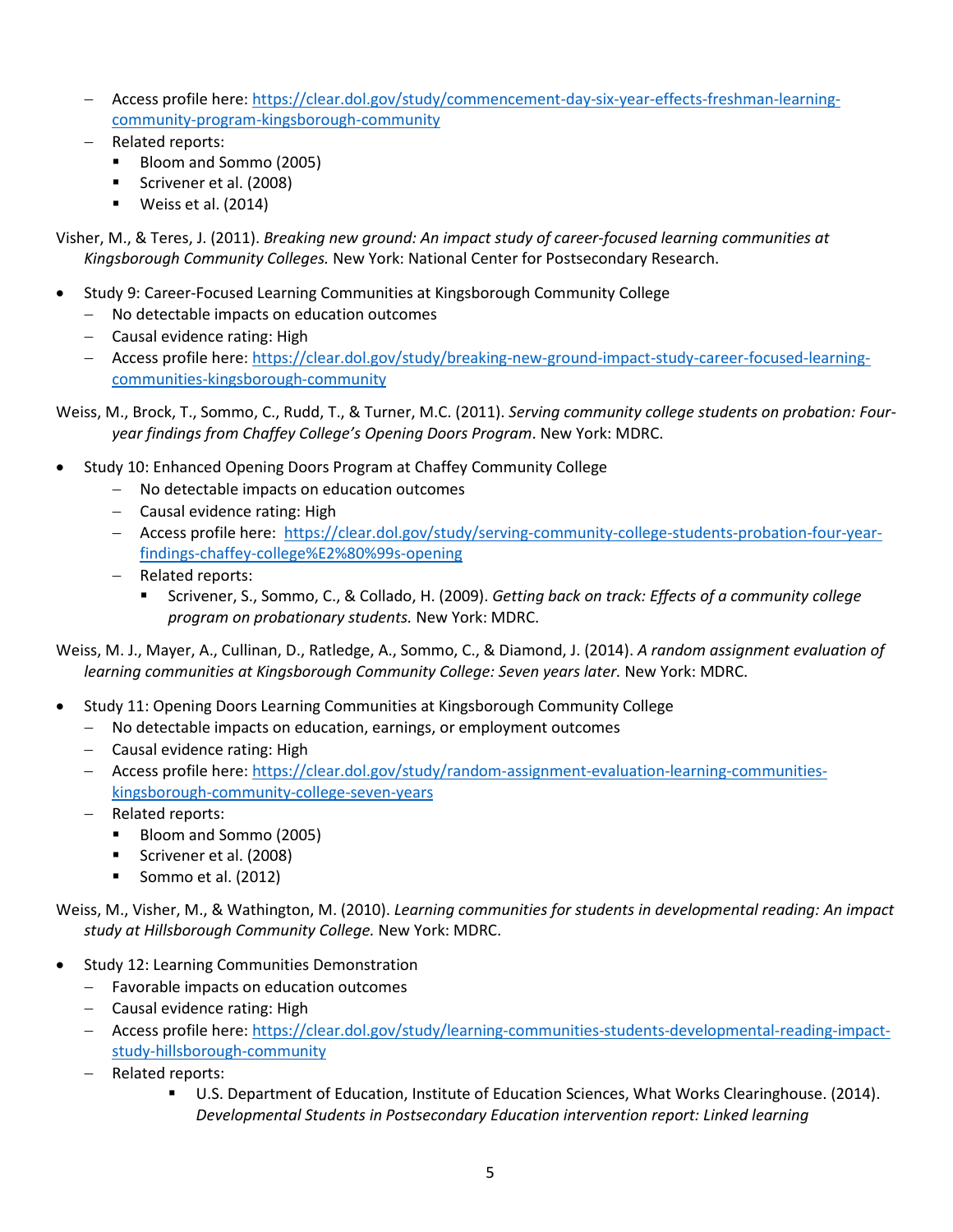*communities*. Retrieved from [https://ies.ed.gov/ncee/wwc/Docs/InterventionReports/wwc\\_linked\\_111814.pdf](https://ies.ed.gov/ncee/wwc/Docs/InterventionReports/wwc_linked_111814.pdf)

- Weissman, E., Butcher, K. Schneider, E., Teres, J., Collado, H., Greenberg, D., & Welbeck, R. (2011). *Learning communities for students in developmental math: Impact studies at Queensborough and Houston Community Colleges.* New York: National Center for Postsecondary Research.
- Study 13: Learning Communities Demonstration
	- − Favorable impacts on education outcomes
	- − Causal evidence rating: High
	- − Access profile here: [https://clear.dol.gov/study/learning-communities-students-developmental-math-impact](https://clear.dol.gov/study/learning-communities-students-developmental-math-impact-studies-queensborough-and-houston)[studies-queensborough-and-houston](https://clear.dol.gov/study/learning-communities-students-developmental-math-impact-studies-queensborough-and-houston)

Weissman, E., Cullinan, D., Cerna, O., Safran, S., & Richman, P. (2012*). Learning communities for students in developmental English: Impact studies at Merced College and the Community College of Baltimore County.* New York: MDRC.

- Study 14: Learning Communities Demonstration
	- − Favorable impacts on education outcomes
	- − Causal evidence rating: High
	- − Access profile here: [https://clear.dol.gov/study/learning-communities-students-developmental-english-impact](https://clear.dol.gov/study/learning-communities-students-developmental-english-impact-studies-merced-college-and)[studies-merced-college-and](https://clear.dol.gov/study/learning-communities-students-developmental-english-impact-studies-merced-college-and)

## *Not included in the synthesis*

Arcario, P., Clark, J., & Klages, M. (2007). Developing core skills in the major. In M. Smith & B. Williams (Eds.), *Learning communities and student affairs: Partnering for powerful learning*. Olympia, WA: Washington Center for Improving the Quality of Undergraduate Education, Evergreen State College.

- Study 15: First-Year Academies. *This study was excluded from the synthesis because it received a low causal evidence rating.*
	- − Access profile here:<https://clear.dol.gov/study/developing-core-skills-major-arcario-et-al-2007>

Ashley, W. (2012). *The efficacy of learning communities in assisting developmental students in achieving graduation and accumulation of credit hours in a southern metropolitan community college* (Doctoral dissertation). Retrieved from ProQuest Dissertations and Theses database. (UMI No. 3522188)

- Study 16: Learning communities. *This study was excluded from the synthesis because it received a low causal evidence rating.*
	- − Access profile here: [https://clear.dol.gov/study/efficacy-learning-communities-assisting-developmental](https://clear.dol.gov/study/efficacy-learning-communities-assisting-developmental-students-achieving-graduation-and)[students-achieving-graduation-and](https://clear.dol.gov/study/efficacy-learning-communities-assisting-developmental-students-achieving-graduation-and)

Barnes, R., & Piland, W. (2010). Impact of learning communities in developmental English on community college student retention and persistence. *Journal of College Student Retention: Research, Theory, & Practice, 12*(1), 7-24.

- Study 17: Learning communities. *This study was excluded from the synthesis because it received a low causal evidence rating.*
	- − Access profile here: [https://clear.dol.gov/study/impact-learning-communities-developmental-english](https://clear.dol.gov/study/impact-learning-communities-developmental-english-community-college-student-retention-and)[community-college-student-retention-and](https://clear.dol.gov/study/impact-learning-communities-developmental-english-community-college-student-retention-and)
- Barnes, R., & Piland, W. (2013). Learning communities' impact on student success in developmental English. *Community College Journal of Research and Practice, 37*(12), 954-965.
- Study 18: Learning communities. *This study was excluded from the synthesis because it received a low causal evidence rating.*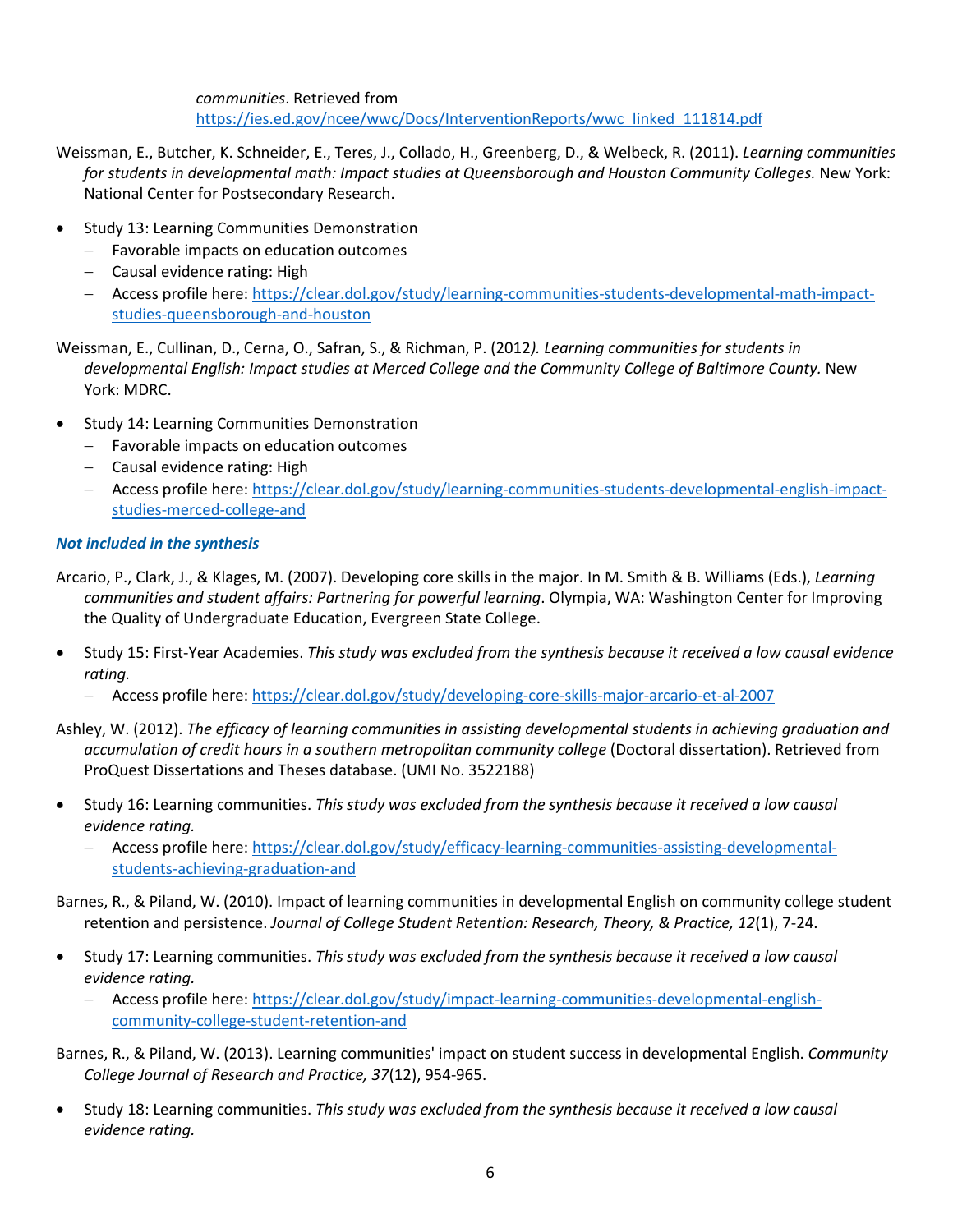- − Access profile here: [https://clear.dol.gov/study/learning-communities%E2%80%99-impact-student-success](https://clear.dol.gov/study/learning-communities%E2%80%99-impact-student-success-developmental-english-barnes-piland-2013)[developmental-english-barnes-piland-2013](https://clear.dol.gov/study/learning-communities%E2%80%99-impact-student-success-developmental-english-barnes-piland-2013)
- Budd, L. B. (2017). *The differences in first-year retention rates for adult and traditional community college students enrolled and not enrolled in learning communities.* (Doctoral dissertation). Retrieved from ProQuest Dissertations and Theses database. (UMI No. 10639485)
- Study 19: Learning communities. *This study was excluded from the synthesis because it received a low causal evidence rating.*
	- − Access profile here: [https://clear.dol.gov/study/differences-first-year-retention-rates-adult-and-traditional](https://clear.dol.gov/study/differences-first-year-retention-rates-adult-and-traditional-community-college-students)[community-college-students](https://clear.dol.gov/study/differences-first-year-retention-rates-adult-and-traditional-community-college-students)
- Elabid, H. (2018). *The impact of developmental English learning communities on the academic performance of diverse freshmen at an urban community college* (Doctoral dissertation). Retrieved from ProQuest Dissertations and Theses. (UMI No. 10826529).
- Study 20: Opening Doors Learning Communities. *This study was excluded from the synthesis because it received a low causal evidence rating.*
	- − Access profile here: [https://clear.dol.gov/study/impact-developmental-english-learning-communities-academic](https://clear.dol.gov/study/impact-developmental-english-learning-communities-academic-performance-diverse-freshmen-urban)[performance-diverse-freshmen-urban](https://clear.dol.gov/study/impact-developmental-english-learning-communities-academic-performance-diverse-freshmen-urban)
- Engstrom, C., & Tinto, V. (2008). Learning better together: The impact of learning communities on the persistence of low-income students. *Opportunity Matters: A Journal of Research Informing Educational Opportunity Practice and Programs, 1*(1), 5-21.
- Study 21: Learning communities. *This study was excluded from the synthesis because it received a low causal evidence rating.*
	- − Access profile here: [https://clear.dol.gov/study/learning-better-together-impact-learning-communities](https://clear.dol.gov/study/learning-better-together-impact-learning-communities-persistence-low-income-students-engstrom)[persistence-low-income-students-engstrom](https://clear.dol.gov/study/learning-better-together-impact-learning-communities-persistence-low-income-students-engstrom)
- McIntosh, J. (2012). *The impact of curricular learning communities on furthering the engagement and persistence of academically underprepared students at community colleges* (Doctoral dissertation). Retrieved from ProQuest Dissertation and Theses database. (UMI No. 3509985)
- Study 22: Learning communities. *This study was excluded from the synthesis because it received a low causal evidence rating.*
	- − Access profile here: [https://clear.dol.gov/study/impact-curricular-learning-communities-furthering](https://clear.dol.gov/study/impact-curricular-learning-communities-furthering-engagement-and-persistence-academically)[engagement-and-persistence-academically](https://clear.dol.gov/study/impact-curricular-learning-communities-furthering-engagement-and-persistence-academically)
- Moore, L. H. (2000). *A mixed-method approach to evaluating learning communities for underprepared community college students: The Integrated Studies Communities at Parkland College* (Doctoral dissertation). Retrieved from ProQuest Dissertations and Theses database. (UMI No. 9971142)
- Study 23: Integrated Studies Community (ISC). *This study was excluded from the synthesis because it received a low causal evidence rating.*
	- − Access profile here: [https://clear.dol.gov/study/mixed-method-approach-evaluating-learning-communities](https://clear.dol.gov/study/mixed-method-approach-evaluating-learning-communities-underprepared-community-college-students)[underprepared-community-college-students](https://clear.dol.gov/study/mixed-method-approach-evaluating-learning-communities-underprepared-community-college-students)
- Oldham, T. M. (2017). *The impact of a cohort-based learning model on student success within vocational technical certificates at a community college* (Doctoral dissertation). Retrieved from ProQuest Dissertations and Theses database. (UMI No. 10261248).
- Study 24: Cohort-based learning model. *This study was excluded from the synthesis because it received a low causal evidence rating.*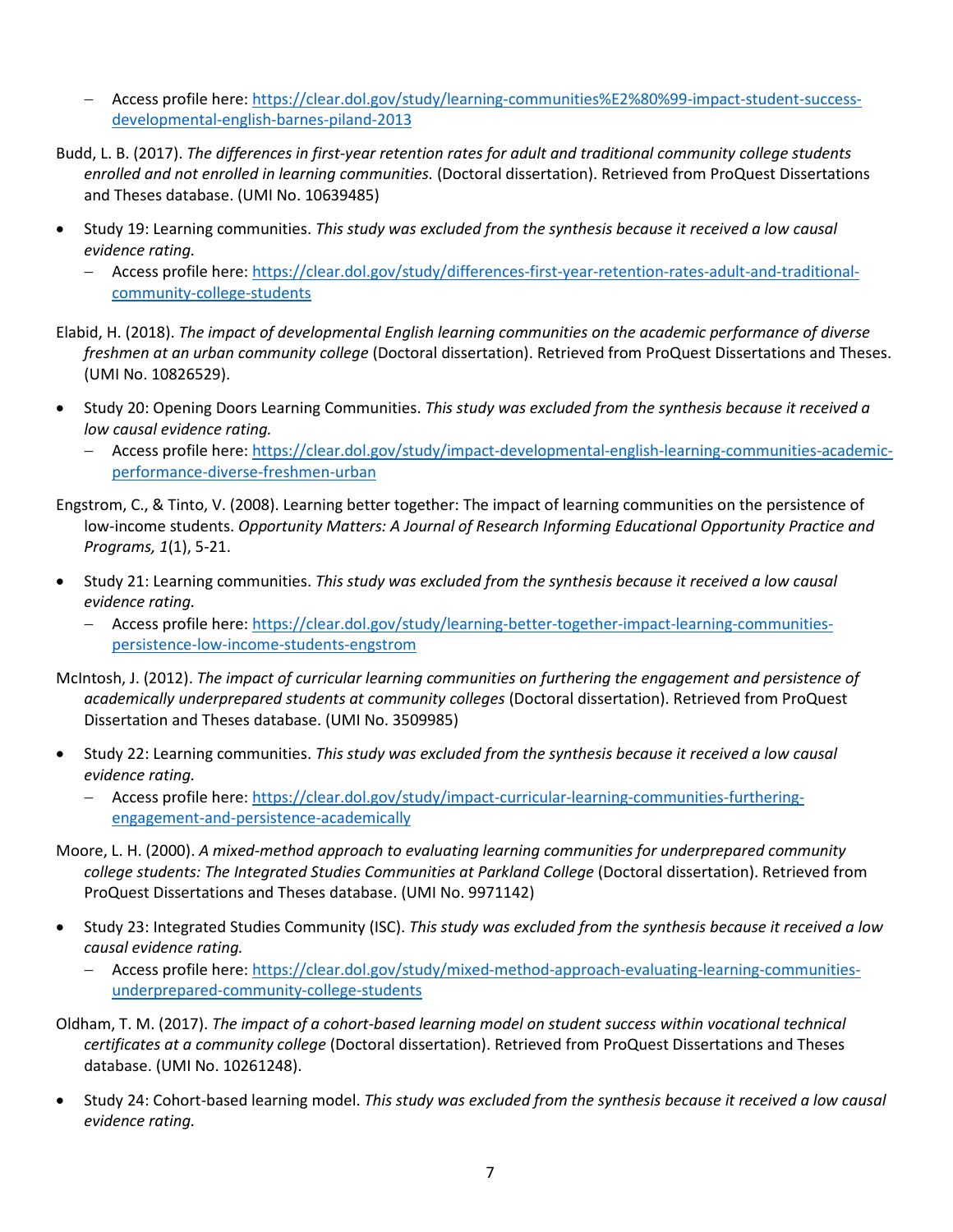- − Access profile here: [https://clear.dol.gov/study/impact-cohort-based-learning-model-student-success-within](https://clear.dol.gov/study/impact-cohort-based-learning-model-student-success-within-vocational-technical-certificates)[vocational-technical-certificates](https://clear.dol.gov/study/impact-cohort-based-learning-model-student-success-within-vocational-technical-certificates)
- Plinski, C. M. (2018). *Does AVID Higher Education (AVID HE) increase student term-to-term progression, persistence toward credited classes and social capital for first-generation college students placing into developmental education: A mixed methods study*. (Doctoral dissertation). Retrieved from ProQuest Dissertations and Theses database. (UMI No. 10825692).
- Study 25: Advancement via Individual Determination Higher Education (AVID HE). *This study was excluded from the synthesis because it received a low causal evidence rating.*
	- − Access profile here: [https://clear.dol.gov/study/does-avid-higher-education-avid-he-increase-student-term](https://clear.dol.gov/study/does-avid-higher-education-avid-he-increase-student-term-term-progression-persistence-toward)[term-progression-persistence-toward](https://clear.dol.gov/study/does-avid-higher-education-avid-he-increase-student-term-term-progression-persistence-toward)

Risolo, P. L. (2015). *Community value: The effect of an urban community college's learning community program on developmental English student retention, academic success, and graduation* (Unpublished doctoral dissertation). Creighton University, Omaha, NE.

- Study 26: Learning Community Program. *This study was excluded from the synthesis because it received a low causal evidence rating.*
	- − Access profile here: [https://clear.dol.gov/study/community-value-effect-urban-community-colleges-learning](https://clear.dol.gov/study/community-value-effect-urban-community-colleges-learning-community-program-developmental)[community-program-developmental](https://clear.dol.gov/study/community-value-effect-urban-community-colleges-learning-community-program-developmental)

Rogers, S. S. (2015). *First Year Initiative's impact on developmental students' re-enrollment and course success at a community college*. (Unpublished doctoral dissertation). Wilmington University, New Castle, DE.

- Study 27: First Year Initiative program. *This study was excluded from the synthesis because it received a low causal evidence rating.*
	- − Access profile here: [https://clear.dol.gov/study/first-year-initiatives-impact-developmental-students-re](https://clear.dol.gov/study/first-year-initiatives-impact-developmental-students-re-enrollment-and-course-success)[enrollment-and-course-success](https://clear.dol.gov/study/first-year-initiatives-impact-developmental-students-re-enrollment-and-course-success)

Spencer, K. (2012). *A study of the impact of a first-year experience initiative on first-year developmental education student success and persistence* (Doctoral dissertation). Retrieved from ProQuest Dissertations and Theses database. (UMI No. 3542047)

- Study 28: Achieving the Dream. *This study was excluded from the synthesis because it received a low causal evidence rating.*
	- − Access profile here: [https://clear.dol.gov/study/study-impact-first-year-experience-initiative-first-year](https://clear.dol.gov/study/study-impact-first-year-experience-initiative-first-year-developmental-education-student)[developmental-education-student](https://clear.dol.gov/study/study-impact-first-year-experience-initiative-first-year-developmental-education-student)
- Tharp, T. (2009). *Learning communities for university students at risk of school failure: Can they make a difference?* (Doctoral dissertation). Retrieved from ProQuest Dissertations and Theses database. (UMI No. 3389640)
- Study 29: Learning communities. *This study was excluded from the synthesis because it received a low causal evidence rating.*
	- − Access profile here: [https://clear.dol.gov/study/learning-communities-university-students-risk-school-failure](https://clear.dol.gov/study/learning-communities-university-students-risk-school-failure-can-they-make-difference-tharp)[can-they-make-difference-tharp](https://clear.dol.gov/study/learning-communities-university-students-risk-school-failure-can-they-make-difference-tharp)

Tinto, V., & Russo, P. (1994). Coordinated studies programs: Their effect on student involvement at a community college. *Community College Review, 22*(2), 16-25.

- Study 30: Coordinated studies program. *This study was excluded from the synthesis because it received a low causal evidence rating.*
	- − Access profile here: [https://clear.dol.gov/study/coordinated-studies-programs-their-effect-student](https://clear.dol.gov/study/coordinated-studies-programs-their-effect-student-involvement-community-college-tinto-russo)[involvement-community-college-tinto-russo](https://clear.dol.gov/study/coordinated-studies-programs-their-effect-student-involvement-community-college-tinto-russo)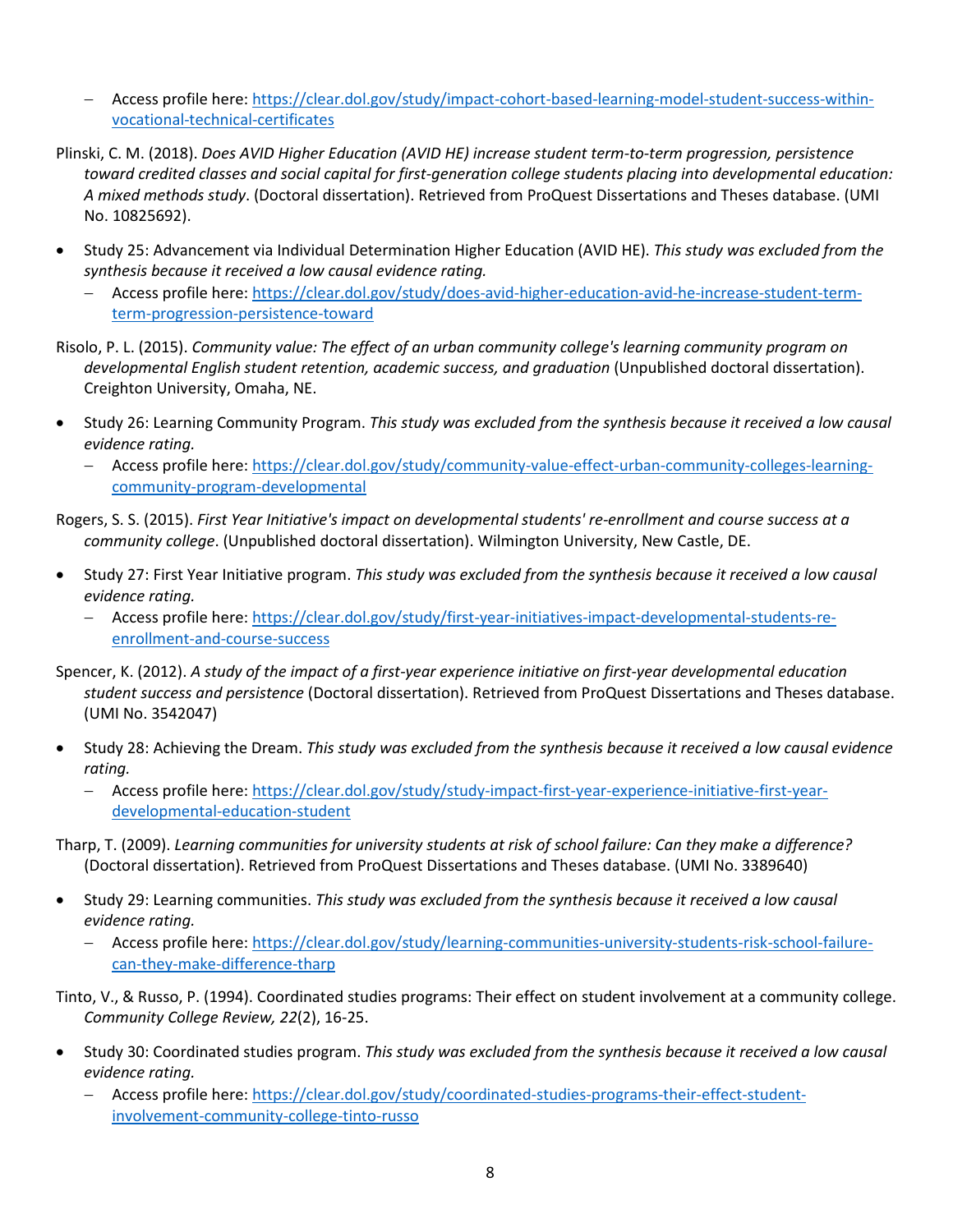- Visher, M., Weiss, M., Weissman, E., Rudd, T., & Wathington, H. (2012). *The effects of learning communities for students in developmental education: A synthesis of findings from six community colleges.* New York: National Center for Postsecondary Research.
- Study 31: (pooled results): Learning Communities. *This study was excluded from the synthesis because it pooled results from studies included in the synthesis and did not constitute a separate study.*
	- − Access profile here: [https://clear.dol.gov/study/effects-learning-communities-students-developmental](https://clear.dol.gov/study/effects-learning-communities-students-developmental-education-synthesis-findings-six-community)[education-synthesis-findings-six-community](https://clear.dol.gov/study/effects-learning-communities-students-developmental-education-synthesis-findings-six-community)
	- − Related reports:
		- Scrivener et al. (2008)
		- $\blacksquare$  Weiss et al. (2010)
		- Weissman et al. (2011)
		- Weissman et al. (2012)
- VonHandorf, T. (2012). *Exploring the impact of learning communities at a community college: An effort to support students enrolled in a developmental math course* (Doctoral dissertation). Retrieved from ProQuest Dissertations and Theses database. (UMI No. 3504070)
- Study 32: Learning communities. *This study was excluded from the synthesis because it received a low causal evidence rating.*
	- − Access profile here: [https://clear.dol.gov/study/exploring-impact-learning-communities-community-college](https://clear.dol.gov/study/exploring-impact-learning-communities-community-college-effort-support-students-enrolled)[effort-support-students-enrolled](https://clear.dol.gov/study/exploring-impact-learning-communities-community-college-effort-support-students-enrolled)

## <span id="page-8-0"></span>**B. Accelerated Learning**

**Overview:** Accelerated learning programs include coursework or programs that are completed in a shorter amount of time. Evidence reviewed on accelerated learning included 14 studies with high or moderate causal evidence and 10 studies with low causal evidence. Results from the studies with low causal evidence were not included in the synthesis because the synthesis only included studies with high or moderate causal evidence ratings.

## *Included in the synthesis*

- Cho, S. W., Kopko, E., Jenkins, D., & Jaggars, S. S. (2012). *New evidence of success for community college remedial English students: Tracking the outcomes of students in the Accelerated Learning Program (ALP) (CCRC Working Paper No. 53).* New York: Columbia University, Community College Research Center.
- Study 1: Accelerated Learning Program at the Community College of Baltimore County
	- − Mixed impacts on education outcomes
	- − Causal evidence rating: Moderate
	- − Access profile here: [https://clear.dol.gov/study/new-evidence-success-community-college-remedial-english](https://clear.dol.gov/study/new-evidence-success-community-college-remedial-english-students-tracking-outcomes-students)[students-tracking-outcomes-students](https://clear.dol.gov/study/new-evidence-success-community-college-remedial-english-students-tracking-outcomes-students)
	- − Related reports:
		- Jaggars, S. S., Hodara, M., Cho, S. W., & Xu, D. (2015). Three accelerated developmental education programs: Features, student outcomes, and implications. *Community College Review, 43*(1), 3-26.
		- Jenkins, D., Speroni, C., Belfield, C., Jaggars, S., & Edgecombe, N. (2010). *A model for accelerating academic success of community college remedial English students: Is the Accelerated Learning Program (ALP) effective and affordable? (CCRC Working Paper No. 21).* New York: Columbia University, Community College Research Center.

Edgecombe, N., Jaggers, S. S., Baker, E., & Bailey, T. (2013). *Acceleration through a holistic support model: An implementation and outcomes analysis of FastStart@CCD.* Community College Research Center Report. New York: Teachers College, Columbia University.

• Study 2: FastStart Program at the Community College of Denver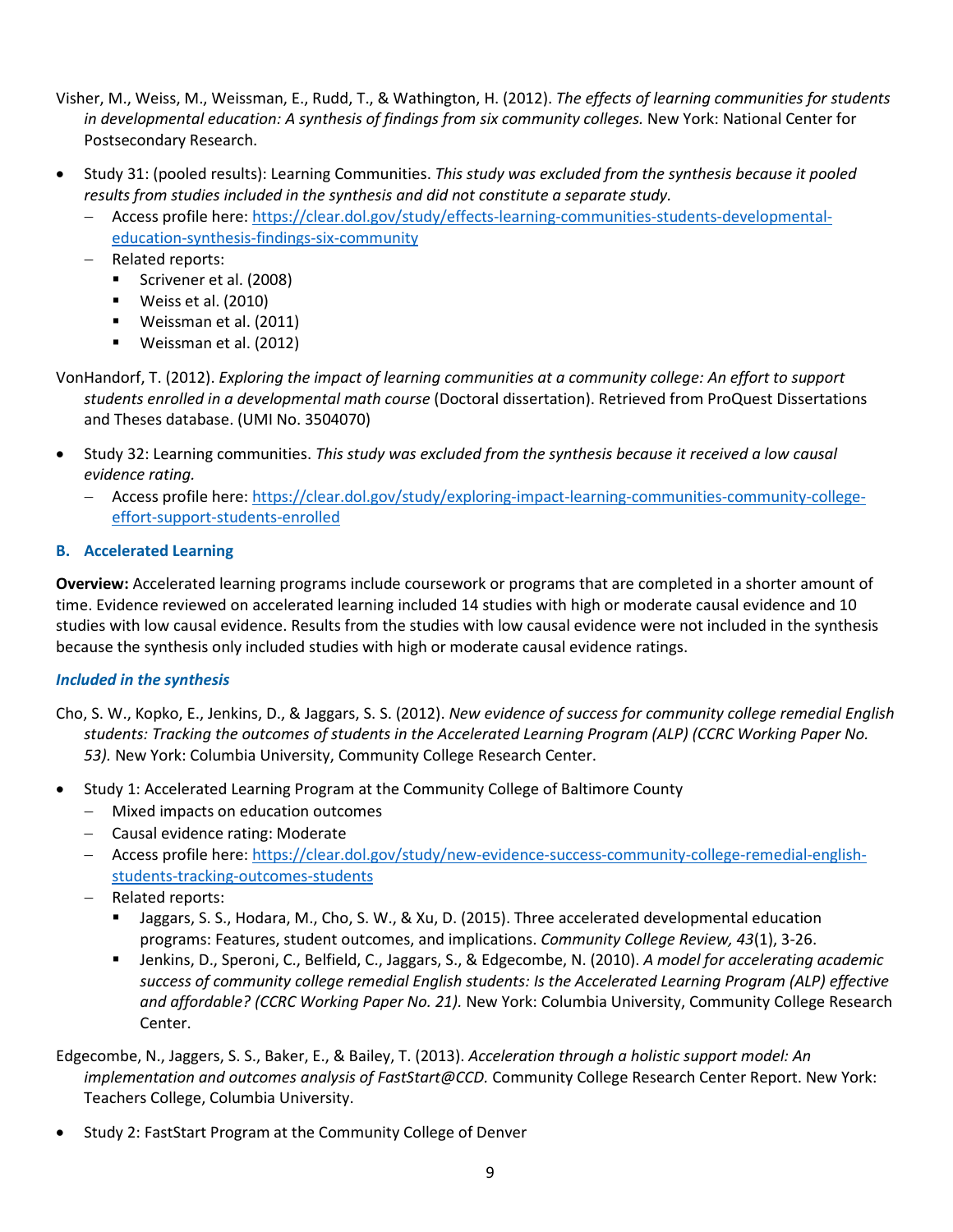- − Favorable impacts on education outcomes
- − Causal evidence rating: Moderate
- − Access profile here: [https://clear.dol.gov/study/acceleration-through-holistic-support-model-implementation](https://clear.dol.gov/study/acceleration-through-holistic-support-model-implementation-and-outcomes-analysis-faststartccd)[and-outcomes-analysis-faststartccd](https://clear.dol.gov/study/acceleration-through-holistic-support-model-implementation-and-outcomes-analysis-faststartccd)
- − Related report:
	- Jaggars et al. (2015)

Hodara, M., & Jaggars, S. S. (2014). An examination of the impact of accelerating community college students' progression through developmental education. *Journal of Higher Education, 85*(2), 246-276.

- Study 3: Accelerated Developmental Education at City University of New York (CUNY) community colleges
	- − Mixed impacts on education outcomes
	- − Causal evidence rating: Moderate
	- − Access profile here: [https://clear.dol.gov/study/examination-impact-accelerating-community-college](https://clear.dol.gov/study/examination-impact-accelerating-community-college-students%E2%80%99-progression-through-developmental)[students%E2%80%99-progression-through-developmental](https://clear.dol.gov/study/examination-impact-accelerating-community-college-students%E2%80%99-progression-through-developmental)

Jaggars, S. S., Hodara, M., Cho, S. W., & Xu, D. (2015). Three accelerated developmental education programs: Features, student outcomes, and implications. *Community College Review, 43*(1), 3-26.

- Study 4: Accelerated Learning Program (ALP) at the Community College of Baltimore
	- − Favorable impacts on education outcomes
	- − Causal evidence rating: Moderate
	- − Access profile here: [https://clear.dol.gov/study/three-accelerated-developmental-education-programs-features](https://clear.dol.gov/study/three-accelerated-developmental-education-programs-features-student-outcomes-and-implications)[student-outcomes-and-implications](https://clear.dol.gov/study/three-accelerated-developmental-education-programs-features-student-outcomes-and-implications)
	- − Related reports:
		- Cho et al. (2012)
		- Jenkins, D., Speroni, C., Belfield, C., Jaggars, S. S., & Edgecombe, N. (2010). *A model for accelerating academic success of community college remedial English students: Is the Accelerated Learning Program (ALP) effective and affordable? (CCRC Working Paper No. 21).* New York: Columbia University, Community College Research Center.
- Study 5: Accelerated developmental reading/writing program at Chabot College in California
	- − Favorable impacts on education outcomes
	- − Causal evidence rating: Moderate
	- − Access profile here: [https://clear.dol.gov/study/three-accelerated-developmental-education-programs-features](https://clear.dol.gov/study/three-accelerated-developmental-education-programs-features-student-outcomes-and-0)[student-outcomes-and-0](https://clear.dol.gov/study/three-accelerated-developmental-education-programs-features-student-outcomes-and-0)
- Study 6: FastStart Math Program at Denver Community College
	- − Favorable impacts on education outcomes
	- − Causal evidence rating: Moderate
	- − Access profile here: [https://clear.dol.gov/study/three-accelerated-developmental-education-programs-features](https://clear.dol.gov/study/three-accelerated-developmental-education-programs-features-student-outcomes-and-1)[student-outcomes-and-1](https://clear.dol.gov/study/three-accelerated-developmental-education-programs-features-student-outcomes-and-1)
	- − Related report:
		- Edgecombe et al. (2013)
- Jenkins, D., Speroni, C., Belfield, C., Jaggars, S., & Edgecombe, N. (2010). *A model for accelerating academic success of community college remedial English students: Is the Accelerated Learning Program (ALP) effective and affordable? (CCRC Working Paper No. 21).* New York: Columbia University, Community College Research Center.
- Study 7: Accelerated Learning Program (ALP) at the Community College of Baltimore County
	- − Favorable impacts on education outcomes
	- − Causal evidence rating: Moderate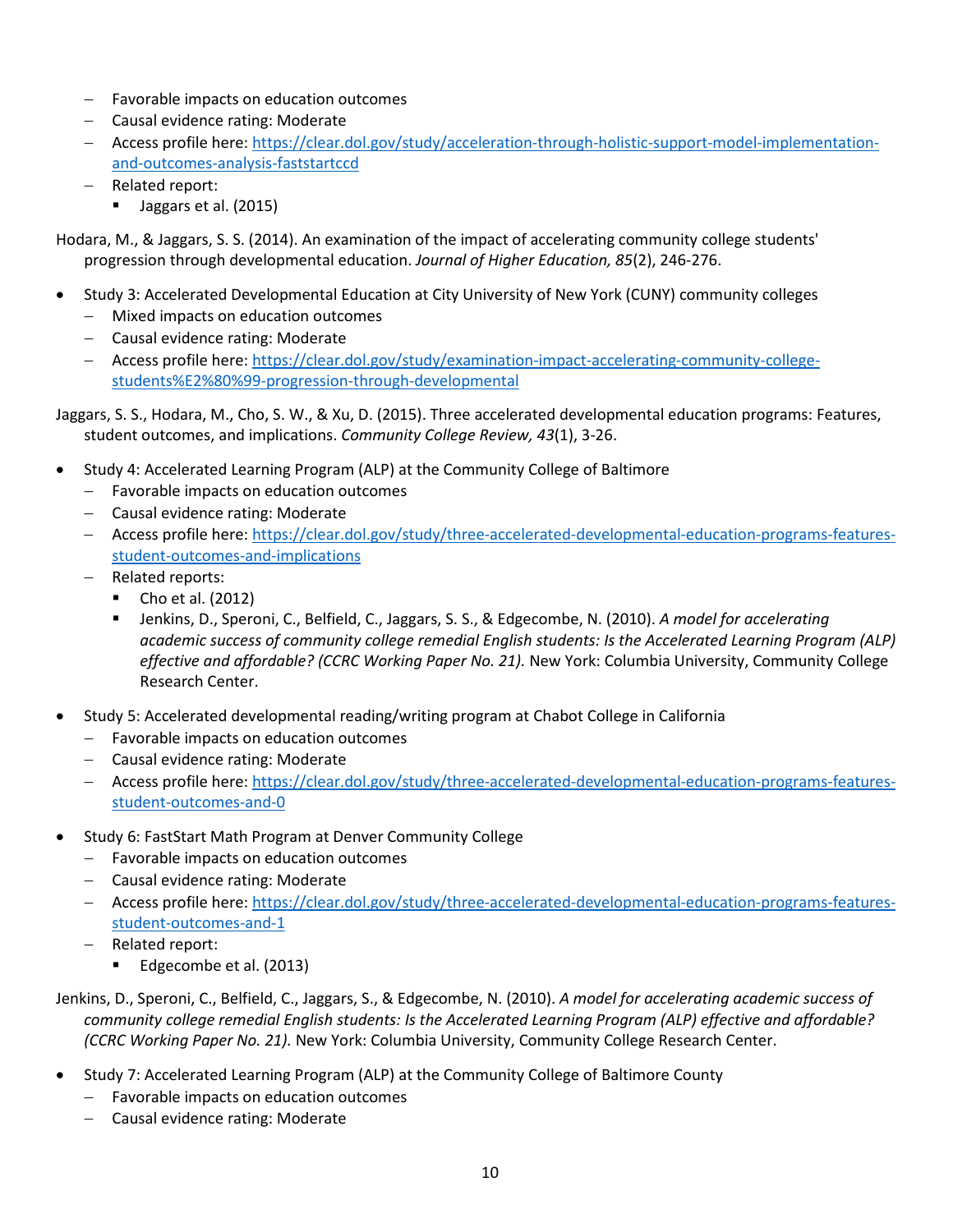- − Access profile here: [https://clear.dol.gov/study/model-accelerating-academic-success-community-college](https://clear.dol.gov/study/model-accelerating-academic-success-community-college-remedial-english-students-accelerated)[remedial-english-students-accelerated](https://clear.dol.gov/study/model-accelerating-academic-success-community-college-remedial-english-students-accelerated)
- − Related reports:
	- Cho et al. (2012)
	- Ulaggars et al. (2015)

Little, M. D. (2016). *Delivery of remedial community college mathematics instruction in an emporium learning*  environment: Predicting academic success, persistence, retention, and completion. (Unpublished doctoral dissertation). University of North Carolina at Charlotte, Charlotte, NC.

- Study 8: Accelerated Emporium Developmental Math Course
	- − No detectable impacts on education outcomes
	- − Causal evidence rating: Moderate
	- − Access profile here: [https://clear.dol.gov/study/delivery-remedial-community-college-mathematics-instruction](https://clear.dol.gov/study/delivery-remedial-community-college-mathematics-instruction-emporium-learning-environment)[emporium-learning-environment](https://clear.dol.gov/study/delivery-remedial-community-college-mathematics-instruction-emporium-learning-environment)

Scrivener, S., Gupta, H., Weiss, M. J., Cohen, B., Cormier, M. S., & Brathwaite, J. (2018). *Becoming college-ready: Early findings from a CUNY Start evaluation.* New York: MDRC.

- Study 9: CUNY Start Program
	- − Mixed impacts on education outcomes
	- − Causal evidence rating: High
	- − Access profile here: [https://clear.dol.gov/study/becoming-college-ready-early-findings-cuny-start-evaluation](https://clear.dol.gov/study/becoming-college-ready-early-findings-cuny-start-evaluation-scrivener-2018)[scrivener-2018](https://clear.dol.gov/study/becoming-college-ready-early-findings-cuny-start-evaluation-scrivener-2018)
	- − Related report:
		- Webber, A. J. (2018). *Starting to succeed: The impact of CUNY Start on academic momentum*. Retrieved from http://www1.cuny.edu/sites/cunystart/wp-content/uploads/sites/51/2018/08/gateway\_brief\_final.pdf

Scrivener, S., Weiss, M., & Sommo, C. (2012). *What can a multifaceted program do for community college students? Early results from an evaluation of Accelerated Study in Associate Programs (ASAP) for developmental education students.* New York: MDRC.

- Study 10: Accelerated Study in Associate Program (ASAP)
	- − Favorable impacts on education outcomes
	- − Causal evidence rating: High
	- − Access profile here: [https://clear.dol.gov/study/what-can-multifaceted-program-do-community-college](https://clear.dol.gov/study/what-can-multifaceted-program-do-community-college-students-early-results-evaluation)[students-early-results-evaluation](https://clear.dol.gov/study/what-can-multifaceted-program-do-community-college-students-early-results-evaluation)
	- − Related report:
		- Scrivener, S., Weiss, M., Ratledge, A., Rudd, T., Sommo, C., & Fresques, H. (2015). *Doubling graduation rates: Three-year effects of CUNY's Accelerated Study in Associate Programs (ASAP) for developmental education students.* New York: MDRC.

Scrivener, S., Weiss, M., Ratledge, A., Rudd, T., Sommo, C., & Fresques, H. (2015). *Doubling graduation rates: Three-year effects of CUNY's Accelerated Study in Associate Programs (ASAP) for developmental education students.* New York: MDRC.

- Study 11: Accelerated Study in Associate Program (ASAP)
	- − Favorable impacts on education outcomes
	- − Causal evidence rating: High
	- − Access profile here: [https://clear.dol.gov/study/doubling-graduation-rates-three-year-effects](https://clear.dol.gov/study/doubling-graduation-rates-three-year-effects-cuny%E2%80%99s-accelerated-study-associate-programs-asap)[cuny%E2%80%99s-accelerated-study-associate-programs-asap](https://clear.dol.gov/study/doubling-graduation-rates-three-year-effects-cuny%E2%80%99s-accelerated-study-associate-programs-asap)
	- − Related report: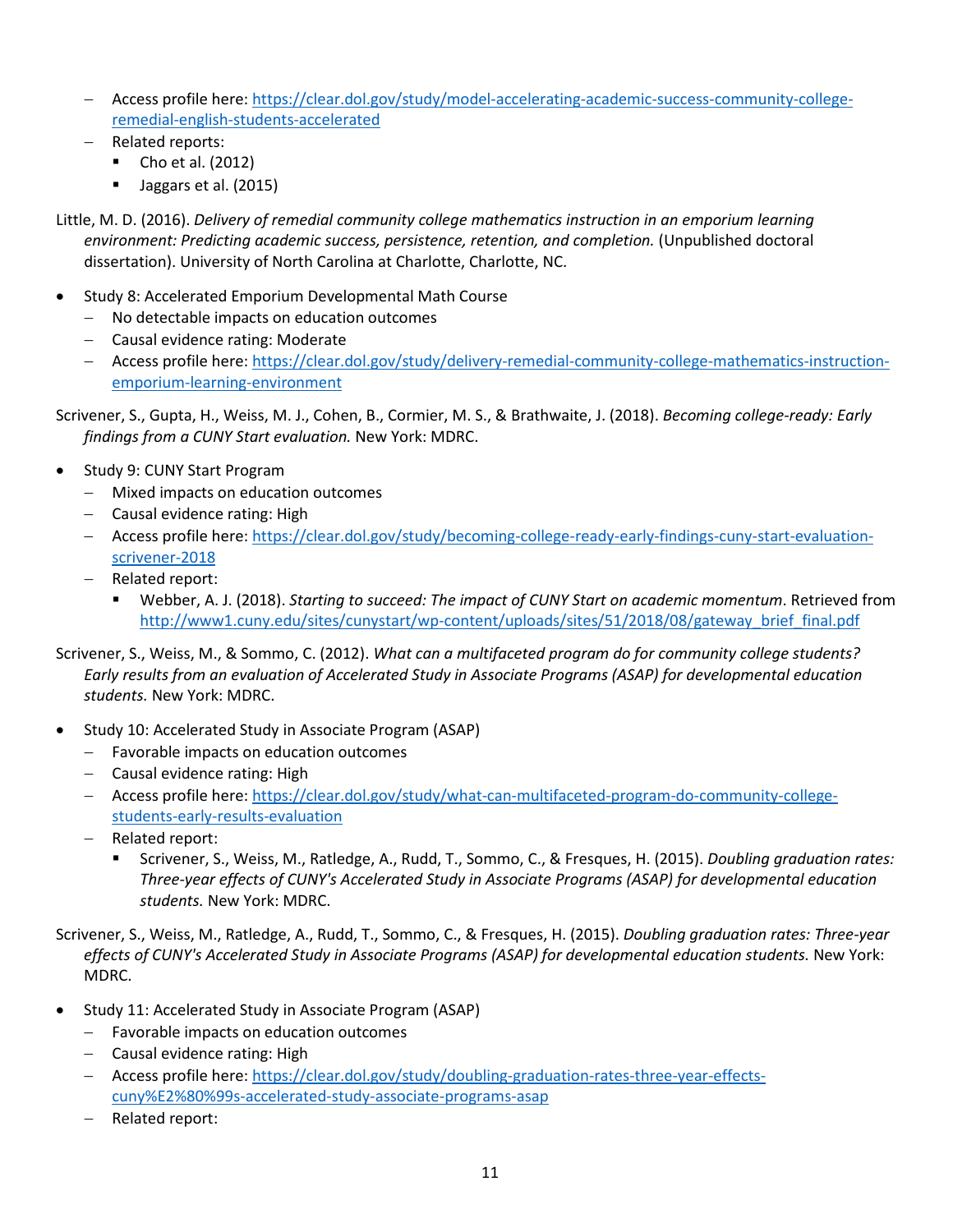Scrivener et al. (2012)

Sommo, C., Cullinan, D., Manno, M., Blake, S., & Alonzo, E. (2018). *Doubling graduation rates in a new state: Two-year findings from the ASAP Ohio demonstration.* New York: MDRC.

- Study 12: Ohio Accelerated Study in Associate Programs (ASAP)
	- − Favorable impacts on education outcomes
	- − Causal evidence rating: High
	- − Access profile here: [https://clear.dol.gov/study/doubling-graduation-rates-new-state-two-year-findings-asap](https://clear.dol.gov/study/doubling-graduation-rates-new-state-two-year-findings-asap-ohio-demonstration-sommo-et-al-2018)[ohio-demonstration-sommo-et-al-2018](https://clear.dol.gov/study/doubling-graduation-rates-new-state-two-year-findings-asap-ohio-demonstration-sommo-et-al-2018)
	- − Additional source:
		- Sommo, C., & Ratledge, A. (2016). *Bringing CUNY Accelerated Study in Associate Programs (ASAP) to Ohio.* New York: MDRC.

Webber, A. J. (2018). *Starting to succeed: The impact of CUNY Start on academic momentum.* Retrieved from [http://www1.cuny.edu/sites/cunystart/wp-content/uploads/sites/51/2018/08/gateway\\_brief\\_final.pdf](http://www1.cuny.edu/sites/cunystart/wp-content/uploads/sites/51/2018/08/gateway_brief_final.pdf) 

- Study 13: CUNY Start Program
	- − Favorable impacts on education outcomes
	- − Causal evidence rating: Moderate
	- − Access profile here: [https://clear.dol.gov/study/starting-succeed-impact-cuny-start-academic-momentum](https://clear.dol.gov/study/starting-succeed-impact-cuny-start-academic-momentum-webber-2018)[webber-2018](https://clear.dol.gov/study/starting-succeed-impact-cuny-start-academic-momentum-webber-2018)
	- − Related report:
		- Scrivener et al. (2018)
- Weisburst, E., Daugherty, L., Miller, T., Martorell, P., & Cossairt, J. (2017). Innovative pathways through developmental education and postsecondary success: An examination of developmental math interventions across Texas. *The Journal of Higher Education, 88*(2), 183-209.
- Study 14: Accelerated Developmental Education
	- − Favorable impacts on education outcomes
	- − Causal evidence rating: Moderate
	- − Access profile here: [https://clear.dol.gov/study/innovative-pathways-through-developmental-education-and](https://clear.dol.gov/study/innovative-pathways-through-developmental-education-and-postsecondary-success-examination)[postsecondary-success-examination](https://clear.dol.gov/study/innovative-pathways-through-developmental-education-and-postsecondary-success-examination)

## *Not included in the synthesis*

Davis, E. (2018). *Developmental students' persistence towards graduation in paired coursework programs among African American and Latino males in community colleges*. (Doctoral dissertation). Retrieved from ProQuest Dissertations and Theses database.

- Study 15: Accelerated paired courses. *This study was excluded from the synthesis because it received a low causal evidence rating.*
	- − Access profile here: [https://clear.dol.gov/study/developmental-students-persistence-towards-graduation](https://clear.dol.gov/study/developmental-students-persistence-towards-graduation-paired-coursework-programs-among-african)[paired-coursework-programs-among-african](https://clear.dol.gov/study/developmental-students-persistence-towards-graduation-paired-coursework-programs-among-african)

Henderson, T. F. (2017). *Impact of the Accelerate You! instructional model on student success.* (Unpublished doctoral dissertation). Murray State University, Murray, KY.

- Study 16: Accelerate You! (AY!) program. *This study was excluded from the synthesis because it received a low causal evidence rating.*
	- − Access profile here: [https://clear.dol.gov/study/impact-accelerate-you-instructional-model-student-success](https://clear.dol.gov/study/impact-accelerate-you-instructional-model-student-success-henderson-2017)[henderson-2017](https://clear.dol.gov/study/impact-accelerate-you-instructional-model-student-success-henderson-2017)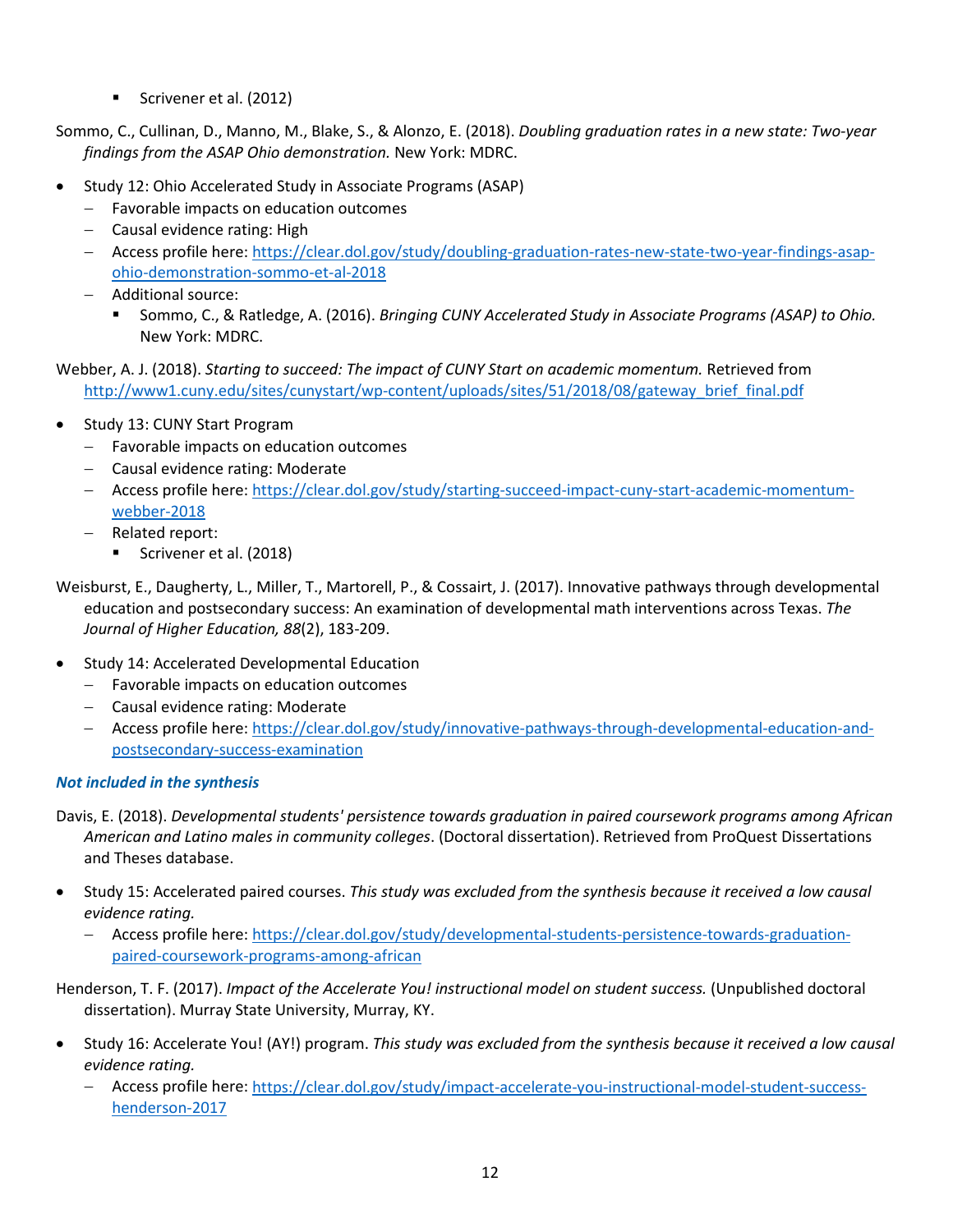Huang, M., & Yamada, H. (2017). *Maintaining success rates: Does Statway® sustain its impact as it scales to new classrooms and institutions?* Carnegie Foundation for the Advancement of Teaching: Stanford, CA.

- Study 17: Statway® math program. *This study was excluded from the synthesis because it received a low causal evidence rating.*
	- − Access profile here: [https://clear.dol.gov/study/maintaining-success-rates-does-statway%C2%AE-sustain-its](https://clear.dol.gov/study/maintaining-success-rates-does-statway%C2%AE-sustain-its-impact-it-scales-new-classrooms-and)[impact-it-scales-new-classrooms-and](https://clear.dol.gov/study/maintaining-success-rates-does-statway%C2%AE-sustain-its-impact-it-scales-new-classrooms-and)
	- − Related report:
		- Yamada, H., & Bryk, A. S. (2016). Assessing the first two years' effectiveness of Statway®: A multilevel model with propensity score matching. *Community College Review, 44*(3), 179-204.

Kolenovic, Z., Linderman, D., & Karp, M. (2013). Improving student outcomes via comprehensive supports: Three-year outcomes from CUNY's Accelerated Study in Associate Programs (ASAP). *Community College Review, 41*(4), 271-291.

- Study 18: Accelerated Study in Associate Program (ASAP). *This study was excluded from the synthesis because it received a low causal evidence rating.*
	- − Access profile here: [https://clear.dol.gov/study/improving-student-outcomes-comprehensive-supports-three](https://clear.dol.gov/study/improving-student-outcomes-comprehensive-supports-three-year-outcomes-cuny%E2%80%99s-accelerated-study)[year-outcomes-cuny%E2%80%99s-accelerated-study](https://clear.dol.gov/study/improving-student-outcomes-comprehensive-supports-three-year-outcomes-cuny%E2%80%99s-accelerated-study)
	- − Related reports:
		- Scrivener et al. (2012)
		- Scrivener et al. (2018)

Lacagnino, S. N. (2019). *The effect of participation in a Title V program on Latinx student success at a community college.* (Unpublished doctoral dissertation). Seton Hall University, South Orange, NJ.

- Study 19: Project Accel. *This study was excluded from the synthesis because it received a low causal evidence rating.*
	- − Access profile here: [https://clear.dol.gov/study/effect-participation-title-v-program-latinx-student-success](https://clear.dol.gov/study/effect-participation-title-v-program-latinx-student-success-community-college-lacagnino-2019)[community-college-lacagnino-2019](https://clear.dol.gov/study/effect-participation-title-v-program-latinx-student-success-community-college-lacagnino-2019)
- Martinez, A. F. (2018). *Accelerating developmental math students in California community colleges: A comparative assessment of two acceleration models.* (Unpublished doctoral dissertation). California State University, Long Beach, CA.
- Study 20: Compression accelerated model. *This study was excluded from the synthesis because it received a low causal evidence rating.*
	- − Access profile here: [https://clear.dol.gov/study/accelerating-developmental-math-students-california](https://clear.dol.gov/study/accelerating-developmental-math-students-california-community-colleges-comparative-assessment)[community-colleges-comparative-assessment](https://clear.dol.gov/study/accelerating-developmental-math-students-california-community-colleges-comparative-assessment)
- Study 21: Course redesign accelerated model. *This study was excluded from the synthesis because it received a low causal evidence rating.*
	- − Access profile here: [https://clear.dol.gov/study/accelerating-developmental-math-students-california](https://clear.dol.gov/study/accelerating-developmental-math-students-california-community-colleges-comparative-0)[community-colleges-comparative-0](https://clear.dol.gov/study/accelerating-developmental-math-students-california-community-colleges-comparative-0)

Smith, T. (2019). *Reflections on Accelerating CTE: Final evaluation report.* Washington, DC: JFF.

- Study 22: Accelerating Career & Technical Education (CTE) Program. *This study was excluded from the synthesis because it received a low causal evidence rating.*
	- − Access profile here:<https://clear.dol.gov/study/reflections-accelerating-cte-final-evaluation-report-smith-2019>

Yamada, H., & Bryk, A. S. (2016). Assessing the first two years' effectiveness of Statway®: A multilevel model with propensity score matching. *Community College Review, 44*(3), 179-204.

• Study 23: Statway®. *This study was excluded from the synthesis because it received a low causal evidence rating.*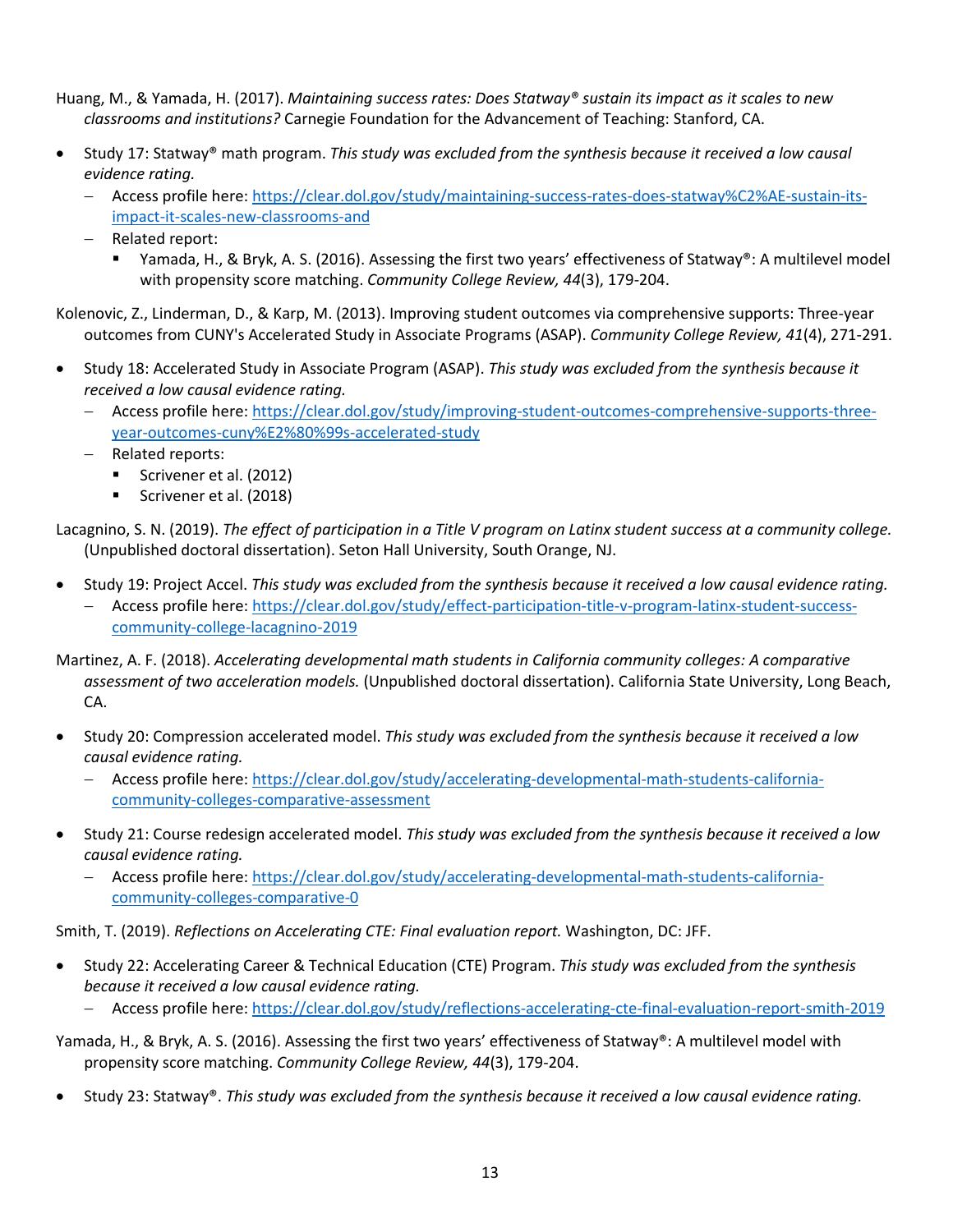- − Access profile here: [https://clear.dol.gov/study/assessing-first-two-years%E2%80%99-effectiveness](https://clear.dol.gov/study/assessing-first-two-years%E2%80%99-effectiveness-statway%C2%AE-yamada-bryk-2016)[statway%C2%AE-yamada-bryk-2016](https://clear.dol.gov/study/assessing-first-two-years%E2%80%99-effectiveness-statway%C2%AE-yamada-bryk-2016)
- − Related report:
	- Huang & Yamada (2017)

Yamada, H., Bohannon, A. X., Grunow, A., & Thorn, C. A. (2018). Assessing the effectiveness of Quantway®: A multilevel model with propensity score matching. *Community College Review, 46*(3), 257-287.

- Study 24: Quantway®. *This study was excluded from the synthesis because it received a low causal evidence rating.*
	- − Access profile here: [https://clear.dol.gov/study/assessing-effectiveness-quantway%C2%AE-multilevel-model](https://clear.dol.gov/study/assessing-effectiveness-quantway%C2%AE-multilevel-model-propensity-score-matching-yamada-et-al-2018)[propensity-score-matching-yamada-et-al-2018](https://clear.dol.gov/study/assessing-effectiveness-quantway%C2%AE-multilevel-model-propensity-score-matching-yamada-et-al-2018)

## <span id="page-13-0"></span>**C. Paid Performance Incentives**

**Overview:** Paid performance incentives provide immediate financial benefits, including the use of monetary awards or scholarships, to improve student outcomes (e.g., academic persistence). Evidence reviewed on paid performance incentives included six studies with high or moderate causal evidence.

## *Included in the synthesis*

Brock, T., & Richburg-Hayes, L. (2006). *Paying for persistence: Early results of a Louisiana scholarship program for lowincome parents attending community college.* New York: MDRC.

- Study 1: Performance-based Scholarships
	- − Favorable impacts on education outcomes
	- − Causal evidence rating: High
	- − Access profile here: [https://clear.dol.gov/study/paying-persistence-early-results-louisiana-scholarship-program](https://clear.dol.gov/study/paying-persistence-early-results-louisiana-scholarship-program-low-income-parents-attending)[low-income-parents-attending](https://clear.dol.gov/study/paying-persistence-early-results-louisiana-scholarship-program-low-income-parents-attending)

Chapman, A. (2017). *Quantitative analysis of an urban community college S-STEM program.* (Unpublished doctoral dissertation). University of Phoenix, Phoenix, AZ.

- Study 2: Scholarships in Science, Technology, Engineering, and Mathematics (S-STEM) program
	- − Favorable impacts on education outcomes
	- − Causal evidence rating: Moderate
	- − Access profile here: [https://clear.dol.gov/study/quantitative-analysis-urban-community-college-s-stem](https://clear.dol.gov/study/quantitative-analysis-urban-community-college-s-stem-program-chapman-2017)[program-chapman-2017](https://clear.dol.gov/study/quantitative-analysis-urban-community-college-s-stem-program-chapman-2017)
- Liu, Y. T. (2017). *Essays on the economics of higher education: The academic and labor market outcomes to four to twoyear transfer, summer enrollment, and year-round Pell* (Unpublished doctoral dissertation). Columbia University, New York, NY.
- Study 3: Year-Round Pell (YRP) funding
	- − Favorable impacts on education and earnings outcomes
	- − No detectable impacts on employment outcomes
	- − Causal evidence rating: Moderate
	- − Access profile here: [https://clear.dol.gov/study/essays-economics-higher-education-academic-and-labor](https://clear.dol.gov/study/essays-economics-higher-education-academic-and-labor-market-outcomes-four-two-year-transfer)[market-outcomes-four-two-year-transfer](https://clear.dol.gov/study/essays-economics-higher-education-academic-and-labor-market-outcomes-four-two-year-transfer)
- Mayer, A. K., Patel, R., & Gutierrez, M. (2016). Four-year degree and employment findings from a randomized controlled trial of a one-year performance-based scholarship program in Ohio. *Journal of Research on Educational Effectiveness, 9*(3), 283-306.
- Study 4: One-Year Performance-based scholarship program
	- − Favorable impacts on education outcomes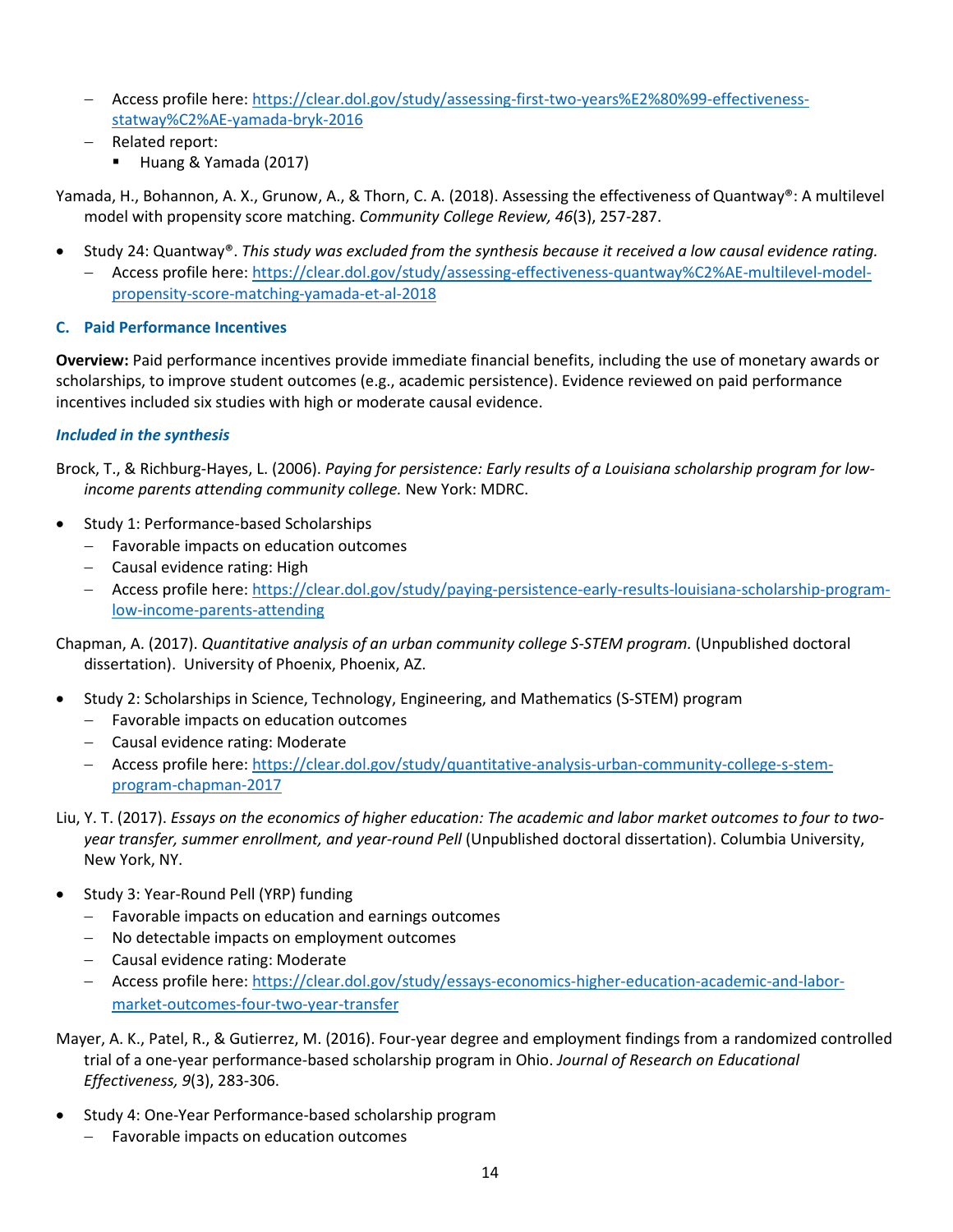- − No detectable impacts on employment and earnings outcomes
- − Causal evidence rating: High
- − Access profile here: [https://clear.dol.gov/study/four-year-degree-and-employment-findings-randomized](https://clear.dol.gov/study/four-year-degree-and-employment-findings-randomized-controlled-trial-one-year-performance)[controlled-trial-one-year-performance](https://clear.dol.gov/study/four-year-degree-and-employment-findings-randomized-controlled-trial-one-year-performance)

Richburg-Hayes, L., Brock, T., LeBlanc, A., Paxson, C., Rouse, C.E., & Barrow, L. (2009). *Rewarding persistence: Effects of a performance-based scholarship program for low-income parents.* New York: MDRC.

- Study 5: Performance-based Scholarship at Delgado Community College and Louisiana Technical College-West Jefferson
	- − Favorable impacts on education outcomes
	- − Causal evidence rating: High
	- − Access profile here: [https://clear.dol.gov/study/rewarding-persistence-effects-performance-based-scholarship](https://clear.dol.gov/study/rewarding-persistence-effects-performance-based-scholarship-program-low-income-parents)[program-low-income-parents](https://clear.dol.gov/study/rewarding-persistence-effects-performance-based-scholarship-program-low-income-parents)
- Sommo, C., Boynton, M., Collado, H., Diamond, J., Gardenhire, A., Ratledge, A., . . . Weiss, M. J. (2014). *Mapping success: Performance-based scholarships, student services, and developmental math at Hillsborough Community College.*  New York: MDRC.
- Study 6: Mathematics Access Performance Scholarship (MAPS)
	- − Favorable impacts on education outcomes
	- − Causal evidence rating: High
	- − Access profile here: [https://clear.dol.gov/study/mapping-success-performance-based-scholarships-student](https://clear.dol.gov/study/mapping-success-performance-based-scholarships-student-services-and-developmental-math)[services-and-developmental-math](https://clear.dol.gov/study/mapping-success-performance-based-scholarships-student-services-and-developmental-math)

## <span id="page-14-0"></span>**D. Transition Programs and Support Services**

**Overview:** Transition programs prepare students for community college and beyond using a variety of activities and services. This includes academic preparation and, for some students, improving basic skills in mathematics, reading, and writing. It also includes student support services, such as counseling, tutoring, time management, study skills, resource management (e.g., financial aid), and child care services. Bridge programs and dual enrollment programs are two common transition programs. Bridge programs are designed to improve student preparation and ease the transition into community college or a four-year university. Dual enrollment programs allow high school students to complete and earn college course credit while still in high school. Evidence reviewed on transition programs and support services included four studies with high or moderate causal evidence and four studies with low causal evidence. Results from the studies with low causal evidence were not included in the synthesis because the synthesis only included studies with high or moderate causal evidence ratings.

## *Included in the synthesis*

Barnett, E. A., Bork, R. H., Mayer, A. K., Pretlow, J., Wathington, H. D., & Weiss, M. J. (2012). *Bridging the gap: An impact study of eight developmental summer bridge programs in Texas*. New York: National Center for Postsecondary Research.

- Study 1: Developmental Summer Bridge Program
	- − Unfavorable impacts on education outcomes
	- − Causal evidence rating: High
	- − Access profile here: [https://clear.dol.gov/Study/Bridging-gap-impact-study-eight-developmental-summer](https://clear.dol.gov/Study/Bridging-gap-impact-study-eight-developmental-summer-bridge-programs-Texas-Barnett-et-al-2012)[bridge-programs-Texas-Barnett-et-al-2012](https://clear.dol.gov/Study/Bridging-gap-impact-study-eight-developmental-summer-bridge-programs-Texas-Barnett-et-al-2012)
- Berger, A., Turk-Bicakci, L., Garet, M., Song, M., Knudson, J., Haxton, C., Zeiser, K., Hoshen, G., Ford, J., Stephan, J., Keating, K., & Cassidy, L. (2013). *Early college, early success: Early college high school initiative impact study*. Washington, DC: American Institutes for Research.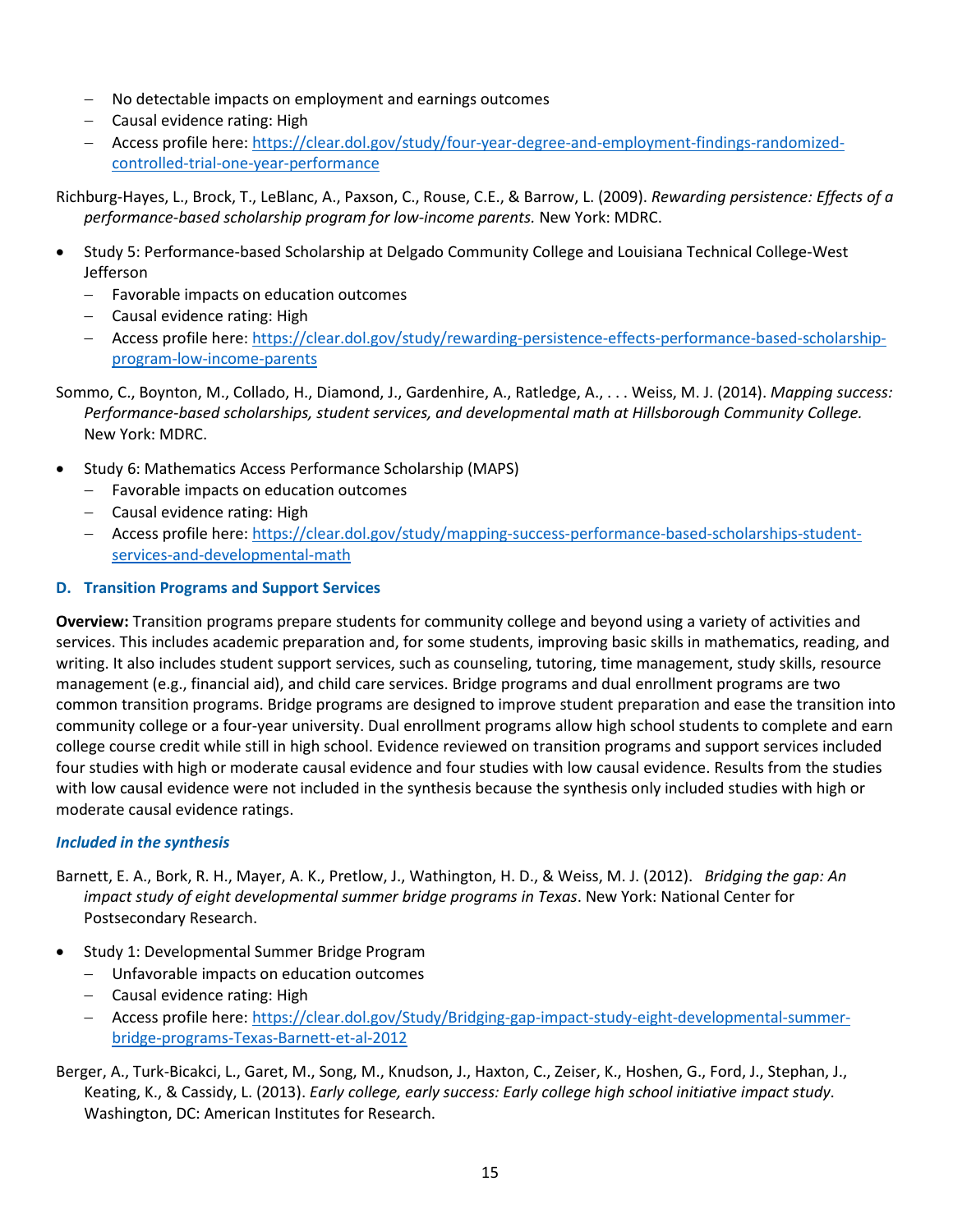- Study 2: Early Colleges
	- − Favorable impacts on education outcomes
	- − Causal evidence rating: High
	- − Access profile here: [https://clear.dol.gov/study/early-college-early-success-early-college-high-school-initiative](https://clear.dol.gov/study/early-college-early-success-early-college-high-school-initiative-impact-study-berger-et-al)[impact-study-berger-et-al](https://clear.dol.gov/study/early-college-early-success-early-college-high-school-initiative-impact-study-berger-et-al)

Martin, V. & Broadus, J. (2013). *Enhancing GED instruction to prepare students for college and careers: Early success in LaGuardia Community College's Bridge to Health and Business program.* New York: MDRC.

- Study 3: GED Bridge to Health and Business Program
	- − Favorable impacts on education outcomes
	- − Causal evidence rating: High
	- − Access profile here: [https://clear.dol.gov/study/enhancing-ged-instruction-prepare-students-college-and](https://clear.dol.gov/study/enhancing-ged-instruction-prepare-students-college-and-careers-early-success-laguardia)[careers-early-success-laguardia](https://clear.dol.gov/study/enhancing-ged-instruction-prepare-students-college-and-careers-early-success-laguardia)

Weisburst, E., Daugherty, L., Miller, T., Martorell, P., & Cossairt, J. (2017). Innovative pathways through developmental education and postsecondary success: An examination of developmental math interventions across Texas. *The Journal of Higher Education, 88*(2), 183-209.

- Study 4: Developmental Math Paired with Student Success Course
	- − Favorable impacts on education outcomes
	- − Causal evidence rating: Moderate
	- − Access profile here: [https://clear.dol.gov/study/innovative-pathways-through-developmental-education-and](https://clear.dol.gov/study/innovative-pathways-through-developmental-education-and-postsecondary-success-examination-0)[postsecondary-success-examination-0](https://clear.dol.gov/study/innovative-pathways-through-developmental-education-and-postsecondary-success-examination-0)

## *Not included in the synthesis*

Emmerson, J. (2009). *Leading them to water: A study of the efficacy of a Mandatory Placement Project in first-year academic courses at a community college*. Graduate Theses and Dissertations, paper 10661.

- Study 5: Des Moines Area Community College's Mandatory Placement Project. *This study was excluded from the synthesis because it received a low causal evidence rating.*
	- − Access profile here: [https://clear.dol.gov/study/leading-them-water-study-efficacy-mandatory-placement](https://clear.dol.gov/study/leading-them-water-study-efficacy-mandatory-placement-project-first-year-academic-courses)[project-first-year-academic-courses](https://clear.dol.gov/study/leading-them-water-study-efficacy-mandatory-placement-project-first-year-academic-courses)

Krudysz, M., Walser, A., & Alting, A. (2012). *Success of joint programs between junior and senior colleges*. Washington, DC: American Society for Engineering Education.

- Study 6: Joint/Dual Program. *This study was excluded from the synthesis because it received a low causal evidence rating.*
	- − Access profile here: [https://clear.dol.gov/study/success-joint-programs-between-junior-and-senior-colleges](https://clear.dol.gov/study/success-joint-programs-between-junior-and-senior-colleges-krudysz-et-al-2012)[krudysz-et-al-2012](https://clear.dol.gov/study/success-joint-programs-between-junior-and-senior-colleges-krudysz-et-al-2012)
- Laugerman, M., Shelley, M., Mickelson, S., & Rover, D. (2013). The Engineering Admissions Partnership Program: A navigation strategy for community college students seeking a pathway into engineering. *International Journal of Engineering Education, 29*(5), 1260-1269.
- Study 7: Engineering Admission Partnership Program (E-APP). *This study was excluded from the synthesis because it received a low causal evidence rating.*
	- − Access profile here: [https://clear.dol.gov/study/engineering-admissions-partnership-program-navigation](https://clear.dol.gov/study/engineering-admissions-partnership-program-navigation-strategy-community-college-students)[strategy-community-college-students](https://clear.dol.gov/study/engineering-admissions-partnership-program-navigation-strategy-community-college-students)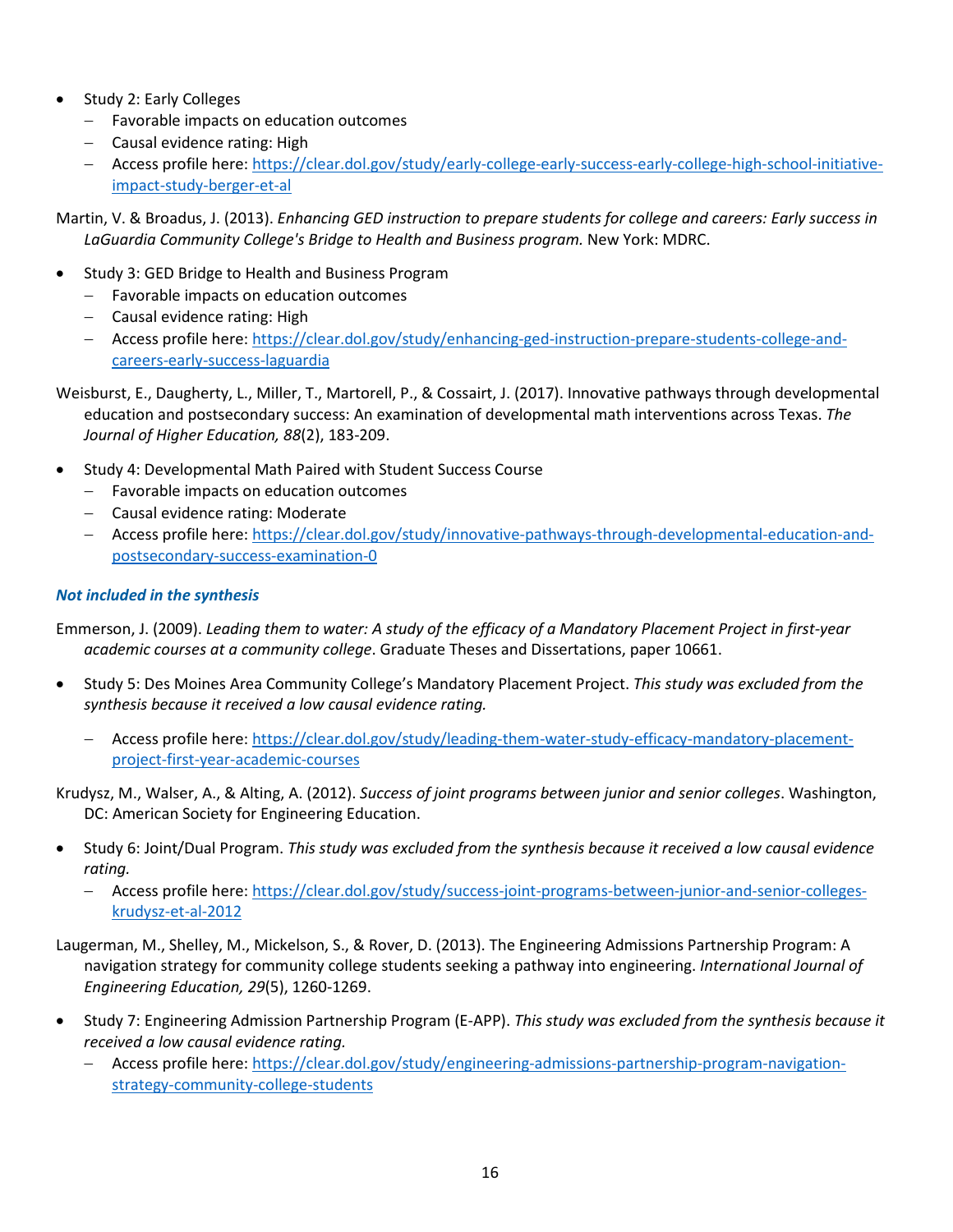Rice, L. M. (1999). *An evaluation of an urban community college Single Parent and Displaced Homemaker Program* (Doctoral dissertation). Old Dominion University.

- Study 8: Single Parent and Displaced Homemaker Program. *This study was excluded from the synthesis because it received a low causal evidence rating.*
	- − Access profile here: [https://clear.dol.gov/Study/evaluation-urban-community-college-Single-Parent-and-](https://clear.dol.gov/Study/evaluation-urban-community-college-Single-Parent-and-Displaced-Homemaker-Program-Doctoral)[Displaced-Homemaker-Program-Doctoral](https://clear.dol.gov/Study/evaluation-urban-community-college-Single-Parent-and-Displaced-Homemaker-Program-Doctoral)

#### <span id="page-16-0"></span>**E. Career Pathways**

**Overview:** Career pathways programs are a series of structured and connected education and training programs that enable students to secure a job or advance in a high-demand industry or occupation. Evidence reviewed on career pathways included 12 studies with high or moderate causal evidence and three studies with low causal evidence. Results from the studies with low causal evidence were not included in the synthesis because the synthesis only included studies with high or moderate causal evidence ratings.

#### *Included in the synthesis*

Anderson, T., Kuehn, D., Eyster, L., Barnow, B., & Lerman, R. I. (2017). *New evidence on integrated career pathways: Final impact report for Accelerating Opportunity.* Washington, DC: Urban Institute.

- Study 1: Illinois Accelerating Opportunity program
	- − Mixed impacts on education, earnings, and employment outcomes
	- − Causal evidence rating: Moderate
	- − Access profile here: [https://clear.dol.gov/study/new-evidence-integrated-career-pathways-final-impact-report](https://clear.dol.gov/study/new-evidence-integrated-career-pathways-final-impact-report-accelerating-opportunity-anderson)[accelerating-opportunity-anderson](https://clear.dol.gov/study/new-evidence-integrated-career-pathways-final-impact-report-accelerating-opportunity-anderson)
- Study 2: Kansas Accelerating Opportunity program
	- − Mixed impacts on education outcomes
	- − Favorable impacts on earnings and employment outcomes
	- − Causal evidence rating: Moderate
	- − Access profile here: [https://clear.dol.gov/study/new-evidence-integrated-career-pathways-final-impact-report](https://clear.dol.gov/study/new-evidence-integrated-career-pathways-final-impact-report-accelerating-opportunity-0)[accelerating-opportunity-0](https://clear.dol.gov/study/new-evidence-integrated-career-pathways-final-impact-report-accelerating-opportunity-0)
- Study 3: Kentucky Accelerating Opportunity program
	- − Favorable impacts on education and employment outcomes
	- − Unfavorable impacts on earnings outcomes
	- − Causal evidence rating: Moderate
	- − Access profile here: [https://clear.dol.gov/study/new-evidence-integrated-career-pathways-final-impact-report](https://clear.dol.gov/study/new-evidence-integrated-career-pathways-final-impact-report-accelerating-opportunity-1)[accelerating-opportunity-1](https://clear.dol.gov/study/new-evidence-integrated-career-pathways-final-impact-report-accelerating-opportunity-1)
- Study 4: Louisiana Accelerating Opportunity program
	- − Mixed impacts on education, earnings, and employment outcomes
	- − Causal evidence rating: Moderate
	- − Access profile here: [https://clear.dol.gov/study/new-evidence-integrated-career-pathways-final-impact-report](https://clear.dol.gov/study/new-evidence-integrated-career-pathways-final-impact-report-accelerating-opportunity-2)[accelerating-opportunity-2](https://clear.dol.gov/study/new-evidence-integrated-career-pathways-final-impact-report-accelerating-opportunity-2)

Betesh, H., Kim, H., Kogan, D., Lindy, R., & Paprocki, A. (2017). *Evaluation of Accelerated Training for Illinois Manufacturing (ATIM): Impact report.* Retrieved from [https://www.spra.com/wordpress2/wp](https://www.spra.com/wordpress2/wp-content/uploads/2017/05/ATIM-Impact-Report_Final.pdf)[content/uploads/2017/05/ATIM-Impact-Report\\_Final.pdf.](https://www.spra.com/wordpress2/wp-content/uploads/2017/05/ATIM-Impact-Report_Final.pdf)

- Study 5: Accelerated Training for Illinois Manufacturing (ATIM) program
	- − Favorable impacts on education outcomes
	- − Mixed impacts on earnings and employment outcomes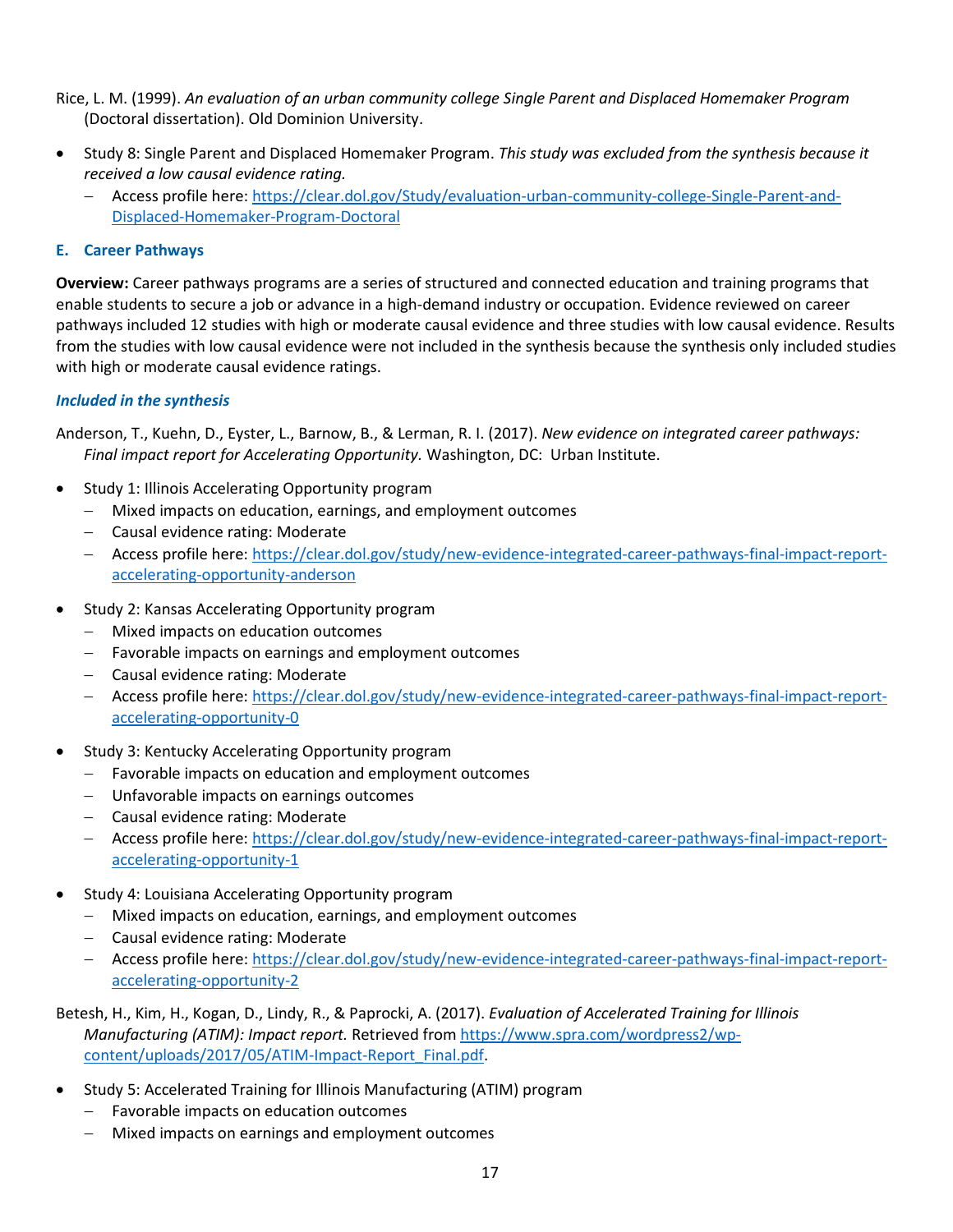- − Causal evidence rating: High for the education outcomes; Moderate for the employment and earnings outcomes
- − Access profile here: [https://clear.dol.gov/study/evaluation-accelerated-training-illinois-manufacturing-atim](https://clear.dol.gov/study/evaluation-accelerated-training-illinois-manufacturing-atim-impact-report-betesh-et-al-2017)[impact-report-betesh-et-al-2017](https://clear.dol.gov/study/evaluation-accelerated-training-illinois-manufacturing-atim-impact-report-betesh-et-al-2017)

Bowers, J. M. (2018). Does stacking work? *The academic value of short-term, stackable certificates* (Unpublished doctoral dissertation). University of Washington, Seattle, WA.

- Study 6: Short-term stackable certificates
	- − Favorable impacts on education outcomes
	- − No detectable impacts on earnings outcomes
	- − Causal evidence rating: Moderate
	- − Access profile here: [https://clear.dol.gov/study/does-stacking-work-academic-value-short-term-stackable](https://clear.dol.gov/study/does-stacking-work-academic-value-short-term-stackable-certificates-unpublished-doctoral)[certificates-unpublished-doctoral](https://clear.dol.gov/study/does-stacking-work-academic-value-short-term-stackable-certificates-unpublished-doctoral)

Eyster, L., Nightingale, D.S., Barnow, B., O'Brien, C., Trutko, J. & Kuehn, D. (2010). *Implementation and early training outcomes of the High Growth Job Training Initiative: Final report*. Washington, DC: Urban Institute Center on Labor, Human Services, and Population.

- Study 7: Columbia Gorge Community College's (CGCC) Certified Nursing Assistant (CNA) program
	- − Unfavorable impacts on earnings outcomes
	- − Causal evidence rating: Moderate
	- − Access profile here: [https://clear.dol.gov/index.php/Study/Implementation-and-early-training-outcomes-High-](https://clear.dol.gov/index.php/Study/Implementation-and-early-training-outcomes-High-Growth-Job-Training-Initiative-Final-report)[Growth-Job-Training-Initiative-Final-report](https://clear.dol.gov/index.php/Study/Implementation-and-early-training-outcomes-High-Growth-Job-Training-Initiative-Final-report)

Gardiner, K., Rolston, H., Fein, D., & Cho, S-W. (2017). *Pima Community College Pathways to Healthcare Program: Implementation and early impact report* (Report No. 2017-10). Washington, DC: Office of Planning, Research and Evaluation, Administration for Children and Families, U.S. Department of Health and Human Services.

- Study 8: Pathways to Healthcare program
	- − Favorable impacts on education outcomes
	- − No detectable impacts on employment outcomes
	- − Causal evidence rating: High
	- − Access profile here: [https://clear.dol.gov/study/pima-community-college-pathways-healthcare-program](https://clear.dol.gov/study/pima-community-college-pathways-healthcare-program-implementation-and-early-impact-report)[implementation-and-early-impact-report](https://clear.dol.gov/study/pima-community-college-pathways-healthcare-program-implementation-and-early-impact-report)

Martinson, K., Williams, J., Needels, K., Peck, L., Moulton, S., Paxton, N., Mastri, A., Copson, E., Comfort, A., & Brown-Lyons, M. (2016). *The Green Jobs and Health Care impact evaluation: Findings from the impact study of four training programs for unemployed and disadvantaged workers*. Retrieved from [https://wdr.doleta.gov/research/FullText\\_Documents/ETAOP-2017-](https://wdr.doleta.gov/research/FullText_Documents/ETAOP-2017-07%20Findings%20from%20the%20Impact%20Study.pdf) [07%20Findings%20from%20the%20Impact%20Study.pdf](https://wdr.doleta.gov/research/FullText_Documents/ETAOP-2017-07%20Findings%20from%20the%20Impact%20Study.pdf) 

- Study 9: Grand Rapids Community College (GRCC) Pathways to Prosperity program
	- − Favorable impacts on education outcomes
	- − No detectable impacts on earnings or employment outcomes
	- − Causal evidence rating: High
	- − Access profile here: [https://clear.dol.gov/study/green-jobs-and-health-care-impact-evaluation-findings-impact](https://clear.dol.gov/study/green-jobs-and-health-care-impact-evaluation-findings-impact-study-four-training-programs)[study-four-training-programs](https://clear.dol.gov/study/green-jobs-and-health-care-impact-evaluation-findings-impact-study-four-training-programs)

Modicamore, D., Lamb, Y., Taylor, J., Takyi-Laryea, A., Karageorge, K., & Ferroggiaro, E. (2017). *Accelerating Connections to Employment volume I final evaluation report.* Fairfax, VA: ICF.

- Study 10: Accelerating Connections to Employment (ACE) Program
	- − Mixed impacts on education outcomes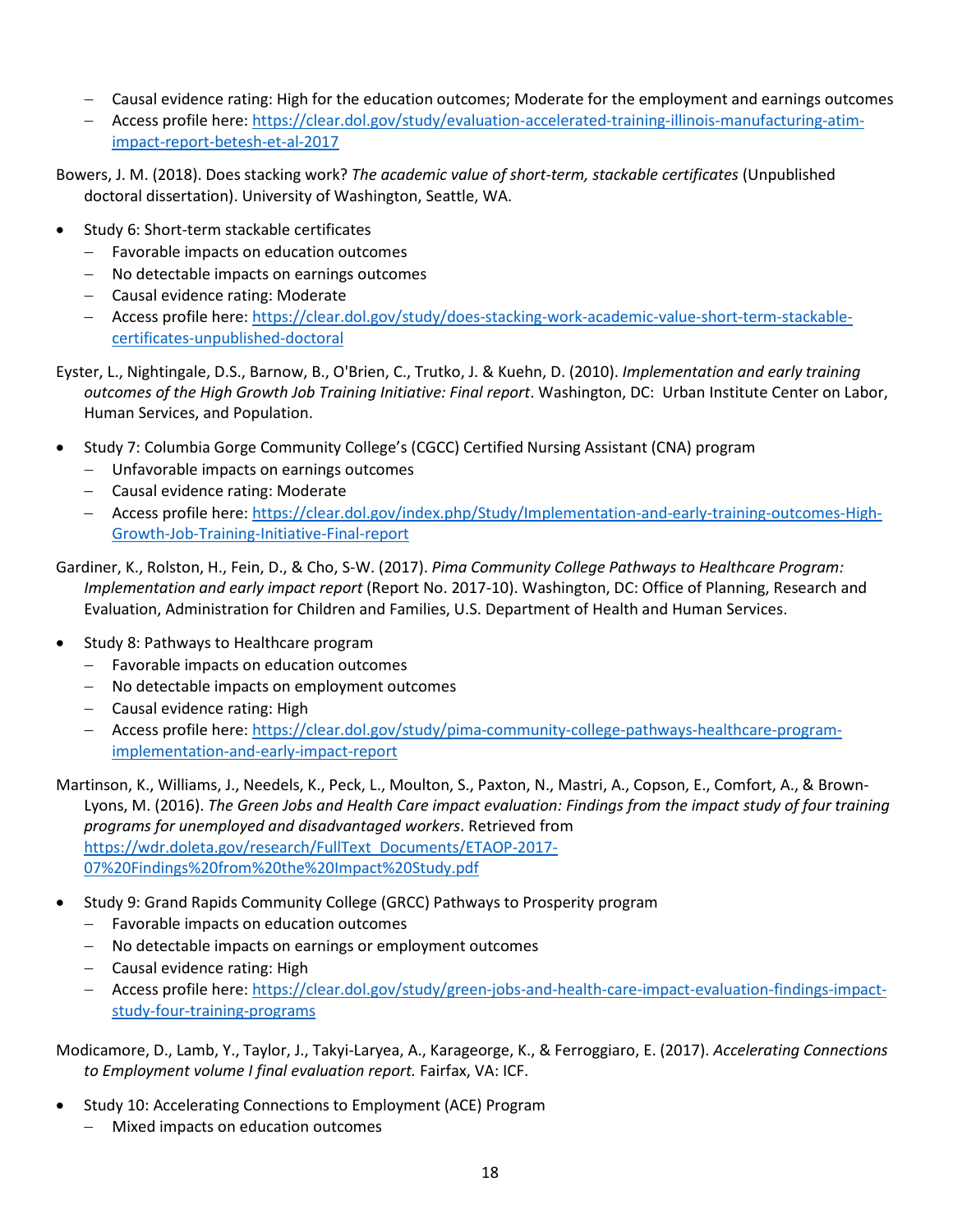- − Favorable impacts on earnings and employment outcomes
- − Causal evidence rating: High for the education outcome measure *enrolled in additional training or education program*; Moderate for all other outcomes
- − Access profile here: [https://clear.dol.gov/Study/Accelerating-Connections-Employment-volume-I-final](https://clear.dol.gov/Study/Accelerating-Connections-Employment-volume-I-final-evaluation-report-Modicamore-et-al-2017)[evaluation-report-Modicamore-et-al-2017](https://clear.dol.gov/Study/Accelerating-Connections-Employment-volume-I-final-evaluation-report-Modicamore-et-al-2017)
- − Additional source:
	- Modicamore, D., Lamb, Y., Taylor, J., Takyi-Laryea, A., Karageorge, K., & Ferroggiaro, E. (2017). *Accelerating Connections to Employment volume II appendices*. Fairfax, VA: ICF.

Patnaik, A., O'Shea, D., & Prince, H. (2016). *Growing Regional Opportunity for the Workforce (Project GROW): Final evaluation report.* Austin, TX: The University of Texas, Austin Ray Marshall Center for the Study of Human Resources.

- Study 11: Project Growing Regional Opportunities for the Workforce (GROW)
	- − No detectable impacts on education, earnings, and employment outcomes
	- − Causal evidence rating: Moderate
	- − Access profile here: [https://clear.dol.gov/Study/Growing-Regional-Opportunity-Workforce-Project-GROW-Final](https://clear.dol.gov/Study/Growing-Regional-Opportunity-Workforce-Project-GROW-Final-evaluation-report-Patnaik-OShea)[evaluation-report-Patnaik-OShea](https://clear.dol.gov/Study/Growing-Regional-Opportunity-Workforce-Project-GROW-Final-evaluation-report-Patnaik-OShea)
	- − Additional source:
		- O'Shea, D., Prince, H., Patnaik, A., Khan, A., & Cumpton, G. (2014). *Growing Regional Opportunity for the Workforce: Project GROW taking root in the Texas-Mexico border areas.* Austin, TX: The University of Texas, Austin Ray Marshall Center for the Study of Human Resources.

Peck, L. R., Werner, A., Harvill, E., Litwok, D., Moulton, S., Fountain, A. R., & Locke, G. (2018). *Health Profession Opportunity Grants (HPOG 1.0) impact study interim report: Program implementation and short-term impacts. (Report No. 2018-16a)*. Washington, DC: Office of Planning, Research, and Evaluation, Administration for Children and Families, US Department of Health and Human Services.

- Study 12: Health Profession Opportunity Grant (HPOG) program
	- − Favorable impacts on education, earnings, and employment outcomes
	- − Causal evidence rating: High for employment and earnings; Moderate for educational progress and employment in healthcare
	- − Access profile here: [https://clear.dol.gov/study/health-profession-opportunity-grants-hpog-10-impact-study](https://clear.dol.gov/study/health-profession-opportunity-grants-hpog-10-impact-study-interim-report-program)[interim-report-program](https://clear.dol.gov/study/health-profession-opportunity-grants-hpog-10-impact-study-interim-report-program)
	- − Additional source:
		- Harvill, E., Litwok, D., Moulton, S., Fountain, A. R., & Peck, L. R. (2018). *Technical supplement to the Health Profession Opportunity Grants (HPOG) impact study interim report: Report appendices* (Report No. 2018- 16b). Washington, DC: Office of Planning, Research, and Evaluation, Administration for Children and Families, U.S. Department of Health and Human Services.

## *Not included in the synthesis*

Crumpton, J. A. (2019). *WIOA impacts on community college student success* (Doctoral dissertation). Retrieved from ProQuest Dissertations and Theses database. (UMI No. 13861007).

- Study 13: Workforce Innovation and Opportunity Act (WIOA) workforce development program (community college program participants versus non-participants). *This study was excluded from the synthesis because it received a low causal evidence rating.*
	- − Access profile here: [https://clear.dol.gov/study/wioa-impacts-community-college-student-success-doctoral](https://clear.dol.gov/study/wioa-impacts-community-college-student-success-doctoral-dissertation-crumpton-2019)[dissertation-crumpton-2019](https://clear.dol.gov/study/wioa-impacts-community-college-student-success-doctoral-dissertation-crumpton-2019)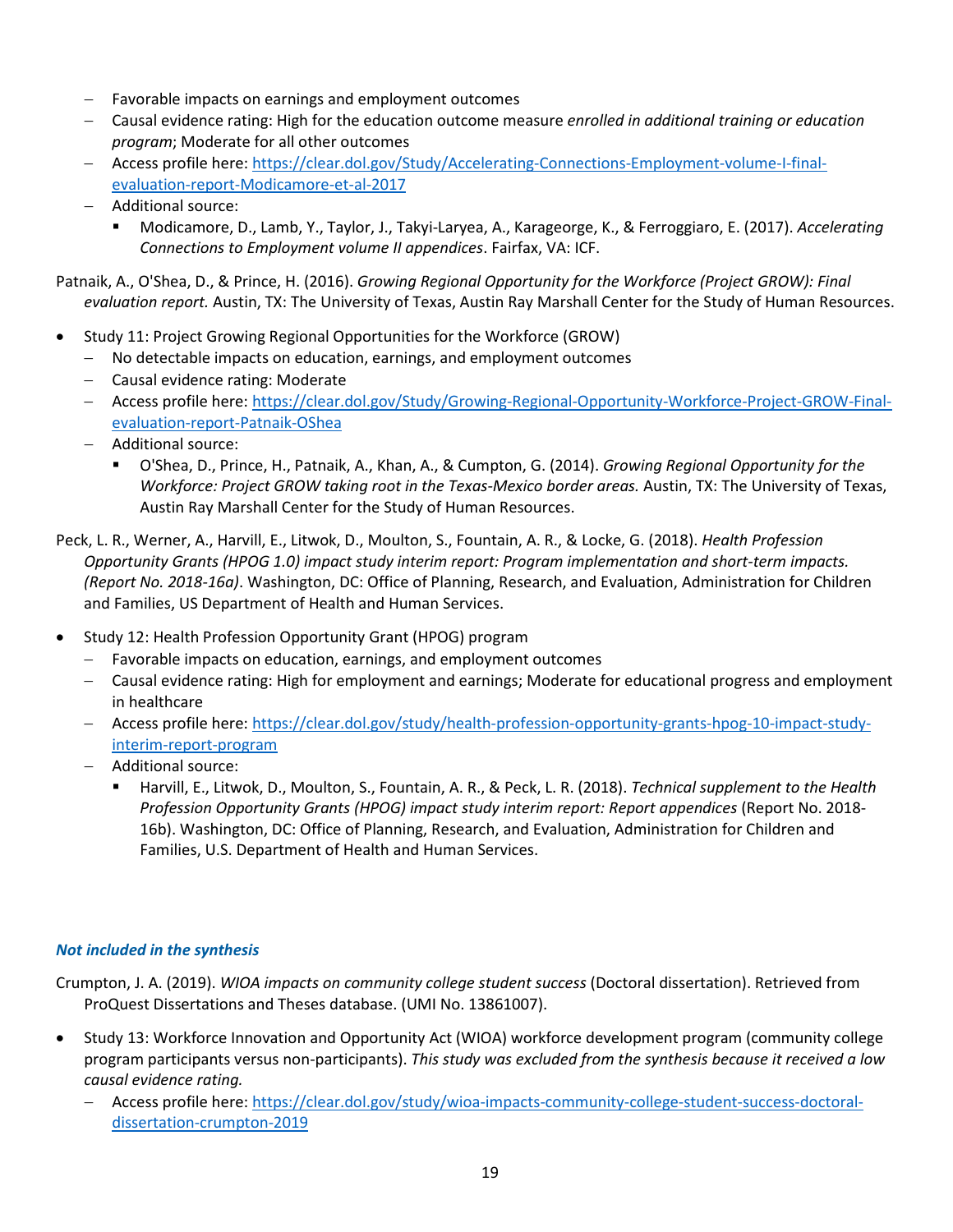- Study 14: Workforce Innovation and Opportunity Act (WIOA) workforce development program (community college program participants versus state workforce program participants). *This study was excluded from the synthesis because it received a low causal evidence rating.*
	- − Access profile here: [https://clear.dol.gov/study/wioa-impacts-community-college-student-success-doctoral](https://clear.dol.gov/study/wioa-impacts-community-college-student-success-doctoral-dissertation-crumpton-2019-0)[dissertation-crumpton-2019-0](https://clear.dol.gov/study/wioa-impacts-community-college-student-success-doctoral-dissertation-crumpton-2019-0)

Maisak, N. (2017). *Transitioning students from adult education to postsecondary education through co-enrollment career pathways model*. (Unpublished doctoral dissertation). Charlotte, NC: Wingate University.

- Study 15: Pathways to Careers program. *This study was excluded from the synthesis because it received a low causal evidence rating.*
	- − Access profile here: [https://clear.dol.gov/study/transitioning-students-adult-education-postsecondary](https://clear.dol.gov/study/transitioning-students-adult-education-postsecondary-education-through-co-enrollment-career)[education-through-co-enrollment-career](https://clear.dol.gov/study/transitioning-students-adult-education-postsecondary-education-through-co-enrollment-career)

#### <span id="page-19-0"></span>**F. Work-Based Learning**

**Overview:** In work-based learning, community college classroom instruction is paired with workplace experience, allowing students to experience the tasks required in a given career field. Evidence reviewed on work-based learning included four studies with high or moderate causal evidence and four studies with low causal evidence. Results from the studies with low causal evidence were not included in the synthesis because the synthesis only included studies with high or moderate causal evidence ratings.

#### *Included in the synthesis*

Chase-Lansdale, P. L., Sabol, T. J., Eckrich Sommer, T., Chor, E., Cooperman, A. W., Brooks-Gunn, J., Yoshikawa, H., King, C., & Morris, A. (2019). Effects of a two-generation human capital program on low-income parents' education, employment, and psychological wellbeing. *Journal of Family Psychology, 33*(4), 433-443.

- Study 1: CareerAdvance program
	- − Favorable impacts on education and employment outcomes
	- − No detectable impacts on earnings outcomes
	- − Causal evidence rating: Moderate
	- − Access profile here: [https://clear.dol.gov/study/effects-two-generation-human-capital-program-low-income](https://clear.dol.gov/study/effects-two-generation-human-capital-program-low-income-parents%E2%80%99-education-employment-and)[parents%E2%80%99-education-employment-and](https://clear.dol.gov/study/effects-two-generation-human-capital-program-low-income-parents%E2%80%99-education-employment-and)
- Glosser, A., Martinson, K., Cho, S.W., & Gardiner, K. (2018). *Washington State's Integrated Basic Education and Skills Training (I-BEST) program in three colleges: Implementation and early impact report* (Report No. 2018-87). Washington, DC: Office of Planning, Research, and Evaluation, Administration for Children and Families, U.S. Department of Health and Human Services.
- Study 2: Washington State Integrated Basic Education and Skills Training (I-BEST) program
	- − Favorable impacts on education outcomes
	- − Causal evidence rating: High
	- − Access profile here: [https://clear.dol.gov/study/washington-state%E2%80%99s-integrated-basic-education-and](https://clear.dol.gov/study/washington-state%E2%80%99s-integrated-basic-education-and-skills-training-i-best-program-three)[skills-training-i-best-program-three](https://clear.dol.gov/study/washington-state%E2%80%99s-integrated-basic-education-and-skills-training-i-best-program-three)

Jacobson, L., & LaLonde, R. (1997). *Net impact evaluation of retraining under ESHB 1988.* Rockville, MD: Westat.

- Study 3: Washington State Employment and Training Act of 1993 (ESHB 1988) Retraining programs
	- − No detectable impacts on earnings outcomes
	- − Causal evidence rating: Moderate
	- − Access profile here: [https://clear.dol.gov/Study/Net-impact-evaluation-retraining-under-ESHB-1988-Jacobson-](https://clear.dol.gov/Study/Net-impact-evaluation-retraining-under-ESHB-1988-Jacobson-LaLonde-1997)[LaLonde-1997](https://clear.dol.gov/Study/Net-impact-evaluation-retraining-under-ESHB-1988-Jacobson-LaLonde-1997)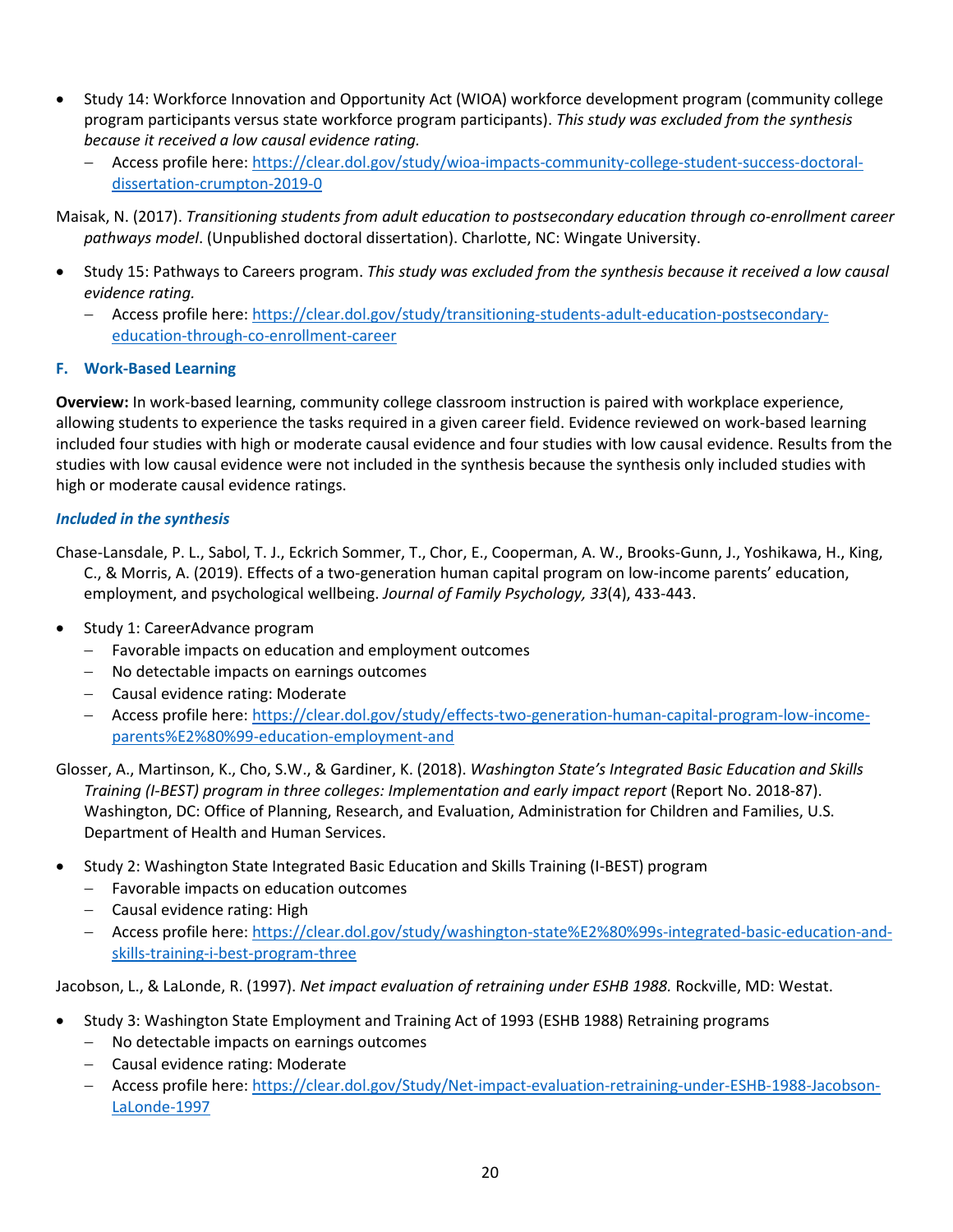Jacobson, L., LaLonde, R., & Sullivan, D. G. (2001). *The returns to community college schooling for displaced workers.* Retrieved from: [https://files.eric.ed.gov/fulltext/ED481841.pdf.](https://files.eric.ed.gov/fulltext/ED481841.pdf)

- Study 4: Displaced Workers Educational Training Program (DWETP)
	- − No detectable impacts on earnings outcomes
	- − Causal evidence rating: Moderate
	- − Access profile here: [https://clear.dol.gov/Study/returns-community-college-schooling-displaced-workers-](https://clear.dol.gov/Study/returns-community-college-schooling-displaced-workers-Jacobson-LaLonde-Sullivan-2001)[Jacobson-LaLonde-Sullivan-2001](https://clear.dol.gov/Study/returns-community-college-schooling-displaced-workers-Jacobson-LaLonde-Sullivan-2001)

#### *Not included in the synthesis*

Carter, D. L. (1999). *The employment and training outcomes of a job training partnership act program in a community college setting* (Unpublished doctoral dissertation). University of Florida.

- Study 1: Job Training Partnership Act program. *This study was excluded from the synthesis because it received a low causal evidence rating.*
	- − Access profile here: [https://clear.dol.gov/Study/employment-and-training-outcomes-job-training-partnership](https://clear.dol.gov/Study/employment-and-training-outcomes-job-training-partnership-act-program-community-college)[act-program-community-college](https://clear.dol.gov/Study/employment-and-training-outcomes-job-training-partnership-act-program-community-college)
- Eyster, L., Nightingale, D.S., Barnow, B., O'Brien, C., Trutko, J. & Kuehn, D. (2010). *Implementation and early training outcomes of the High Growth Job Training Initiative: Final report*. Washington, DC: Urban Institute Center on Labor, Human Services, and Population.
- Study 2: South Texas College (STC) Advanced Manufacturing Apprenticeship Program. *This study was excluded from the synthesis because it received a low causal evidence rating.*
	- − Access profile here: [https://clear.dol.gov/index.php/Study/Implementation-and-early-training-outcomes-High-](https://clear.dol.gov/index.php/Study/Implementation-and-early-training-outcomes-High-Growth-Job-Training-Initiative-Final-report-0)[Growth-Job-Training-Initiative-Final-report-0](https://clear.dol.gov/index.php/Study/Implementation-and-early-training-outcomes-High-Growth-Job-Training-Initiative-Final-report-0)

Hanson, B. J. (2012). *Case study of East Mississippi Community College's plan to assist the Sara Lee Corporation employees due to plant closing* (Unpublished doctoral dissertation). Mississippi State University.

- Study 3: Eastern Mississippi Community College's Workforce Services Training. *This study was excluded from the synthesis because it received a low causal evidence rating.*
	- − Access profile here: [https://clear.dol.gov/Study/Case-study-East-Mississippi-Community-Colleges-plan-assist-](https://clear.dol.gov/Study/Case-study-East-Mississippi-Community-Colleges-plan-assist-Sara-Lee-Corporation-employees-due)[Sara-Lee-Corporation-employees-due](https://clear.dol.gov/Study/Case-study-East-Mississippi-Community-Colleges-plan-assist-Sara-Lee-Corporation-employees-due)

Johnson, L. R. (2000). *Follow-up on North Carolina community college cooperative education graduates: Additional education and salary gains* (Unpublished doctoral dissertation.). North Carolina State University.

- Study 4: Cooperative education. *This study was excluded from the synthesis because it received a low causal evidence rating.*
	- − Access profile here: [https://clear.dol.gov/Study/Follow-North-Carolina-community-college-cooperative](https://clear.dol.gov/Study/Follow-North-Carolina-community-college-cooperative-education-graduates-Additional-education)[education-graduates-Additional-education](https://clear.dol.gov/Study/Follow-North-Carolina-community-college-cooperative-education-graduates-Additional-education)

## <span id="page-20-0"></span>**G. Blended Interventions Funded by Trade Adjustment Assistance Community College and Career Training (TAACCCT) Grants**

**Overview:** The U.S. Department of Labor's (DOL) Trade Adjustment Assistance Community College and Career Training (TAACCCT) program provided \$1.9 billion in grants to community colleges to improve the capacity of the nation's publicly-funded community colleges to prepare adults for employment in growing industry sectors, notably manufacturing, health care, information technology, energy, and transportation. TAACCCT programs included a variety of services such as industry-aligned curriculum, accelerated learning strategies, developmental education, stacked and latticed credentials, educational technology, hands-on experiences, and student support services. In this evidence review synthesis, CLEAR has summarized the evidence for blended interventions funded by TAACCCT separately, noting the overlap with other types of services captured in this report. Evidence reviewed on blended interventions funded by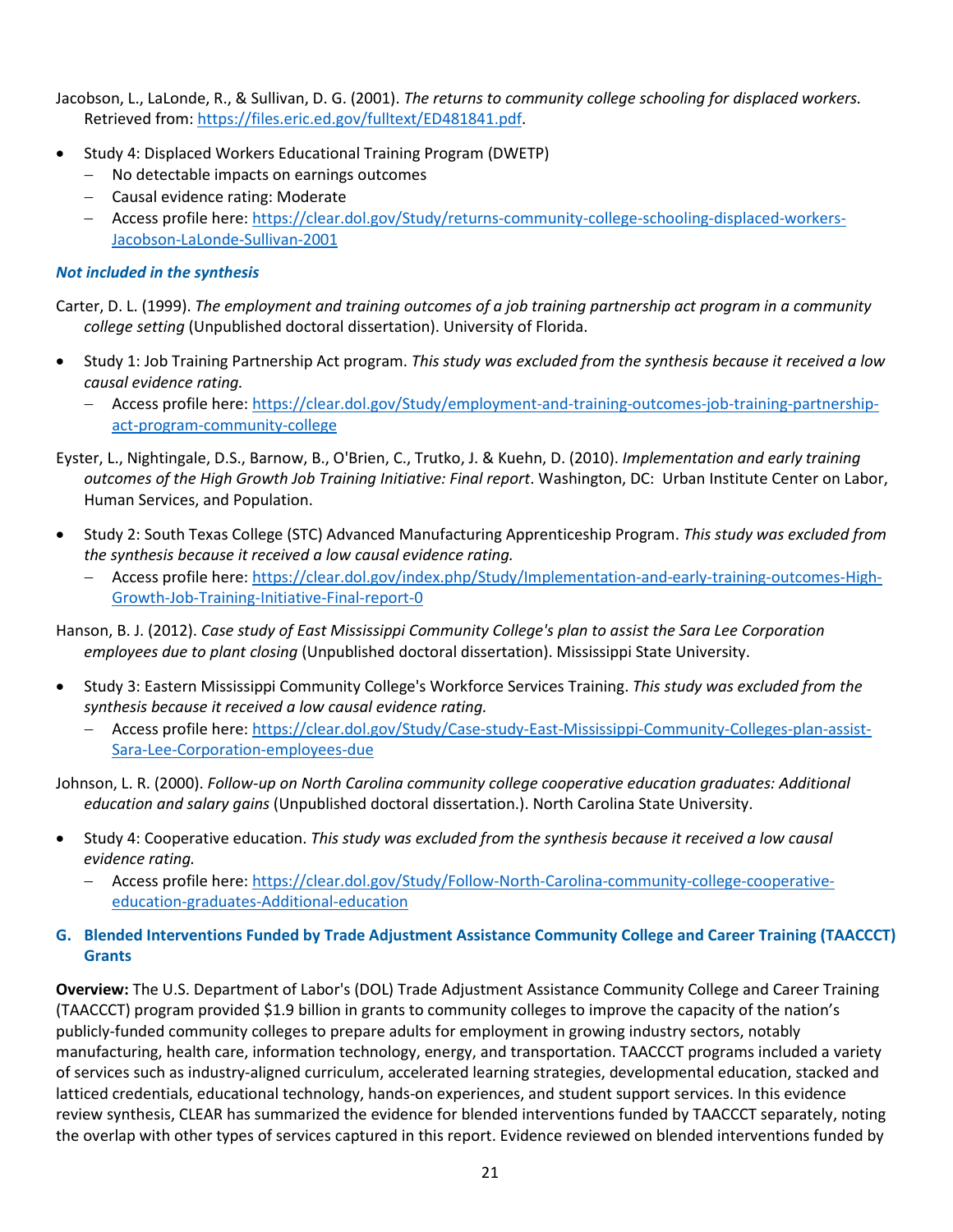TAACCCT included 13 studies with moderate causal evidence and 130 studies with low causal evidence. Results from the studies with low causal evidence were not included in the synthesis because the synthesis only included studies with high or moderate causal evidence ratings.

## *Included in the synthesis*

Bellville et al. (2017). *WV Bridging the gap TAACCCT round 3: Final evaluation report*. Indianapolis, IN: Thomas P. Miller & Associates.

- Study 1: Accelerated Study in the West Virginia Bridging the Gap (BTG) Program
	- − Mixed impacts on education outcomes
	- − No detectable impacts on earnings or employment outcomes
	- − Causal evidence rating: Moderate
	- − Access profile here: [https://clear.dol.gov/study/wv-bridging-gap-taaccct-round-3-final-evaluation-report](https://clear.dol.gov/study/wv-bridging-gap-taaccct-round-3-final-evaluation-report-bellville-et-al-2017)[bellville-et-al-2017](https://clear.dol.gov/study/wv-bridging-gap-taaccct-round-3-final-evaluation-report-bellville-et-al-2017)

Center for Applied Research. (2017). *Central Georgia Technical College, TAACCCT*. Charlotte, NC.

- Study 2: BlendFlex
	- − Mixed impacts on education outcomes
	- − Causal evidence rating: Moderate
	- − Access profile here: [https://clear.dol.gov/study/central-georgia-technical-college-taaccct-center-applied](https://clear.dol.gov/study/central-georgia-technical-college-taaccct-center-applied-research-2017)[research-2017](https://clear.dol.gov/study/central-georgia-technical-college-taaccct-center-applied-research-2017)

Dauphinee, T., & Bishwakarma, R. (2018). *SUN PATH comparison group study.* Albuquerque, NM: University of New Mexico, Career to Cradle Policy Institute.

- Study 3: Skill-UP Network Pathways Acceleration in Technology and Healthcare (SUN PATH) Program
	- − Favorable impacts on education, earnings, and employment outcomes
	- − Causal evidence rating: Moderate
	- − Access profile here: [https://clear.dol.gov/study/sun-path-comparison-group-study-dauphinee-bishwakarma-](https://clear.dol.gov/study/sun-path-comparison-group-study-dauphinee-bishwakarma-2018)[2018](https://clear.dol.gov/study/sun-path-comparison-group-study-dauphinee-bishwakarma-2018)
	- − Additional source:
		- Davis, M. R., Hume, M., Carr, S. L., Dauphinee, T. L., & Heredia-Griego, M. (2018). *New Mexico Junior College Trade Adjustment Assistance Community College Career Training Program (TAACCCT) FY17 final evaluation report.* Albuquerque, NM: University of New Mexico, Center for Education Policy Research.

Hughes, K., Belfield, C., Ran, F., & Jenkins, D. (2018). *KCTCS Enhancing Programs for IT Certification (EPIC): Independent evaluation contracted by the Kentucky Community and Technical College System*. New York: Community College Research Center, Teacher's College, Columbia University.

- Study 4: Enhancing Programs for IT Certification (EPIC) Project [students who enrolled in EPIC LoD courses vs. students who enrolled in non-EPIC LoD courses]
	- − Favorable impacts on education outcomes
	- − Causal evidence rating: Moderate
	- − Access profile here: [https://clear.dol.gov/study/kctcs-enhancing-programs-it-certification-epic-independent](https://clear.dol.gov/study/kctcs-enhancing-programs-it-certification-epic-independent-evaluation-contracted-kentucky)[evaluation-contracted-kentucky](https://clear.dol.gov/study/kctcs-enhancing-programs-it-certification-epic-independent-evaluation-contracted-kentucky)
- Study 5: Enhancing Programs for IT Certification (EPIC) Project [students who enrolled in EPIC LoD courses vs. students who enrolled in traditional format courses]
	- − Favorable impacts on education outcomes
	- − Causal evidence rating: Moderate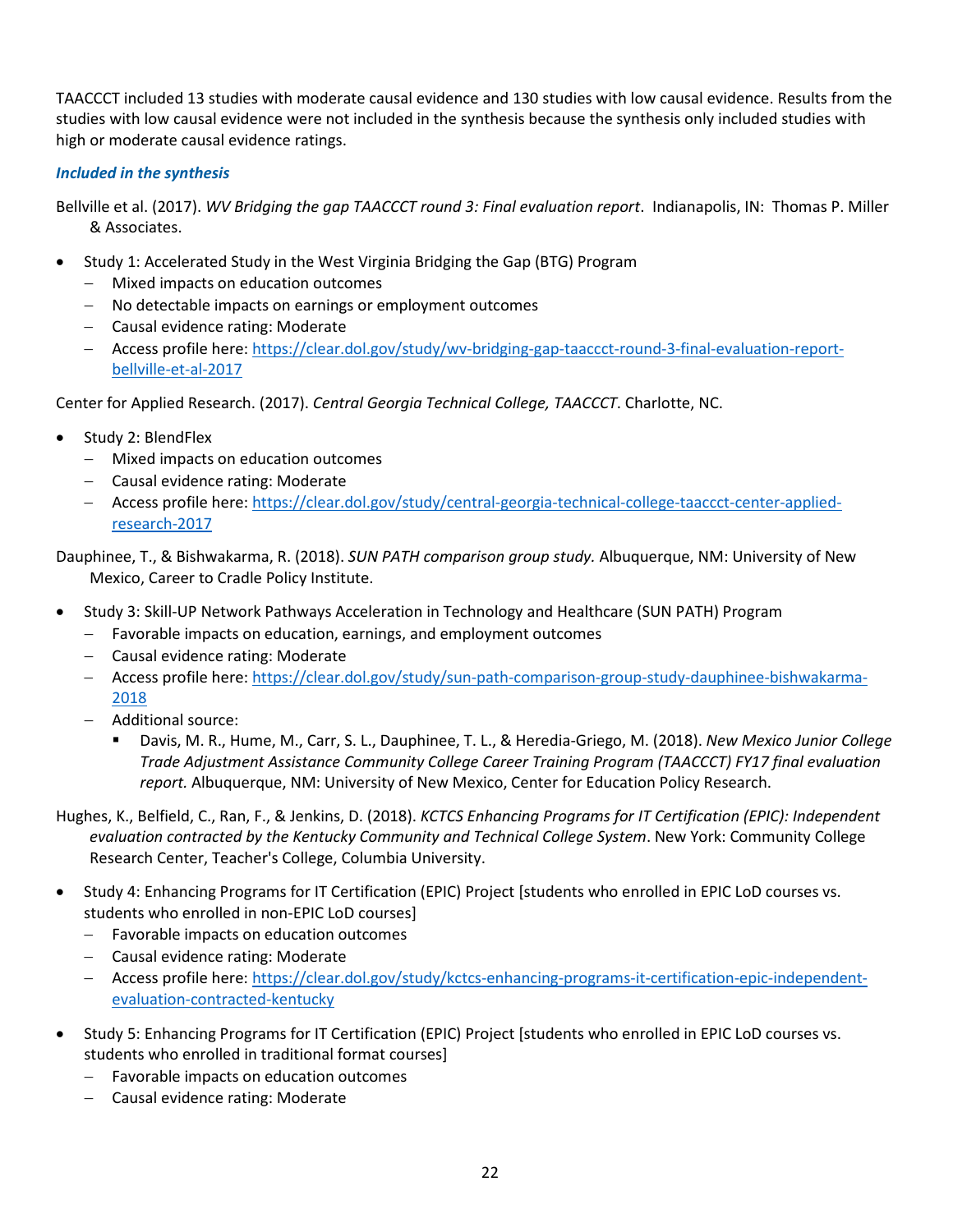- − Access profile here: [https://clear.dol.gov/study/kctcs-enhancing-programs-it-certification-epic-independent](https://clear.dol.gov/study/kctcs-enhancing-programs-it-certification-epic-independent-evaluation-contracted-kentucky-0)[evaluation-contracted-kentucky-0](https://clear.dol.gov/study/kctcs-enhancing-programs-it-certification-epic-independent-evaluation-contracted-kentucky-0)
- Jensen, J., Horohov, J., & Wright, C. (2016). *Online2Workforce (O2W) Elizabethtown Community & Technical College TAACCCT Round II Grant Final Evaluation Report*. Lexington, KY: University of Kentucky College of Education Evaluation Center.
- Study 6: Online-2-Workforce (O2W) Program
	- − Favorable impacts on education outcomes
	- − Unfavorable impacts on employment outcomes
	- − No detectable impacts on earnings outcomes
	- − Causal evidence rating: Moderate
	- − Access profile here: [https://clear.dol.gov/study/online2workforce-o2w-elizabethtown-community-technical](https://clear.dol.gov/study/online2workforce-o2w-elizabethtown-community-technical-college-taaccct-round-ii-grant-final)[college-taaccct-round-ii-grant-final](https://clear.dol.gov/study/online2workforce-o2w-elizabethtown-community-technical-college-taaccct-round-ii-grant-final)

Magnolia Consulting. (2016). *Coconino County Community College TAACCCT grant: Final report*. Retrieved from <https://www.skillscommons.org/handle/taaccct/15564>

- Study 7: Joint program between Coconino Community College (CCC) and Northern Arizona University (NAU) (CCC2NAU)
	- − Favorable impacts on education outcomes
	- − Causal evidence rating: Moderate
	- − Access profile here: [https://clear.dol.gov/study/coconino-county-community-college-taaccct-grant-final-report](https://clear.dol.gov/study/coconino-county-community-college-taaccct-grant-final-report-magnolia-consulting-2016)[magnolia-consulting-2016](https://clear.dol.gov/study/coconino-county-community-college-taaccct-grant-final-report-magnolia-consulting-2016)

Maxwell, N., Dolfin, S., Bruch, J., & Luca, D. L. (2017). *Outcomes from a certification program for early career professionals in supply chain management.* Princeton, NJ: Mathematica Policy Research.

- Study 8: Leveraging, Integrating, Networking, and Coordinating Supplies (LINCS) program
	- − No detectable impacts on earnings and employment outcomes
	- − Causal evidence rating: Moderate
	- − Access profile here: [https://clear.dol.gov/study/outcomes-certification-program-early-career-professionals](https://clear.dol.gov/study/outcomes-certification-program-early-career-professionals-supply-chain-management-maxwell-et)[supply-chain-management-maxwell-et](https://clear.dol.gov/study/outcomes-certification-program-early-career-professionals-supply-chain-management-maxwell-et)

Price, D., Sedlak, W., Roberts, B., & Childress, L. (2016). *Making the Future: The Wisconsin strategy: Final evaluation report.* Indianapolis, IN: Northeast Wisconsin Technical College.

- Study 9: Making the Future
	- − Favorable impacts on education outcomes
	- − No detectable impacts on earnings and employment outcomes
	- − Causal evidence rating: Moderate
	- − Access profile here: [https://clear.dol.gov/study/making-future-wisconsin-strategy-final-evaluation-report-price](https://clear.dol.gov/study/making-future-wisconsin-strategy-final-evaluation-report-price-et-al-2016)[et-al-2016](https://clear.dol.gov/study/making-future-wisconsin-strategy-final-evaluation-report-price-et-al-2016)

Price, D., Valentine, J., Sedlak, W., & Roberts, B. (2018). *Advancing Careers and Training (ACT) for Healthcare in Wisconsin*.

- Study 10: Advancing Careers and Training for Healthcare (ACT for Healthcare)
	- − Favorable impacts on education, earnings, and employment outcomes
	- − Causal evidence rating: Moderate
	- − Access profile here: [https://clear.dol.gov/study/advancing-careers-and-training-act-healthcare-wisconsin-price](https://clear.dol.gov/study/advancing-careers-and-training-act-healthcare-wisconsin-price-et-al-2018)[et-al-2018](https://clear.dol.gov/study/advancing-careers-and-training-act-healthcare-wisconsin-price-et-al-2018)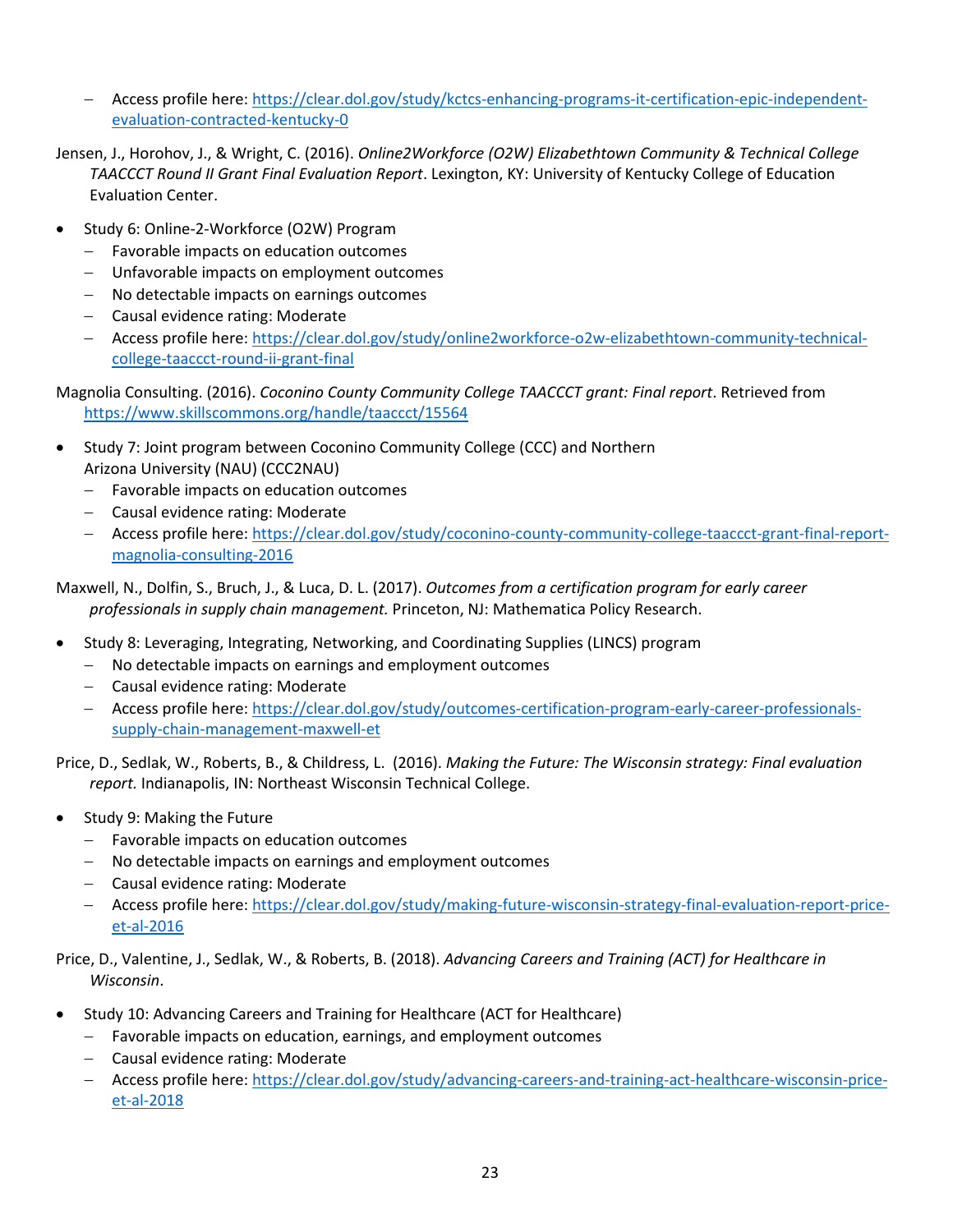Rayyes, N., Abe, Y., Sanchez, R., Lai, F., Akiya, K., Chan, V., & Jennings, E. D. (2016). *Contra Costa Community College District Design it–Build it–Ship it (DBS) final evaluation report.* Oakland, CA: Impaq International.

- Study 11: Design it–Build it–Ship it (DBS) Program
	- − Unfavorable impacts on education and earnings outcomes
	- − No detectable impacts on employment outcomes
	- − Causal evidence rating: Moderate
	- − Access profile here: [https://clear.dol.gov/study/contra-costa-community-college-district-design](https://clear.dol.gov/study/contra-costa-community-college-district-design-it%E2%80%93build-it%E2%80%93ship-it-dbs-final-evaluation-report)[it%E2%80%93build-it%E2%80%93ship-it-dbs-final-evaluation-report](https://clear.dol.gov/study/contra-costa-community-college-district-design-it%E2%80%93build-it%E2%80%93ship-it-dbs-final-evaluation-report)

Smith, L., Gregg, A., Roth, L., Stoeklen, P., Krueger, B., Lawton, G., & Knaeble, B. (2017). *TAACCCT3 INTERFACE project: Final evaluation report.* Menomonie, WI: University of Wisconsin-Stout, Applied Research Center, Wisconsin's Polytechnic University.

- Study 12: Intentional Networks Transforming Effective and Rigorous Facilitation of Assessment, Collaboration, and Education (INTERFACE) Program
	- − Favorable impacts on education and employment outcomes
	- − No detectable impacts on earnings outcomes
	- − Causal evidence rating: Moderate
	- − Access profile here: [https://clear.dol.gov/study/taaccct3-interface-project-final-evaluation-report-smith-et-al-](https://clear.dol.gov/study/taaccct3-interface-project-final-evaluation-report-smith-et-al-2017)[2017](https://clear.dol.gov/study/taaccct3-interface-project-final-evaluation-report-smith-et-al-2017)
- Van Noy, M., Edwards, R., Haviland, S. B., McKay, H., Douglas, D., Mabe, W., Coty, V., Javed, S., Pardalis, N., Hubbard-Mattix, L., & Seith, D. (2018). *New Jersey Health Professions Pathways to Regional Excellence project TAACCCT evaluation: Final report: Implementation and impact.* Piscataway, NJ: Rutgers Education and Employment Research Center.
- Study 13: New Jersey Health Professions Pathways to Regional Excellence Project (NJ-PREP)
	- − No detectable impacts on earnings and employment outcomes
	- − Causal evidence rating: Moderate
	- − Access profile here: [https://clear.dol.gov/study/new-jersey-health-professions-pathways-regional-excellence](https://clear.dol.gov/study/new-jersey-health-professions-pathways-regional-excellence-project-taaccct-evaluation-final)[project-taaccct-evaluation-final](https://clear.dol.gov/study/new-jersey-health-professions-pathways-regional-excellence-project-taaccct-evaluation-final)

## *Not included in the synthesis*

Alamprese, J. A., Costelloe, S., Price, C., & Zeidenberg, M. (2017). *Evaluation of the Community College Consortium for Bioscience Credentials (c3bc): Final report*. Cambridge, MA: Abt Associates.

- Study 14: Community College Consortium for Bioscience Credentials (c3bc) Course Redesigns. *This study was excluded from the synthesis because it received a low causal evidence rating.*
	- − Access profile here: [https://clear.dol.gov/study/evaluation-community-college-consortium-bioscience](https://clear.dol.gov/study/evaluation-community-college-consortium-bioscience-credentials-c3bc-final-report-alamprese-et)[credentials-c3bc-final-report-alamprese-et](https://clear.dol.gov/study/evaluation-community-college-consortium-bioscience-credentials-c3bc-final-report-alamprese-et)

Belville, J., Romano, G., Frisby, M., Chamberlin, M., & Strem, L. (2017). *Final evaluation report: Cincinnati State Technical and Community College: Greater Cincinnati Manufacturing Careers Accelerator (GCMCA*).

- Study 15: Training programs on Welding and Mechanical Engineering Technology Manufacturing and Design. *This study was excluded from the synthesis because it received a low causal evidence rating.*
	- − Access profile here: [https://clear.dol.gov/study/final-evaluation-report-cincinnati-state-technical-and](https://clear.dol.gov/study/final-evaluation-report-cincinnati-state-technical-and-community-college-greater-cincinnati)[community-college-greater-cincinnati](https://clear.dol.gov/study/final-evaluation-report-cincinnati-state-technical-and-community-college-greater-cincinnati)

Belville, J., Schoeph, K., Leger, R., Jenner, E., Maddox, D., Lass, K., & Beres, S. (2016). *Vincennes University Logistics Training and Education Center: Final evaluation report.*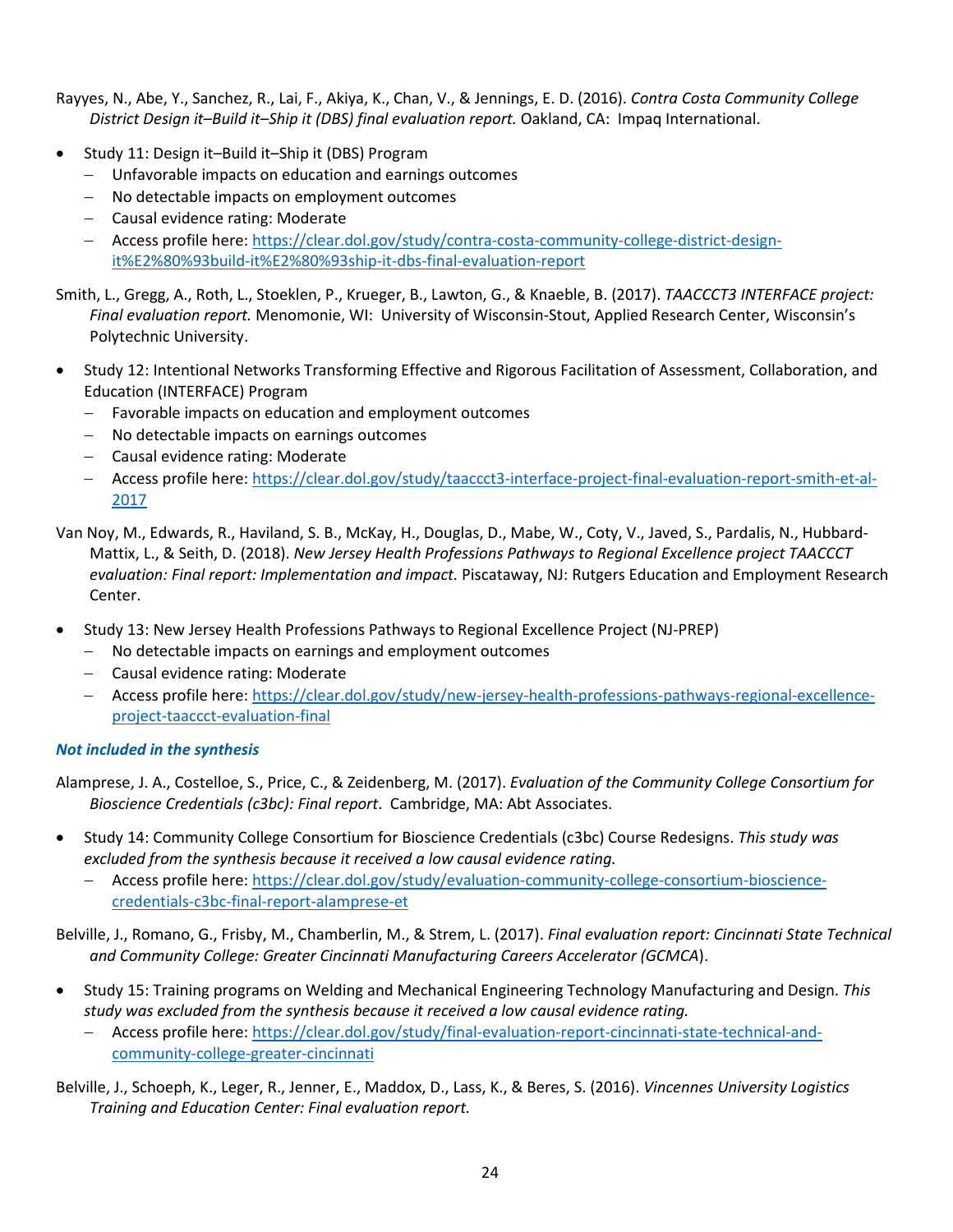- Study 16: Logistics Training and Education Center (LTEC) Initiative: Fork Lift Essentials (FLE) program. *This study was excluded from the synthesis because it received a low causal evidence rating.*
	- − Access profile here: [https://clear.dol.gov/study/vincennes-university-logistics-training-and-education-center](https://clear.dol.gov/study/vincennes-university-logistics-training-and-education-center-final-evaluation-report-belville)[final-evaluation-report-belville](https://clear.dol.gov/study/vincennes-university-logistics-training-and-education-center-final-evaluation-report-belville)
- Study 17: Logistics Training and Education Center (LTEC) Initiative: Tractor-Trailer Driver Training (TTDT) program. *This study was excluded from the synthesis because it received a low causal evidence rating.*
	- − Access profile here: [https://clear.dol.gov/study/vincennes-university-logistics-training-and-education-final](https://clear.dol.gov/study/vincennes-university-logistics-training-and-education-final-evaluation-report-belville-et-al)[evaluation-report-belville-et-al](https://clear.dol.gov/study/vincennes-university-logistics-training-and-education-final-evaluation-report-belville-et-al)

Bragg, D., Cosgrove, J., Cosgrove, M. & Blume, G. (2018). *Final evaluation of the ACED grant at Salt Lake Community College.* Salt Lake City, UT: Bragg & Associates, Inc.

- Study 18: Competency-based education (CBE) program. *This study was excluded from the synthesis because it received a low causal evidence rating.*
	- − Access profile here: [https://clear.dol.gov/study/final-evaluation-aced-grant-salt-lake-community-college-bragg](https://clear.dol.gov/study/final-evaluation-aced-grant-salt-lake-community-college-bragg-et-al-2018)[et-al-2018](https://clear.dol.gov/study/final-evaluation-aced-grant-salt-lake-community-college-bragg-et-al-2018)
- Bragg, D.D., Giani, M.S., Fox, H.L., Bishop, C., & Bridges, K. (2015). *Third party evaluation of the impact of the Health Professions Pathways (H2P) Consortium*. Champaign, IL: Office of Community College Research and Leadership, University of Illinois at Urbana-Champaign.
- Study 19: Health Professions Pathways (H2P) Consortium. *This study was excluded from the synthesis because it received a low causal evidence rating.*
	- − Access profile here: [https://clear.dol.gov/study/third-party-evaluation-impact-health-professions-pathways](https://clear.dol.gov/study/third-party-evaluation-impact-health-professions-pathways-h2p-consortium-bragg-et-al-2015)[h2p-consortium-bragg-et-al-2015](https://clear.dol.gov/study/third-party-evaluation-impact-health-professions-pathways-h2p-consortium-bragg-et-al-2015)
- Bridges, K., Bishop, C., & Giani, M. (2015). *Third-party evaluation of the outcomes and impact of the National Information, Security & Geospatial Technologies Consortium (NISGTC).* Champaign, IL: Office of Community College Research and Leadership, University of Illinois at Urbana-Champaign.
- Study 20: National Information Security & Geospatial Technology Consortium (NISGTC). *This study was excluded from the synthesis because it received a low causal evidence rating.*
	- − Access profile here: [https://clear.dol.gov/study/third-party-evaluation-outcomes-and-impact-national](https://clear.dol.gov/study/third-party-evaluation-outcomes-and-impact-national-information-security-geospatial)[information-security-geospatial](https://clear.dol.gov/study/third-party-evaluation-outcomes-and-impact-national-information-security-geospatial)
- Bucci, P., Evans, W. D., Friesenborg, L., Fox, D. A., Bishop, K., Balraj, N., & Jang, B. (2018). *Minnesota advanced manufacturing project: Final external evaluation report*.
- Study 21: Minnesota Advanced Manufacturing Partnership (MnAMP) Program. *This study was excluded from the synthesis because it received a low causal evidence rating.*
	- − Access profile here: [https://clear.dol.gov/study/minnesota-advanced-manufacturing-project-final-external](https://clear.dol.gov/study/minnesota-advanced-manufacturing-project-final-external-evaluation-report-bucci-et-al-2018)[evaluation-report-bucci-et-al-2018](https://clear.dol.gov/study/minnesota-advanced-manufacturing-project-final-external-evaluation-report-bucci-et-al-2018)
- Burgin, X. D., Akrom, A., Qin, H., Ball, A., & Pontarelli, J. (2016). *Waubonsee Community College Trade Adjustment Assistance Community College and Career Training (TAACCCT) grant final report*. DeKalb, IL: The Office of Research, Evaluation, and Policy Studies, Northern Illinois University.
- Study 22: Waubonsee Community College (WCC) programs: 1) Healthcare Bridge Program, 2) Manufacturing Bridge Program, 3) Laboratory Technology, and 4) Office Software Specialist. *This study was excluded from the synthesis because it received a low causal evidence rating.*
	- − Access profile here: [https://clear.dol.gov/study/waubonsee-community-college-trade-adjustment-assistance](https://clear.dol.gov/study/waubonsee-community-college-trade-adjustment-assistance-community-college-and-career-training)[community-college-and-career-training](https://clear.dol.gov/study/waubonsee-community-college-trade-adjustment-assistance-community-college-and-career-training)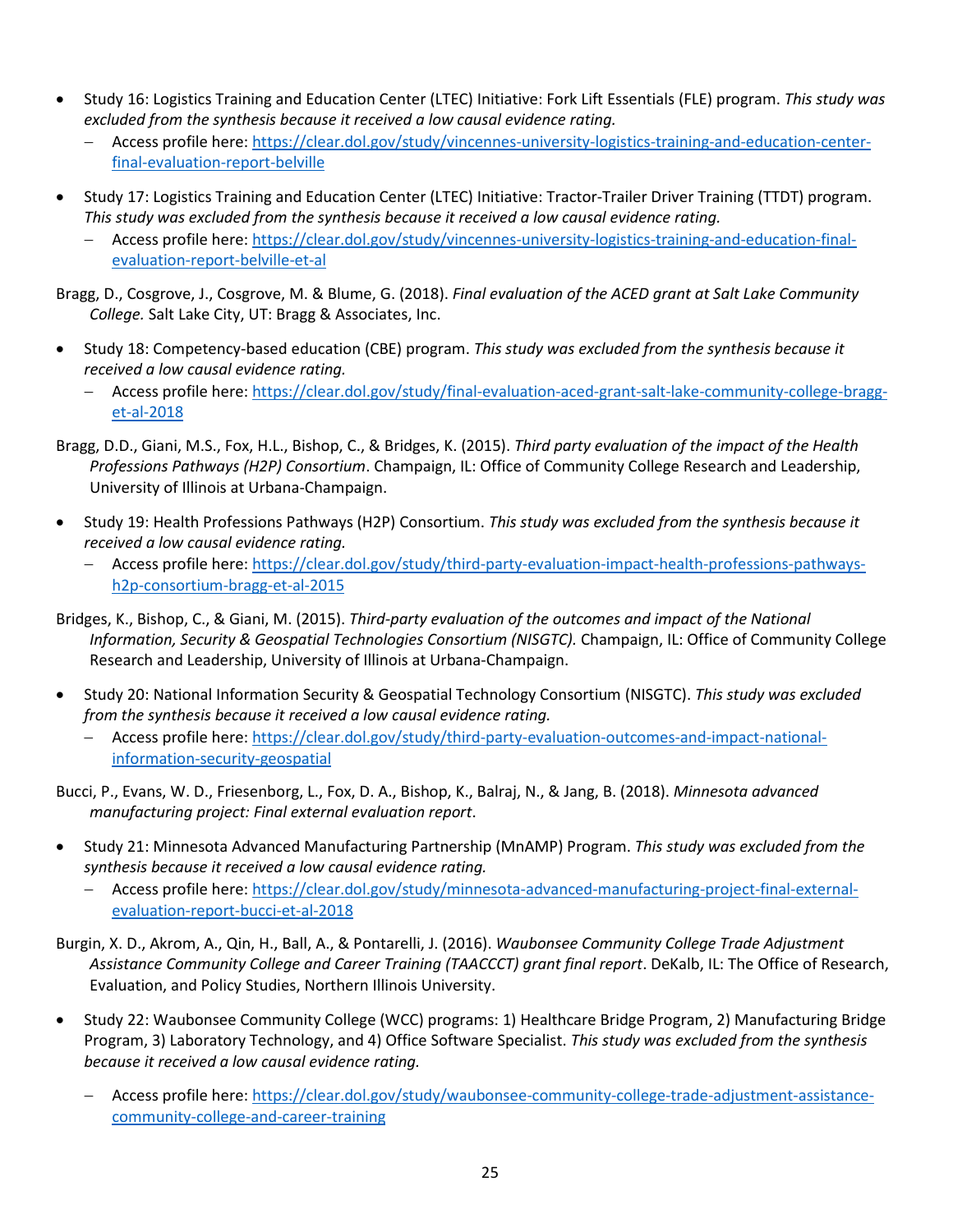Caffey, D. L. (2016). *Final external evaluation report: Trade Adjustment and Assistance Community College and Career Training Program Clovis Community College*. Fresno, CA: Clovis Community College.

- Study 23: Inclusive Nursing and Radiologic Technology Programs. *This study was excluded from the synthesis because it received a low causal evidence rating.*
	- − Access profile here: [https://clear.dol.gov/study/final-external-evaluation-report-trade-adjustment-and](https://clear.dol.gov/study/final-external-evaluation-report-trade-adjustment-and-assistance-community-college-and-career)[assistance-community-college-and-career](https://clear.dol.gov/study/final-external-evaluation-report-trade-adjustment-and-assistance-community-college-and-career)

Center for Applied Research. (2017). *Midlands Technical College TAACCCT Better Occupational Outcomes with Simulation Training: Program evaluation final report.* Charlotte, NC: Center for Applied Research.

- Study 24: Better Occupational Outcomes with Simulation Training (BOOST) Program. *This study was excluded from the synthesis because it received a low causal evidence rating.*
	- − Access profile here: [https://clear.dol.gov/study/midlands-technical-college-taaccct-better-occupational](https://clear.dol.gov/study/midlands-technical-college-taaccct-better-occupational-outcomes-simulation-training-program)[outcomes-simulation-training-program](https://clear.dol.gov/study/midlands-technical-college-taaccct-better-occupational-outcomes-simulation-training-program)

Corporation for a Skilled Workforce & The New Growth Group. (2016). *Multi-State Advanced Manufacturing Consortium (M-SAMC) TAACCCT Round II grant final evaluation report. Ann Arbor, MI: Corporation for a Skilled Workforce* (CSW); Cleveland, OH: The New Growth Group, LLC.

- Study 25: Multi-State Advanced Manufacturing Consortium (M-SAMC): Alamo College. *This study was excluded from the synthesis because it received a low causal evidence rating.*
	- − Access profile here: [https://clear.dol.gov/study/multi-state-advanced-manufacturing-consortium-m-samc](https://clear.dol.gov/study/multi-state-advanced-manufacturing-consortium-m-samc-taaccct-round-ii-grant-final-evaluation)[taaccct-round-ii-grant-final-evaluation](https://clear.dol.gov/study/multi-state-advanced-manufacturing-consortium-m-samc-taaccct-round-ii-grant-final-evaluation)
- Study 26: Multi-State Advanced Manufacturing Consortium (M-SAMC): Bluegrass Community and Technical College. *This study was excluded from the synthesis because it received a low causal evidence rating.*
	- − Access profile here: [https://clear.dol.gov/study/multi-state-advanced-manufacturing-consortium-m-samc](https://clear.dol.gov/study/multi-state-advanced-manufacturing-consortium-m-samc-taaccct-round-ii-grant-final-evaluation-0)[taaccct-round-ii-grant-final-evaluation-0](https://clear.dol.gov/study/multi-state-advanced-manufacturing-consortium-m-samc-taaccct-round-ii-grant-final-evaluation-0)
- Study 27: Multi-State Advanced Manufacturing Consortium (M-SAMC): Bridge Valley Community and Technical College. *This study was excluded from the synthesis because it received a low causal evidence rating.*
	- − Access profile here: [https://clear.dol.gov/study/multi-state-advanced-manufacturing-consortium-m-samc](https://clear.dol.gov/study/multi-state-advanced-manufacturing-consortium-m-samc-taaccct-round-ii-grant-final-evaluation-1)[taaccct-round-ii-grant-final-evaluation-1](https://clear.dol.gov/study/multi-state-advanced-manufacturing-consortium-m-samc-taaccct-round-ii-grant-final-evaluation-1)
- Study 28: Multi-State Advanced Manufacturing Consortium (M-SAMC): Danville Community College. *This study was excluded from the synthesis because it received a low causal evidence rating.*
	- − Access profile here: [https://clear.dol.gov/study/multi-state-advanced-manufacturing-consortium-m-samc](https://clear.dol.gov/study/multi-state-advanced-manufacturing-consortium-m-samc-taaccct-round-ii-grant-final-evaluation-2)[taaccct-round-ii-grant-final-evaluation-2](https://clear.dol.gov/study/multi-state-advanced-manufacturing-consortium-m-samc-taaccct-round-ii-grant-final-evaluation-2)
- Study 29: Multi-State Advanced Manufacturing Consortium (M-SAMC): Gadsden State Community College. *This study was excluded from the synthesis because it received a low causal evidence rating.*
	- − Access profile here: [https://clear.dol.gov/study/multi-state-advanced-manufacturing-consortium-m-samc](https://clear.dol.gov/study/multi-state-advanced-manufacturing-consortium-m-samc-taaccct-round-ii-grant-final-evaluation-3)[taaccct-round-ii-grant-final-evaluation-3](https://clear.dol.gov/study/multi-state-advanced-manufacturing-consortium-m-samc-taaccct-round-ii-grant-final-evaluation-3)
- Study 30: Multi-State Advanced Manufacturing Consortium (M-SAMC): Henry Ford College. *This study was excluded from the synthesis because it received a low causal evidence rating.*
	- − Access profile here: [https://clear.dol.gov/study/multi-state-advanced-manufacturing-consortium-m-samc](https://clear.dol.gov/study/multi-state-advanced-manufacturing-consortium-m-samc-taaccct-round-ii-grant-final-evaluation-4)[taaccct-round-ii-grant-final-evaluation-4](https://clear.dol.gov/study/multi-state-advanced-manufacturing-consortium-m-samc-taaccct-round-ii-grant-final-evaluation-4)
- Study 31: Multi-State Advanced Manufacturing Consortium (M-SAMC): Jefferson Community and Technical College. *This study was excluded from the synthesis because it received a low causal evidence rating.*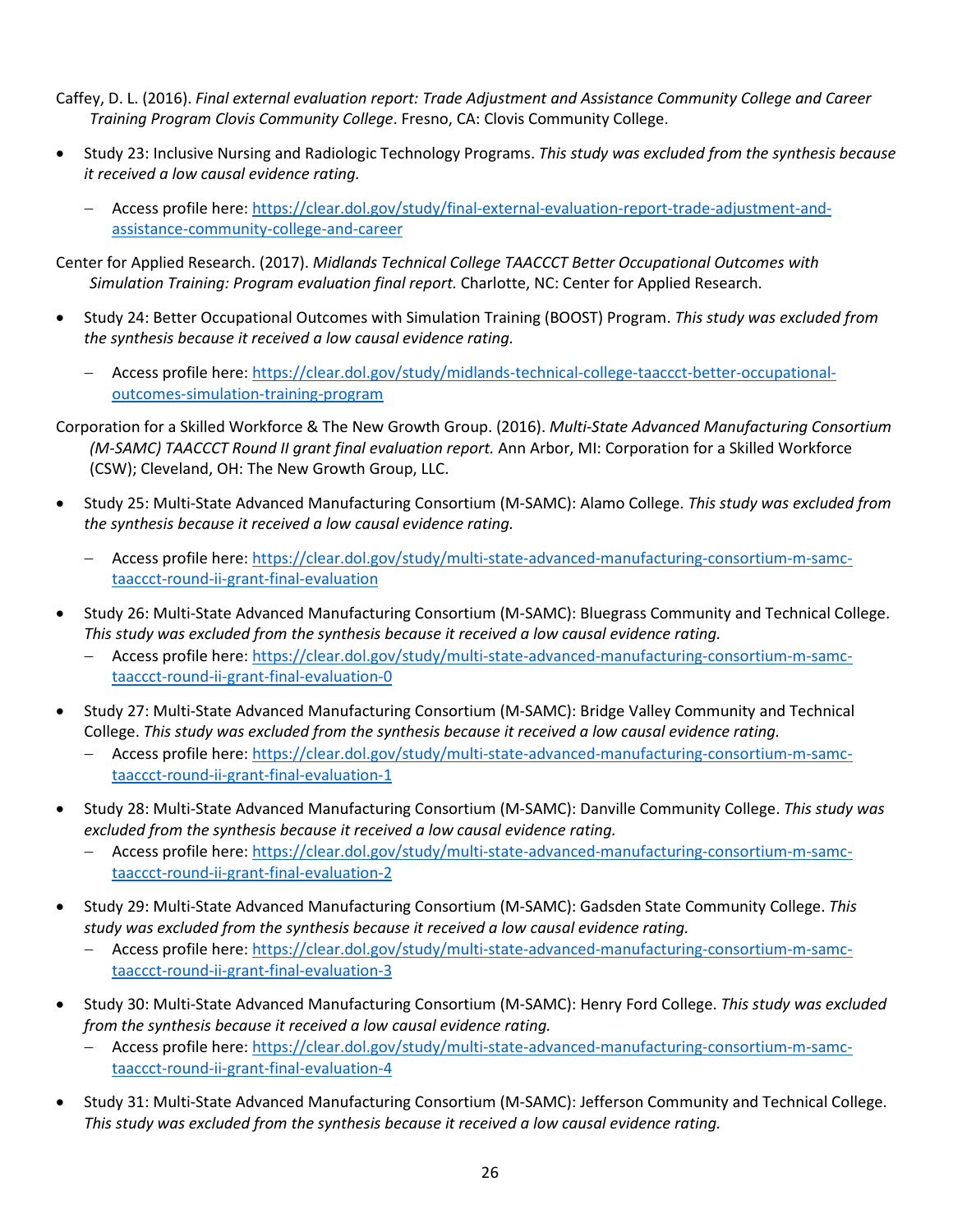- − Access profile here: [https://clear.dol.gov/study/multi-state-advanced-manufacturing-consortium-m-samc](https://clear.dol.gov/study/multi-state-advanced-manufacturing-consortium-m-samc-taaccct-round-ii-grant-final-evaluation-5)[taaccct-round-ii-grant-final-evaluation-5](https://clear.dol.gov/study/multi-state-advanced-manufacturing-consortium-m-samc-taaccct-round-ii-grant-final-evaluation-5)
- Study 32: Multi-State Advanced Manufacturing Consortium (M-SAMC): Oakland Community College. *This study was excluded from the synthesis because it received a low causal evidence rating.*
	- − Access profile here: [https://clear.dol.gov/study/multi-state-advanced-manufacturing-consortium-m-samc](https://clear.dol.gov/study/multi-state-advanced-manufacturing-consortium-m-samc-taaccct-round-ii-grant-final-evaluation-6)[taaccct-round-ii-grant-final-evaluation-6](https://clear.dol.gov/study/multi-state-advanced-manufacturing-consortium-m-samc-taaccct-round-ii-grant-final-evaluation-6)
- Study 33: Multi-State Advanced Manufacturing Consortium (M-SAMC): Pellissippi State Community College. *This study was excluded from the synthesis because it received a low causal evidence rating.*
	- − Access profile here: [https://clear.dol.gov/study/multi-state-advanced-manufacturing-consortium-m-samc](https://clear.dol.gov/study/multi-state-advanced-manufacturing-consortium-m-samc-taaccct-round-ii-grant-final-evaluation-7)[taaccct-round-ii-grant-final-evaluation-7](https://clear.dol.gov/study/multi-state-advanced-manufacturing-consortium-m-samc-taaccct-round-ii-grant-final-evaluation-7)
- Study 34: Multi-State Advanced Manufacturing Consortium (M-SAMC): Rhodes State College. *This study was excluded from the synthesis because it received a low causal evidence rating.* Access profile here: [https://clear.dol.gov/Study/Multi-State-Advanced-Manufacturing-Consortium-M-SAMC-](https://gcc02.safelinks.protection.outlook.com/?url=https%3A%2F%2Fclear.dol.gov%2FStudy%2FMulti-State-Advanced-Manufacturing-Consortium-M-SAMC-TAACCCT-Round-II-grant-final-0&data=04%7C01%7CYi.Chayun%40DOL.gov%7Cf43b67141c2d4575074c08d904d578c0%7C75a6305472044e0c9126adab971d4aca%7C0%7C0%7C637546137190701040%7CUnknown%7CTWFpbGZsb3d8eyJWIjoiMC4wLjAwMDAiLCJQIjoiV2luMzIiLCJBTiI6Ik1haWwiLCJXVCI6Mn0%3D%7C1000&sdata=ALeGFm%2Fq7MjOrAhrnTBEyvifJWXTBEwAdXc7pW3Tq1s%3D&reserved=0)[TAACCCT-Round-II-grant-final-0](https://gcc02.safelinks.protection.outlook.com/?url=https%3A%2F%2Fclear.dol.gov%2FStudy%2FMulti-State-Advanced-Manufacturing-Consortium-M-SAMC-TAACCCT-Round-II-grant-final-0&data=04%7C01%7CYi.Chayun%40DOL.gov%7Cf43b67141c2d4575074c08d904d578c0%7C75a6305472044e0c9126adab971d4aca%7C0%7C0%7C637546137190701040%7CUnknown%7CTWFpbGZsb3d8eyJWIjoiMC4wLjAwMDAiLCJQIjoiV2luMzIiLCJBTiI6Ik1haWwiLCJXVCI6Mn0%3D%7C1000&sdata=ALeGFm%2Fq7MjOrAhrnTBEyvifJWXTBEwAdXc7pW3Tq1s%3D&reserved=0)
- Study 35: Multi-State Advanced Manufacturing Consortium (M-SAMC): Rock Valley College. *This study was excluded from the synthesis because it received a low causal evidence rating.*
	- − Access profile here: [https://clear.dol.gov/study/multi-state-advanced-manufacturing-consortium-m-samc](https://clear.dol.gov/study/multi-state-advanced-manufacturing-consortium-m-samc-taaccct-round-ii-grant-final-evaluation-8)[taaccct-round-ii-grant-final-evaluation-8](https://clear.dol.gov/study/multi-state-advanced-manufacturing-consortium-m-samc-taaccct-round-ii-grant-final-evaluation-8)
- Study 36: Multi-State Advanced Manufacturing Consortium (M-SAMC): Spartanburg Community College. *This study was excluded from the synthesis because it received a low causal evidence rating.*
	- − Access profile here: [https://clear.dol.gov/study/multi-state-advanced-manufacturing-consortium-m-samc](https://clear.dol.gov/study/multi-state-advanced-manufacturing-consortium-m-samc-taaccct-round-ii-grant-final-evaluation-9)[taaccct-round-ii-grant-final-evaluation-9](https://clear.dol.gov/study/multi-state-advanced-manufacturing-consortium-m-samc-taaccct-round-ii-grant-final-evaluation-9)
- Study 37: Multi-State Advanced Manufacturing Consortium (M-SAMC): Tennessee College of Applied Technology at Murfreesboro. *This study was excluded from the synthesis because it received a low causal evidence rating.*
	- − Access profile here: [https://clear.dol.gov/study/multi-state-advanced-manufacturing-consortium-m-samc](https://clear.dol.gov/study/multi-state-advanced-manufacturing-consortium-m-samc-taaccct-round-ii-grant-final-10)[taaccct-round-ii-grant-final-10](https://clear.dol.gov/study/multi-state-advanced-manufacturing-consortium-m-samc-taaccct-round-ii-grant-final-10)

Cosgrove & Associates. (2016). *Third-party evaluation of implementation & impact of the Southwest Missouri Public Safety and Emergency Medical Initiative TAACCCT grant.* St Louis, MO: Cosgrove & Associates.

- Study 38: Crowder College Public Safety and Emergency Medical Initiative (PSP) Program. *This study was excluded from the synthesis because it received a low causal evidence rating.*
	- − Access profile here: [https://clear.dol.gov/study/third-party-evaluation-implementation-impact-southwest](https://clear.dol.gov/study/third-party-evaluation-implementation-impact-southwest-missouri-public-safety-and-emergency)[missouri-public-safety-and-emergency](https://clear.dol.gov/study/third-party-evaluation-implementation-impact-southwest-missouri-public-safety-and-emergency)

Cosgrove, J., & Cosgrove, M. (2018). *Third-party evaluation of MoSTEMWINs: Implementation, outcomes, and impact.* St. Louis, MO: Cosgrove & Associates, LLC.

- Study 39: MoSTEMWINs. *This study was excluded from the synthesis because it received a low causal evidence rating.*
	- − Access profile here: [https://clear.dol.gov/study/third-party-evaluation-mostemwins-implementation-outcomes](https://clear.dol.gov/study/third-party-evaluation-mostemwins-implementation-outcomes-and-impact-cosgrove-cosgrove-2018)[and-impact-cosgrove-cosgrove-2018](https://clear.dol.gov/study/third-party-evaluation-mostemwins-implementation-outcomes-and-impact-cosgrove-cosgrove-2018)

Cosgrove, J. J., Cosgrove, M. S., & Bragg, D. D. (2015). *Evaluation of MoHealthWINS outcomes and impact*. St. Louis, MO: Cosgrove & Associates and Bragg & Associates.

• Study 40: MoHealthWINS. *This study was excluded from the synthesis because it received a low causal evidence rating.*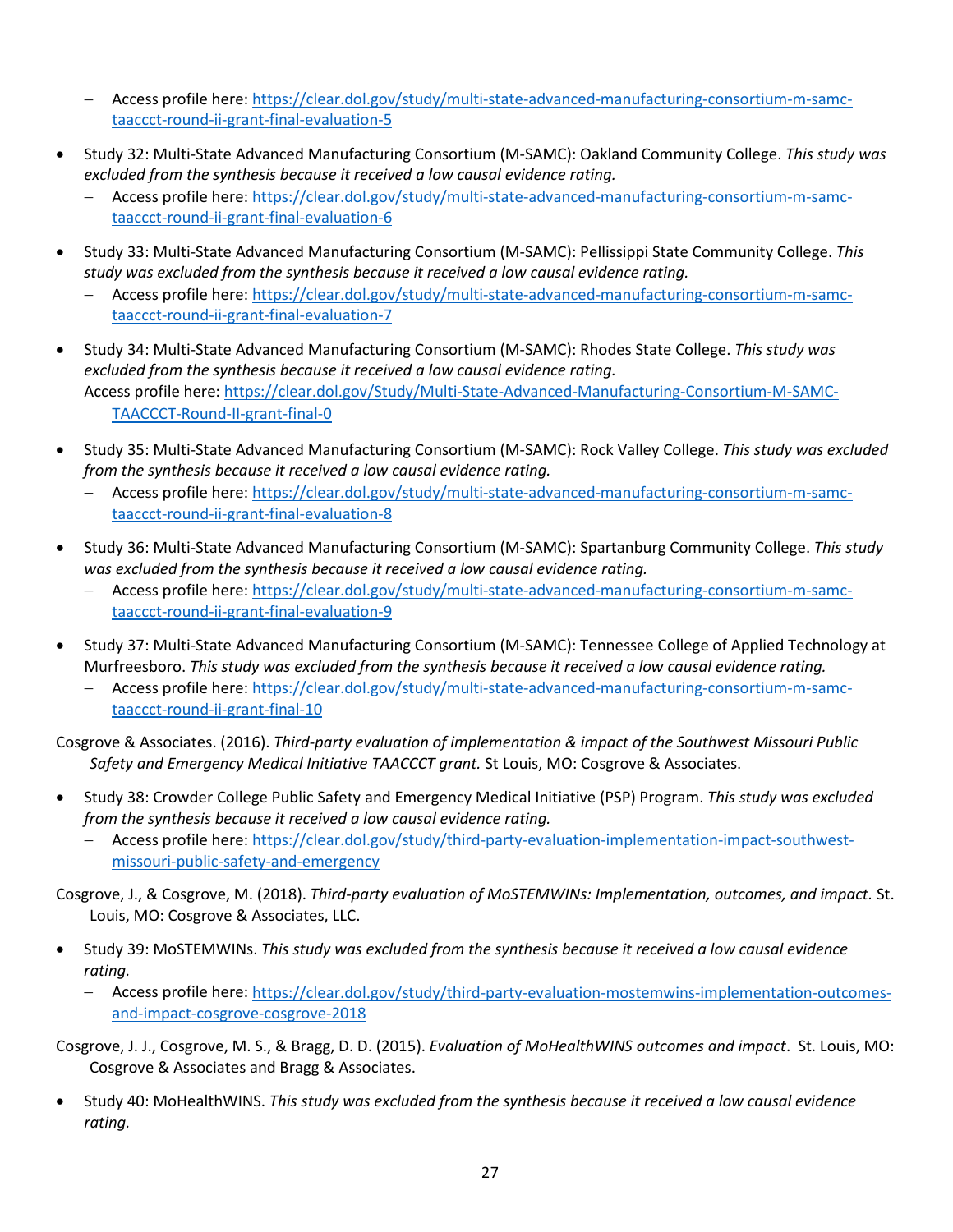- − Access profile here: [https://clear.dol.gov/study/evaluation-mohealthwins-outcomes-and-impact-cosgrove-et-al-](https://clear.dol.gov/study/evaluation-mohealthwins-outcomes-and-impact-cosgrove-et-al-2015)[2015](https://clear.dol.gov/study/evaluation-mohealthwins-outcomes-and-impact-cosgrove-et-al-2015)
- Cosgrove, J. J., Cosgrove, M. S., & Bragg, D. D. (2016). *Third party evaluation of MoManufacturingWINs: Implementation, outcomes, and impact.* St. Louis, MO: Cosgrove & Associates and Bragg & Associates.
- Study 41: Missouri's Manufacturing Workforce Innovation Networks (MMW). *This study was excluded from the synthesis because it received a low causal evidence rating.*
	- − Access profile here: [https://clear.dol.gov/study/third-party-evaluation-momanufacturingwins-implementation](https://clear.dol.gov/study/third-party-evaluation-momanufacturingwins-implementation-outcomes-and-impact-cosgrove-et-al)[outcomes-and-impact-cosgrove-et-al](https://clear.dol.gov/study/third-party-evaluation-momanufacturingwins-implementation-outcomes-and-impact-cosgrove-et-al)
- Dauphinee, T., Davis, M., & Carr, S. (2017). *New Mexico Junior College TAACCCT evaluation report.* Albuquerque, NM: University of New Mexico, Center for Education Policy and Research.
- Study 42: New Mexico Junior College's (NMJC) TAACCCT Program. *This study was excluded from the synthesis because it received a low causal evidence rating.*
	- − Access profile here: [https://clear.dol.gov/study/new-mexico-junior-college-taaccct-evaluation-report](https://clear.dol.gov/study/new-mexico-junior-college-taaccct-evaluation-report-dauphinee-et-al-2017)[dauphinee-et-al-2017](https://clear.dol.gov/study/new-mexico-junior-college-taaccct-evaluation-report-dauphinee-et-al-2017)

Davis, S., & Bill, N. (2018). *Evaluation of the Pennsylvania's Advanced Training and Hiring Program: Final report.* Washington, DC: Impaq International.

- Study 43: Pennsylvania's Advanced Training and Hiring (PATH) Initiative. *This study was excluded from the synthesis because it received a low causal evidence rating.*
	- − Access profile here: [https://clear.dol.gov/study/evaluation-pennsylvania%E2%80%99s-advanced-training-and](https://clear.dol.gov/study/evaluation-pennsylvania%E2%80%99s-advanced-training-and-hiring-program-final-report-davis-bill-2018)[hiring-program-final-report-davis-bill-2018](https://clear.dol.gov/study/evaluation-pennsylvania%E2%80%99s-advanced-training-and-hiring-program-final-report-davis-bill-2018)
- de la Mora, A., Abraham, W., & Callen, E. (2018). *Iowa's Information Technology, Healthcare, Utilities, and Manufacturing Network Statewide Consortium (IHUM) final evaluation report.* Ames, IA: Research Institute for Studies in Education (RISE), Iowa State University.
- Study 44: Iowa's Information Technology, Healthcare, Utilities, and Manufacturing (IHUM) Network Consortium. *This study was excluded from the synthesis because it received a low causal evidence rating.*
	- − Access profile here: [https://clear.dol.gov/study/iowa%E2%80%99s-information-technology-healthcare-utilities](https://clear.dol.gov/study/iowa%E2%80%99s-information-technology-healthcare-utilities-and-manufacturing-network-statewide)[and-manufacturing-network-statewide](https://clear.dol.gov/study/iowa%E2%80%99s-information-technology-healthcare-utilities-and-manufacturing-network-statewide)
- de la Mora, A., Callen, E., Kemis, M., & Abraham, W. (2017). *Iowa Western 2017 ITC2 annual evaluation report: Information technology - Credentials to Careers (ITC2 ), Iowa Western Community College*. Ames, IA: Research Institute for Studies in Education (RISE), Iowa State University.
- Study 45: Information Technology Credentials to Careers (ITC2 ) Program. *This study was excluded from the synthesis because it received a low causal evidence rating.*
	- − Access profile here: [https://clear.dol.gov/study/iowa-western-2017-itc2-annual-evaluation-report-information](https://clear.dol.gov/study/iowa-western-2017-itc2-annual-evaluation-report-information-technology-credentials-careers)[technology-credentials-careers](https://clear.dol.gov/study/iowa-western-2017-itc2-annual-evaluation-report-information-technology-credentials-careers)

de la Mora, A., Callen, E., Kemis, M., & Abraham, W. (2017). *2016 PETC annual evaluation report, Eastern Iowa Community Colleges*. Ames, IA: Research Institute for Studies in Education (RISE), Iowa State University.

- Study 46: Pathways to Engineering Technology Careers (PETC) Program. *This study was excluded from the synthesis because it received a low causal evidence rating.*
	- − Access profile here: [https://clear.dol.gov/study/2016-petc-annual-evaluation-report-eastern-iowa-community](https://clear.dol.gov/study/2016-petc-annual-evaluation-report-eastern-iowa-community-colleges-de-la-mora-et-al-2017)[colleges-de-la-mora-et-al-2017](https://clear.dol.gov/study/2016-petc-annual-evaluation-report-eastern-iowa-community-colleges-de-la-mora-et-al-2017)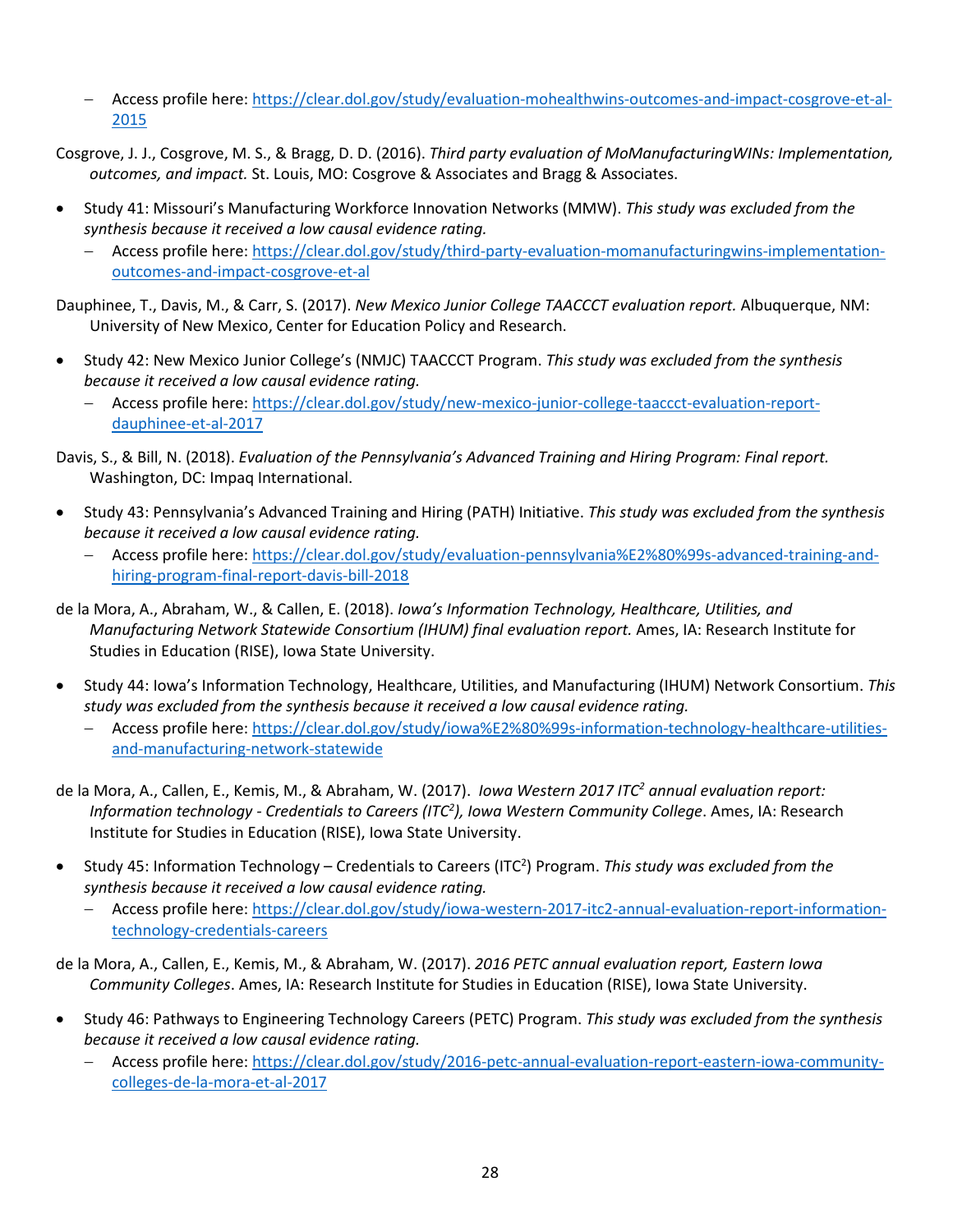- de la Mora, A., Kemis, M., Callen, E., & Starobin, S. (2016). *2016 I-AM annual evaluation report: Iowa Advanced Manufacturing Statewide Consortium.* Ames, IA: Research Institute for Studies in Education (RISE), Iowa State University.
- Study 47: Iowa Advanced Manufacturing Consortium (I-AM). *This study was excluded from the synthesis because it received a low causal evidence rating.*
	- − Access profile here: [https://clear.dol.gov/study/2016-i-am-annual-evaluation-report-iowa-advanced](https://clear.dol.gov/study/2016-i-am-annual-evaluation-report-iowa-advanced-manufacturing-statewide-consortium-de-la-mora)[manufacturing-statewide-consortium-de-la-mora](https://clear.dol.gov/study/2016-i-am-annual-evaluation-report-iowa-advanced-manufacturing-statewide-consortium-de-la-mora)

Dervarics, C., Evans, W. D., Bucci, P. T., Fox, D. A., Bishop, K., & Balraj, N. (2018). *Summative evaluation report: Training for Regional Energy in North Dakota (TREND).* Washington, DC: PTB and Associates.

- Study 48: Training for Regional Energy in North Dakota (TREND) program. *This study was excluded from the synthesis because it received a low causal evidence rating.*
	- − Access profile here: [https://clear.dol.gov/study/summative-evaluation-report-training-regional-energy-north](https://clear.dol.gov/study/summative-evaluation-report-training-regional-energy-north-dakota-trend-dervarics-et-al-2018)[dakota-trend-dervarics-et-al-2018](https://clear.dol.gov/study/summative-evaluation-report-training-regional-energy-north-dakota-trend-dervarics-et-al-2018)
- Dockery, J., Bottomley, M., Murray, C., Tichnell, T., Stover, S., Schroeder, N., Hance, D., Fruchey, K., & Franco, S. (2018). *Northwest State Community College of Ohio Industrial Automation Manufacturing innovative Strategic Training Achieving Results (IAM iSTAR) Initiative* (TAACCCT Grant TC-26481-14-60-A-39). Dayton, OH: Wright State University, Applied Policy Research Institute.
- Study 49: Industrial Automation Manufacturing innovative Strategic Training Achieving Results (IAM iSTAR) Initiative: education outcomes. *This study was excluded from the synthesis because it received a low causal evidence rating.*
	- − Access profile here: [https://clear.dol.gov/study/northwest-state-community-college-ohio-industrial-automation](https://clear.dol.gov/study/northwest-state-community-college-ohio-industrial-automation-manufacturing-innovative-0)[manufacturing-innovative-0](https://clear.dol.gov/study/northwest-state-community-college-ohio-industrial-automation-manufacturing-innovative-0)
- Study 50: Industrial Automation Manufacturing innovative Strategic Training Achieving Results (IAM iSTAR) Initiative: earnings and employment outcomes. *This study was excluded from the synthesis because it received a low causal evidence rating.*
	- − Access profile here: [https://clear.dol.gov/study/northwest-state-community-college-ohio-industrial-automation](https://clear.dol.gov/study/northwest-state-community-college-ohio-industrial-automation-manufacturing-innovative-1)[manufacturing-innovative-1](https://clear.dol.gov/study/northwest-state-community-college-ohio-industrial-automation-manufacturing-innovative-1)

Dunham, K., Hebbar, L., Kheman, D., Comeaux, A., Diaz, H., Folsom, L., & Kuang, S. (2016). *ShaleNET Round 2 TAACCCT grant third-party evaluation final report.* Oakland, CA: Social Policy Research Associates.

- Study 51: ShaleNET program. *This study was excluded from the synthesis because it received a low causal evidence rating.*
	- − Access profile here: [https://clear.dol.gov/study/shalenet-round-2-taaccct-grant-third-party-evaluation-final](https://clear.dol.gov/study/shalenet-round-2-taaccct-grant-third-party-evaluation-final-report-dunham-et-al-2016)[report-dunham-et-al-2016](https://clear.dol.gov/study/shalenet-round-2-taaccct-grant-third-party-evaluation-final-report-dunham-et-al-2016)
- Edwards, R., Douglas, D., Van Noy, M., Javed, S., Hubbard-Mattix, L., & Pardalis, N. (2018). *Evaluation of Ivy Tech's pathways to information technology: Implementation and outcomes, final report.* Piscataway, NJ: Rutgers Education and Employment Research Center.
- Study 52: Ivy Tech's TAACCCT IT program. *This study was excluded from the synthesis because it received a low causal evidence rating.*
	- − Access profile here: [https://clear.dol.gov/study/evaluation-ivy-tech%E2%80%99s-pathways-information](https://clear.dol.gov/study/evaluation-ivy-tech%E2%80%99s-pathways-information-technology-implementation-and-outcomes-final-report)[technology-implementation-and-outcomes-final-report](https://clear.dol.gov/study/evaluation-ivy-tech%E2%80%99s-pathways-information-technology-implementation-and-outcomes-final-report)

Edwards, R., McKay, H., Mattoon, A., & Yang, S. (2016). *Consortium for Healthcare Education Online: Final evaluation report*. Piscataway, NJ: Rutgers Education and Employment Research Center.

• Study 53: Consortium for Healthcare Education Online (CHEO) Program: Pueblo Community College. *This study was excluded from the synthesis because it received a low causal evidence rating.*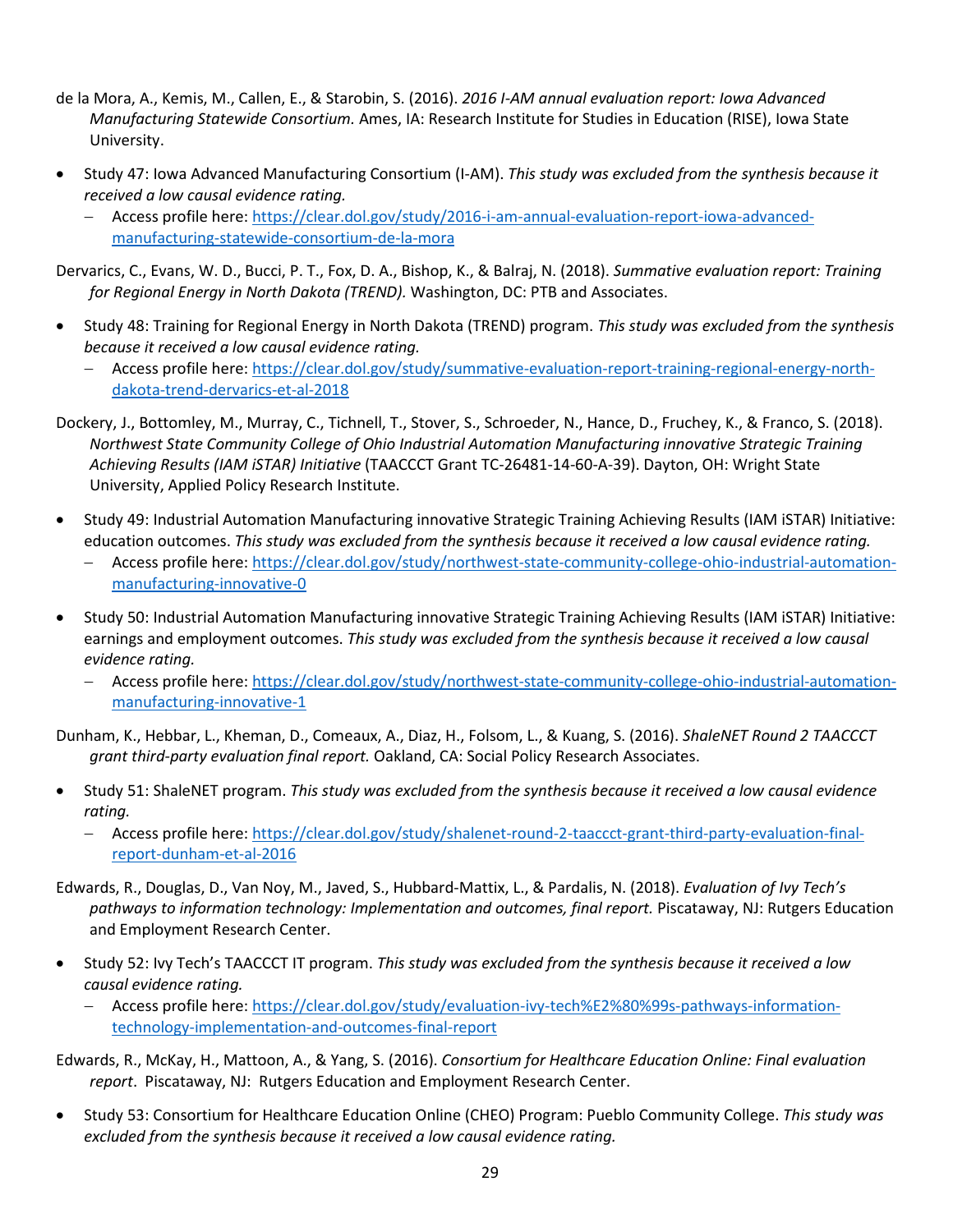- − Access profile here: [https://clear.dol.gov/study/consortium-healthcare-education-online-final-evaluation](https://clear.dol.gov/study/consortium-healthcare-education-online-final-evaluation-report-edwards-et-al-2016-0)[report-edwards-et-al-2016-0](https://clear.dol.gov/study/consortium-healthcare-education-online-final-evaluation-report-edwards-et-al-2016-0)
- Study 54: Consortium for Healthcare Education Online (CHEO) Program: Flathead Valley Community College. *This study was excluded from the synthesis because it received a low causal evidence rating.*
	- − Access profile here: [https://clear.dol.gov/study/consortium-healthcare-education-online-final-evaluation](https://clear.dol.gov/study/consortium-healthcare-education-online-final-evaluation-report-edwards-et-al-2016)[report-edwards-et-al-2016](https://clear.dol.gov/study/consortium-healthcare-education-online-final-evaluation-report-edwards-et-al-2016)
- Farrell, R., Harris, D., Meyers, H., & Ratmeyer, S. (2017). *STEM-Connect at the University of Vermont, College of Engineering and Mathematical Sciences: Program evaluation final report*. Swanton, VT: Core Research and Evaluation.
- Study 55: University of Vermont STEM-Connect Program. *This study was excluded from the synthesis because it received a low causal evidence rating.*
	- − Access profile here: [https://clear.dol.gov/study/stem-connect-university-vermont-college-engineering-and](https://clear.dol.gov/study/stem-connect-university-vermont-college-engineering-and-mathematical-sciences-program)[mathematical-sciences-program](https://clear.dol.gov/study/stem-connect-university-vermont-college-engineering-and-mathematical-sciences-program)
- Feldman, J., Staklis, S., Hong, Y., & Elrahman, J. (2016). *Evaluation report of the Amplifying Montana's Advanced Manufacturing and Innovation Industry (AMAMII) project: Final report.* Berkeley, CA: RTI International.
- Study 56: Amplifying Montana's Advanced Manufacturing and Innovation and Industry (AMAMII) Program. *This study was excluded from the synthesis because it received a low causal evidence rating.*
	- − Access profile here: [https://clear.dol.gov/study/evaluation-report-amplifying-montanas-advanced](https://clear.dol.gov/study/evaluation-report-amplifying-montanas-advanced-manufacturing-and-innovation-industry-amamii)[manufacturing-and-innovation-industry-amamii](https://clear.dol.gov/study/evaluation-report-amplifying-montanas-advanced-manufacturing-and-innovation-industry-amamii)
- Fogg, N. P., Harrington, P. E., & Khatiwada, I. (2016). *Impact evaluation of the New England Institute of Technology's Shipbuilding/Marine Advanced Manufacturing Institute (SAMI) Program TAACCCT II grant.* Philadelphia, PA: Center for Labor Markets and Policy, Drexel University.
- Study 57: Shipbuilding/Marine Advanced Manufacturing Institute (SAMI). *This study was excluded from the synthesis because it received a low causal evidence rating.*
	- − Access profile here: [https://clear.dol.gov/study/impact-evaluation-new-england-institute-technologys](https://clear.dol.gov/study/impact-evaluation-new-england-institute-technologys-shipbuildingmarine-advanced-manufacturing)[shipbuildingmarine-advanced-manufacturing](https://clear.dol.gov/study/impact-evaluation-new-england-institute-technologys-shipbuildingmarine-advanced-manufacturing)

Foster, L. R., Staklis, S., Ott, N. R., & Moyer, R. (2018). *Kansas Technical Re/training Among Industry-targeted Networks (KanTRAIN) TAACCCT IV evaluation final report.* Raleigh, NC: RTI International.

- Study 58: Kansas Technical Re/training Among Industry-targeted Networks (KanTRAIN). *This study was excluded from the synthesis because it received a low causal evidence rating.*
	- − Access profile here: [https://clear.dol.gov/study/kansas-technical-retraining-among-industry-targeted-networks](https://clear.dol.gov/study/kansas-technical-retraining-among-industry-targeted-networks-kantrain-taaccct-iv-evaluation)[kantrain-taaccct-iv-evaluation](https://clear.dol.gov/study/kansas-technical-retraining-among-industry-targeted-networks-kantrain-taaccct-iv-evaluation)

Franco, E. O. (2016). *Final evaluation report: Summative evaluation TAACCCT round 2 accelerated, blended – online, 2 + 2 TAACCCT training project.* Cayey, PR: Colegio Universitario de San Juan.

- Study 59: Colegio Universitario de San Juan's (CUSJ) Modified Courses. *This study was excluded from the synthesis because it received a low causal evidence rating.*
	- − Access profile here: [https://clear.dol.gov/study/final-evaluation-report-summative-evaluation-taaccct-round-2](https://clear.dol.gov/study/final-evaluation-report-summative-evaluation-taaccct-round-2-accelerated-blended-%E2%80%93-online-2-2) [accelerated-blended-%E2%80%93-online-2-2](https://clear.dol.gov/study/final-evaluation-report-summative-evaluation-taaccct-round-2-accelerated-blended-%E2%80%93-online-2-2)

Good, K., & Yeh-Ho, H. (2017). *Orthotics, Prosthetics, and Pedorthics (HOPE) careers consortium: Final evaluation report*. Denver, CO: McREL International.

• Study 60: Orthotics, Prosthetics & Pedorthics (HOPE) Careers Consortium Program. *This study was excluded from the synthesis because it received a low causal evidence rating.*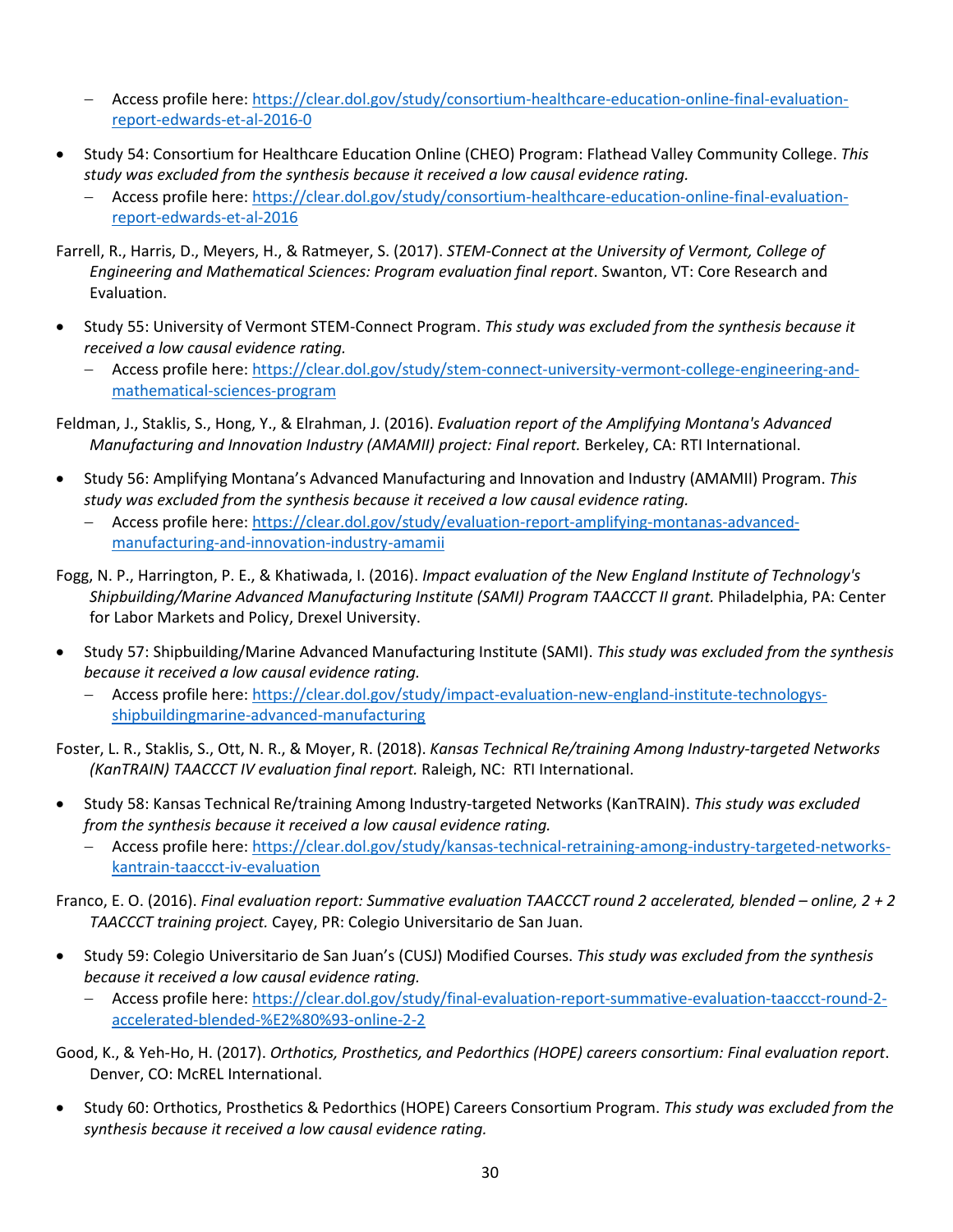- − Access profile here: [https://clear.dol.gov/study/orthotics-prosthetics-and-pedorthics-hope-careers-consortium](https://clear.dol.gov/study/orthotics-prosthetics-and-pedorthics-hope-careers-consortium-final-evaluation-report-good-yeh)[final-evaluation-report-good-yeh](https://clear.dol.gov/study/orthotics-prosthetics-and-pedorthics-hope-careers-consortium-final-evaluation-report-good-yeh)
- Hahs-Vaughn, D. L., Swan, B., & Clark, M. H. (2019). Information technology career preparation for rural areas. *Community College Journal of Research and Practice*, 1-13.
- Study 61: Florida Information Technology Careers for Rural Areas (XCEL-IT). *This study was excluded from the synthesis because it received a low causal evidence rating.*
	- − Access profile here: [https://clear.dol.gov/study/information-technology-career-preparation-rural-areas-habs](https://clear.dol.gov/study/information-technology-career-preparation-rural-areas-habs-vaughn-et-al-2019)[vaughn-et-al-2019](https://clear.dol.gov/study/information-technology-career-preparation-rural-areas-habs-vaughn-et-al-2019)
	- − Additional source:
		- Swan, B., Hahs-Vaughn, D., Fidanzi, A., Serpa, A., DeStefano, C., & Clark, M. H. (2017). *Florida XCEL-IT: Information Technology Careers for Rural Areas final evaluation report.* (Rep. No. CFTAACCCT2013.Y4F). Orlando, FL: University of Central Florida, Program Evaluation and Educational Research Group (PEER).
- Hanson, H., Stevens, D., Vazquez, M., & Roberts, B. (2018). *Preparing Alaskans for mining careers through short, industry-informed training programs: University of Alaska round IV TAACCCT gra*nt. Portland, OR: Education Northwest.
- Study 62: University of Alaska's TAACCCT Grant Program. *This study was excluded from the synthesis because it received a low causal evidence rating.*
	- − Access profile here: [https://clear.dol.gov/study/preparing-alaskans-mining-careers-through-short-industry](https://clear.dol.gov/study/preparing-alaskans-mining-careers-through-short-industry-informed-training-programs-university)[informed-training-programs-university](https://clear.dol.gov/study/preparing-alaskans-mining-careers-through-short-industry-informed-training-programs-university)

Harpole, S. (2017). *Final evaluation Golden Triangle Modern Manufacturing Project.* SHH Consulting, LLC.

- Study 63: Golden Triangle Modern Manufacturing Project. *This study was excluded from the synthesis because it received a low causal evidence rating.*
	- − Access profile here: [https://clear.dol.gov/study/final-evaluation-golden-triangle-modern-manufacturing-project](https://clear.dol.gov/study/final-evaluation-golden-triangle-modern-manufacturing-project-harpole-2017)[harpole-2017](https://clear.dol.gov/study/final-evaluation-golden-triangle-modern-manufacturing-project-harpole-2017)

Haviland, S. B., Van Noy, M., Kuang, L., Vinton, J., & Pardalis, N. (2018). *Evaluation of Clark State Community College's Advanced Manufacturing to Compete in a Global Economy (AMCGE) training program final report.*

- Study 64: Advanced Manufacturing to Compete in a Global Economy (AMCGE) program. *This study was excluded from the synthesis because it received a low causal evidence rating.*
	- − Access profile here: [https://clear.dol.gov/study/evaluation-clark-state-community-college%E2%80%99s](https://clear.dol.gov/study/evaluation-clark-state-community-college%E2%80%99s-advanced-manufacturing-compete-global-economy-amcge)[advanced-manufacturing-compete-global-economy-amcge](https://clear.dol.gov/study/evaluation-clark-state-community-college%E2%80%99s-advanced-manufacturing-compete-global-economy-amcge)
- Haviland, S., Van Noy, M., Kuang, L., Vinton, J., & Pardalis, N. (2018). *Evaluation of Richland College's Veterans-Focused Engineering Technology Project: Final Report*. New Brunswick, NJ: Rutgers University Education and Employment Research Center.
- Study 65: Veterans-Focused Engineering Technology Project. *This study was excluded from the synthesis because it received a low causal evidence rating.*
	- − Access profile here: [https://clear.dol.gov/study/evaluation-richland-colleges-veterans-focused-engineering](https://clear.dol.gov/study/evaluation-richland-colleges-veterans-focused-engineering-technology-project-final-report)[technology-project-final-report](https://clear.dol.gov/study/evaluation-richland-colleges-veterans-focused-engineering-technology-project-final-report)

Hendricks, A., Mitran, A., & Ferroggiaro, E. (2018). *University of the District of Columbia - Final annual evaluation report TAACCCT grant program, round 4* (Contract #: PO-GF-2015-C-0134-DJ). Fairfax, VA: ICF.

- Study 66: The University of the District of Columbia Community College (UDC-CC) TAACCCT Hospitality program. *This study was excluded from the synthesis because it received a low causal evidence rating.*
	- − Access profile here: [https://clear.dol.gov/Study/University-District-Columbia-Final-annual-evaluation-report-](https://clear.dol.gov/Study/University-District-Columbia-Final-annual-evaluation-report-TAACCCT-grant-program-round-4-0)[TAACCCT-grant-program-round-4-0](https://clear.dol.gov/Study/University-District-Columbia-Final-annual-evaluation-report-TAACCCT-grant-program-round-4-0)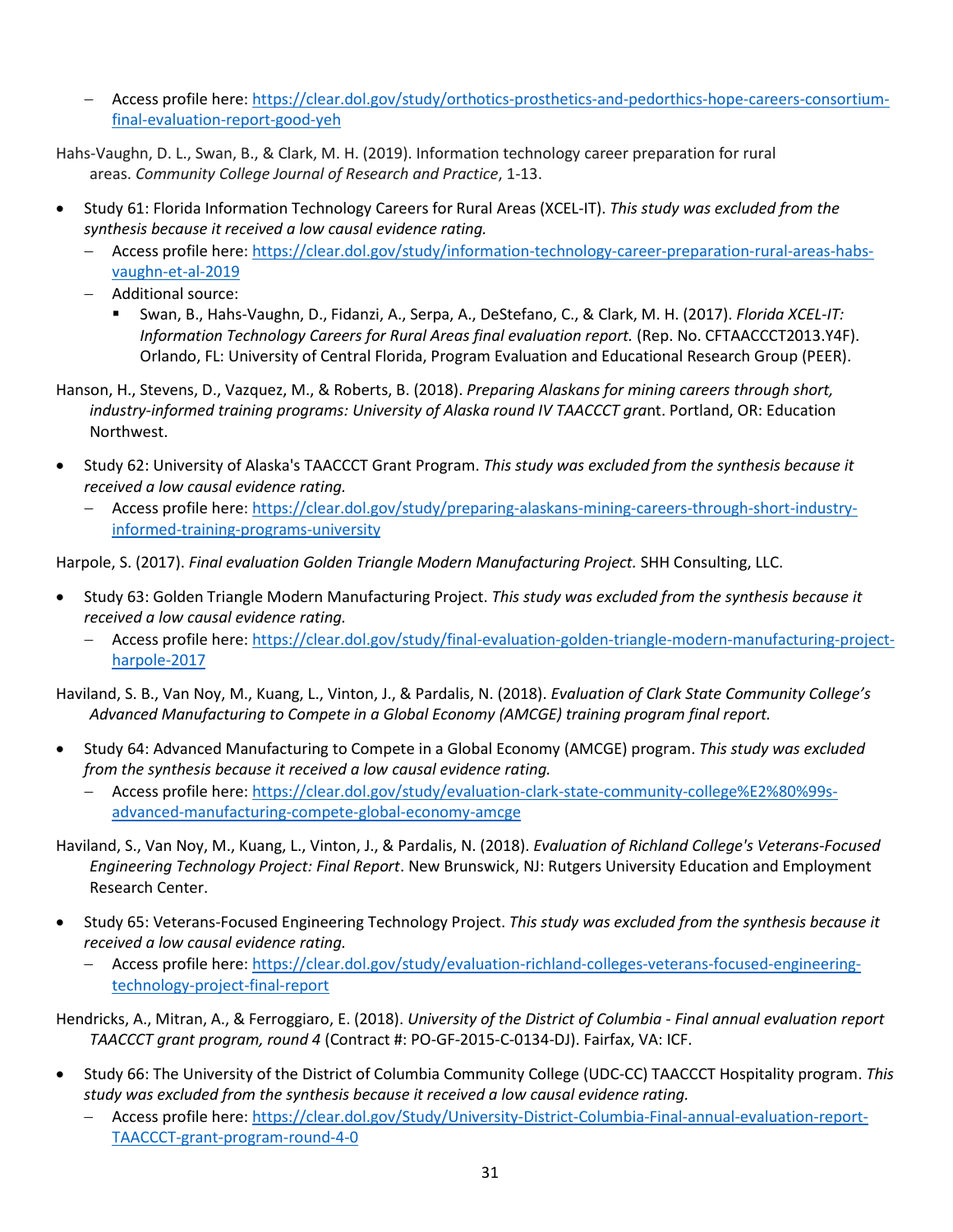- Study 67: The University of the District of Columbia Community College (UDC-CC) TAACCCT Healthcare program. *This study was excluded from the synthesis because it received a low causal evidence rating.*
	- − Access profile here: [https://clear.dol.gov/Study/University-District-Columbia-Final-annual-evaluation-report-](https://clear.dol.gov/Study/University-District-Columbia-Final-annual-evaluation-report-TAACCCT-grant-program-round-4)[TAACCCT-grant-program-round-4](https://clear.dol.gov/Study/University-District-Columbia-Final-annual-evaluation-report-TAACCCT-grant-program-round-4)
- Ho, H. Y. (2016). *Advanced Manufacturing Education (AME) Alliance evaluation: Final evaluation report* (Grant Number TC-23753-12-60-A-27). Denver, CO: McREL International.
- Study 68: Advanced Manufacturing Education (AME) Alliance. *This study was excluded from the synthesis because it received a low causal evidence rating.*
	- − Access profile here:<https://clear.dol.gov/study/alliance-evaluation-final-evaluation-report-ho-2016>
- Hong, Y., Boyette, J., & Staklis, S. (2017). RevUp: *Empowering Montana's workforce student impact analysis study report.* Berkeley, CA: RTI International.
- Study 69: RevUp Program. *This study was excluded from the synthesis because it received a low causal evidence rating.*
	- − Access profile here: [https://clear.dol.gov/study/revup-empowering-montanas-workforce-student-impact](https://clear.dol.gov/study/revup-empowering-montanas-workforce-student-impact-analysis-hong-et-al-2017)[analysis-hong-et-al-2017](https://clear.dol.gov/study/revup-empowering-montanas-workforce-student-impact-analysis-hong-et-al-2017)

Horwood, T., Campbell, J., McKinney, M., & Bishop, M. (2018). *Heroes for Hire (H4H) program evaluation final report*. Fairfax, VA: ICF.

- Study 70: Heroes for Hire (H4H) Program. *This study was excluded from the synthesis because it received a low causal evidence rating.*
	- − Access profile here: [https://clear.dol.gov/Study/Heroes-Hire-H4H-program-evaluation-final-report-Horwood-et](https://clear.dol.gov/Study/Heroes-Hire-H4H-program-evaluation-final-report-Horwood-et-al-2018)[al-2018](https://clear.dol.gov/Study/Heroes-Hire-H4H-program-evaluation-final-report-Horwood-et-al-2018)

Horwood, T., Usher, K.., McKinney, M., & Passa, K. (2017). *Maine is IT! program evaluation final report*. Fairfax, VA: ICF.

- Study 71: Maine is IT! Program. *This study was excluded from the synthesis because it received a low causal evidence rating.*
	- − Access profile here:<https://clear.dol.gov/Study/Maine-IT-program-evaluation-final-report-Horwood-et-al-2017>
- Jensen, J., Horohov, J., & Wright, C. (2016). *Online2Workforce (O2W) Elizabethtown Community & Technical College TAACCCT Round II Grant Final Evaluation Report*. Lexington, KY: University of Kentucky College of Education Evaluation Center.
- Study 72: Project IMPACT. *This study was excluded from the synthesis because it received a low causal evidence rating.*
	- − Access profile here: [https://clear.dol.gov/study/project-impact-innovative-multi-industry-partnership-and](https://clear.dol.gov/study/project-impact-innovative-multi-industry-partnership-and-career-training-project-final)[career-training-project-final](https://clear.dol.gov/study/project-impact-innovative-multi-industry-partnership-and-career-training-project-final)

Kansas State University Office of Educational Innovation and Evaluation. (2017). *Butler Community College TAACCCT final evaluation report.* Manhattan, KS: Kansas State University.

- Study 73: Butler Community College TAACCCT Project. *This study was excluded from the synthesis because it received a low causal evidence rating.*
	- − Access profile here: [https://clear.dol.gov/study/butler-community-college-taaccct-final-evaluation-report](https://clear.dol.gov/study/butler-community-college-taaccct-final-evaluation-report-kansas-state-university-office)[kansas-state-university-office](https://clear.dol.gov/study/butler-community-college-taaccct-final-evaluation-report-kansas-state-university-office)

Kelley-Smith, A., Schoeph, K., Hamai, T., & Bishop, M. (2017). *Final evaluation report: Linn-Benton Community College.* Albany, OR: LB iLearn Campus.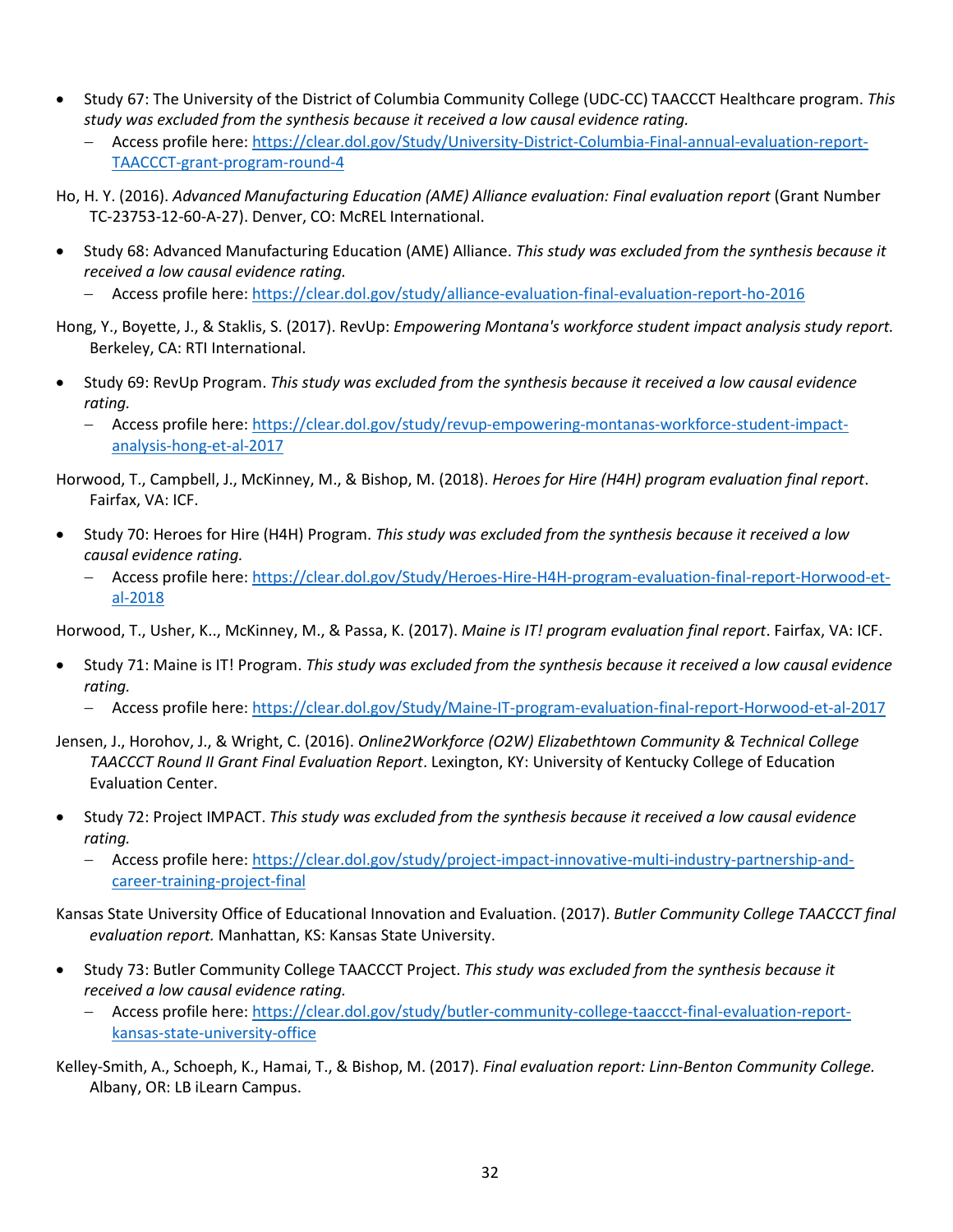- Study 74: LB iLearn Campus Program. *This study was excluded from the synthesis because it received a low causal evidence rating.*
	- − Access profile here: [https://clear.dol.gov/study/final-evaluation-report-linn-benton-community-college-kelley](https://clear.dol.gov/study/final-evaluation-report-linn-benton-community-college-kelley-smith-et-al-2017)[smith-et-al-2017](https://clear.dol.gov/study/final-evaluation-report-linn-benton-community-college-kelley-smith-et-al-2017)

Kelly-Smith, A., Smith, E., Bellville, J., & Hicks, B. (2018). *USDOL TAACCCT: Final evaluation report.* Indianapolis, IN: Thomas P. Miller & Associates.

- Study 75: Accelerated Career and Education Pathway Program (ACEPP). *This study was excluded from the synthesis because it received a low causal evidence rating.*
	- − Access profile here:<https://clear.dol.gov/study/usdol-taaccct-final-evaluation-report-kelley-smith-et-al-2018>
- Kundin, D.M., & Dretzke, B.J. (2016). *An evaluation of the manufacturing advancement and assessment center (MAAC) program, final report.* St. Paul, MN: University of Minnesota, Center for Applied Research and Educational Improvement, College of Education and Human Development.
- Study 76: Manufacturing Assessment and Advancement Centers (MAAC) Program. *This study was excluded from the synthesis because it received a low causal evidence rating.*
	- − Access profile here: [https://clear.dol.gov/study/evaluation-manufacturing-advancement-and-assessment](https://clear.dol.gov/study/evaluation-manufacturing-advancement-and-assessment-center-maac-program-final-report-kundin)[center-maac-program-final-report-kundin](https://clear.dol.gov/study/evaluation-manufacturing-advancement-and-assessment-center-maac-program-final-report-kundin)

Lawrence, M. (2017). *Thaddeus Stevens College of Technology TAACCCT final evaluation report.* Denton, MD: Community Workforce Advancements, LLC.

- Study 77: TAACCCT-funded Programs at Thaddeus Stevens College of Technology. *This study was excluded from the synthesis because it received a low causal evidence rating.*
	- − Access profile here: [https://clear.dol.gov/study/thaddeus-stevens-college-technology-taaccct-final-evaluation](https://clear.dol.gov/study/thaddeus-stevens-college-technology-taaccct-final-evaluation-report-lawrence-2017)[report-lawrence-2017](https://clear.dol.gov/study/thaddeus-stevens-college-technology-taaccct-final-evaluation-report-lawrence-2017)

Lewis-Charp, H., Khemani, D., D'Amico, R., Goger, A., Gutierrez, I., Clark, M., Mack, M., Sarver, M., & van Docto, C. (2017). *Evaluation of the Michigan Coalition for Advanced Manufacturing (M-CAM) final report*. Oakland, CA: Social Policy Research Associates.

- Study 78: Michigan Coalition for Advanced Manufacturing (M-CAM) Program. *This study was excluded from the synthesis because it received a low causal evidence rating.*
	- − Access profile here: [https://clear.dol.gov/study/evaluation-michigan-coalition-advanced-manufacturing-m-cam](https://clear.dol.gov/study/evaluation-michigan-coalition-advanced-manufacturing-m-cam-final-report-lewis-charp-et-al-2017)[final-report-lewis-charp-et-al-2017](https://clear.dol.gov/study/evaluation-michigan-coalition-advanced-manufacturing-m-cam-final-report-lewis-charp-et-al-2017)
- Mabe, W. (2016). *Camden County College's Trade Adjustment Assistance for Community College Career Training grant: Training outcomes final evaluation report.* New Brunswick, NJ: Edward J. Bloustein School of Planning and Public Policy at Rutgers University.
- Study 79: Camden County College Workforce Development Program. *This study was excluded from the synthesis because it received a low causal evidence rating.*
	- − Access profile here: [https://clear.dol.gov/study/camden-county-college%E2%80%99s-trade-adjustment](https://clear.dol.gov/study/camden-county-college%E2%80%99s-trade-adjustment-assistance-community-college-career-mabe-2016)[assistance-community-college-career-mabe-2016](https://clear.dol.gov/study/camden-county-college%E2%80%99s-trade-adjustment-assistance-community-college-career-mabe-2016)
	- − Additional source:
		- Cleary, J. M. (2015). *An evaluation of Camden County College's Trade Adjustment Assistance for Community College Career Training grant: Year 1 program implementation.* New Brunswick, NJ: Edward J. Bloustein School of Planning and Public Policy at Rutgers University.
- Martin, G., & Melzer, B. A. (2016). *Kansas City Kansas Community College: Training for Employment (T4E) program.*  Kansas City, MO: Evalytics, LLC.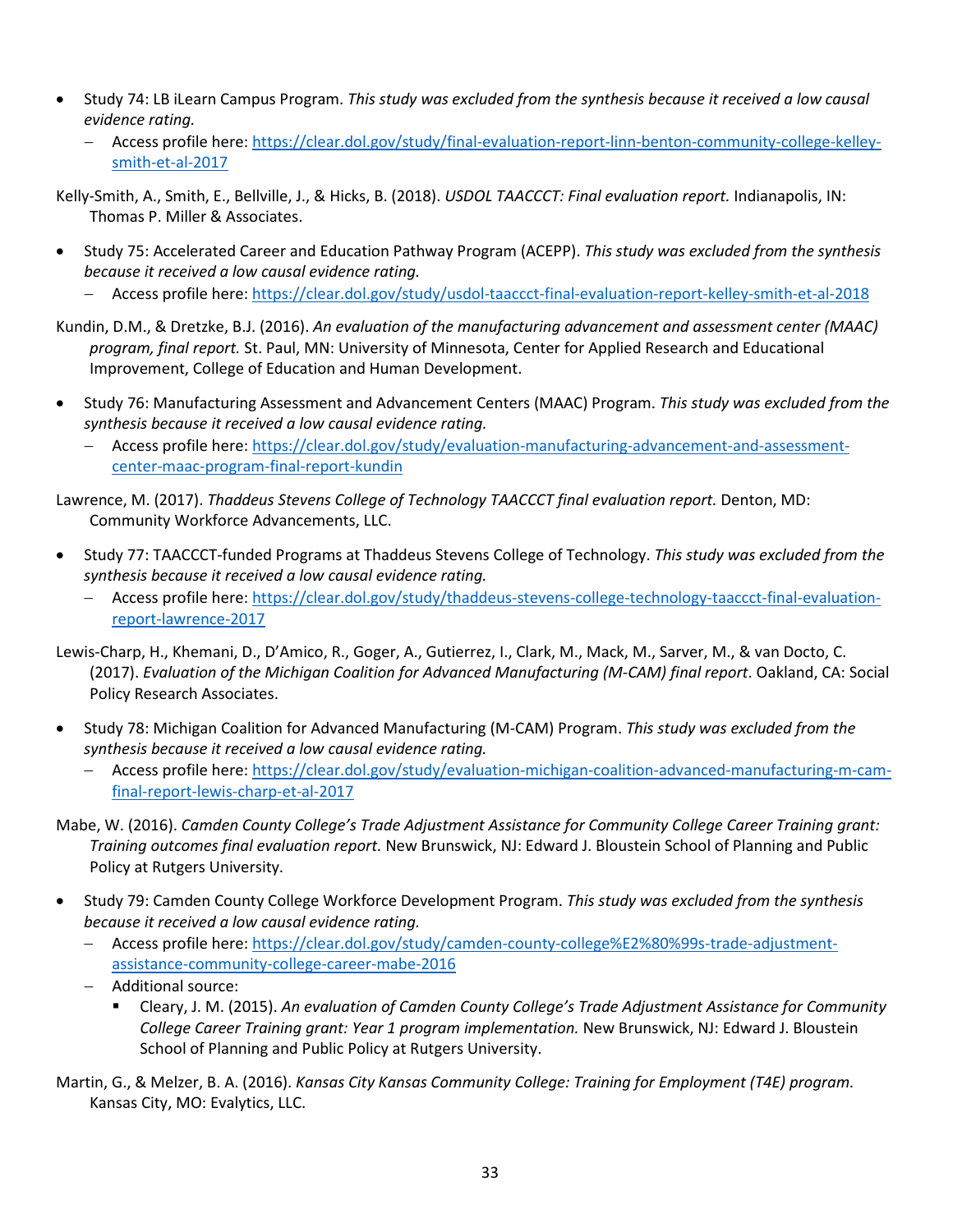- Study 80: Kansas City Kansas Community College's Training for Employment (T4E) Program. *This study was excluded from the synthesis because it received a low causal evidence rating.*
	- − Access profile here: [https://clear.dol.gov/study/kansas-city-kansas-community-college-training-employment](https://clear.dol.gov/study/kansas-city-kansas-community-college-training-employment-t4e-program-martin-melzer-2016)[t4e-program-martin-melzer-2016](https://clear.dol.gov/study/kansas-city-kansas-community-college-training-employment-t4e-program-martin-melzer-2016)

Mississippi River Transportation, Distribution & Logistics Consortium. (2017). *Trade Adjustment Assistance Community College Career Training grant final report*. Retrieved from [https://www.skillscommons.org/bitstream/handle/taaccct/14261/MRTDL%20Final%20Report\\_9\\_30\\_2017.pdf?seq](https://www.skillscommons.org/bitstream/handle/taaccct/14261/MRTDL%20Final%20Report_9_30_2017.pdf?sequence=1&isAllowed=y) [uence=1&isAllowed=y](https://www.skillscommons.org/bitstream/handle/taaccct/14261/MRTDL%20Final%20Report_9_30_2017.pdf?sequence=1&isAllowed=y) 

- Study 81: Mississippi River Transportation, Distribution and Logistics (MRTDL) TAACCCT Program: Arkansas State University Mid-South. *This study was excluded from the synthesis because it received a low causal evidence rating.*
	- − Access profile here: [https://clear.dol.gov/study/trade-adjustment-assistance-community-college-career](https://clear.dol.gov/study/trade-adjustment-assistance-community-college-career-training-grant-final-report-mississippi-2)[training-grant-final-report-mississippi-2](https://clear.dol.gov/study/trade-adjustment-assistance-community-college-career-training-grant-final-report-mississippi-2)
- Study 82: MRTDL TAACCCT Program: Delgado Community College. *This study was excluded from the synthesis because it received a low causal evidence rating.*
	- − Access profile here: [https://clear.dol.gov/study/trade-adjustment-assistance-community-college-career](https://clear.dol.gov/study/trade-adjustment-assistance-community-college-career-training-grant-final-report-mississippi)[training-grant-final-report-mississippi](https://clear.dol.gov/study/trade-adjustment-assistance-community-college-career-training-grant-final-report-mississippi)
- Study 83: MRTDL TAACCCT Program: Hinds Community College. *This study was excluded from the synthesis because it received a low causal evidence rating.*
	- − Access profile here: [https://clear.dol.gov/study/trade-adjustment-assistance-community-college-career](https://clear.dol.gov/study/trade-adjustment-assistance-community-college-career-training-grant-final-report-mississippi-4)[training-grant-final-report-mississippi-4](https://clear.dol.gov/study/trade-adjustment-assistance-community-college-career-training-grant-final-report-mississippi-4)
- Study 84: MRTDL TAACCCT Program: John Wood Community College. *This study was excluded from the synthesis because it received a low causal evidence rating.*
	- − Access profile here: [https://clear.dol.gov/study/trade-adjustment-assistance-community-college-career](https://clear.dol.gov/study/trade-adjustment-assistance-community-college-career-training-grant-final-report-mississippi-0)[training-grant-final-report-mississippi-0](https://clear.dol.gov/study/trade-adjustment-assistance-community-college-career-training-grant-final-report-mississippi-0)
- Study 85: MRTDL TAACCCT Program: Lewis & Clark Community College. *This study was excluded from the synthesis because it received a low causal evidence rating.*
	- − Access profile here: [https://clear.dol.gov/study/trade-adjustment-assistance-community-college-career](https://clear.dol.gov/study/trade-adjustment-assistance-community-college-career-training-grant-final-report-mississippi-1)[training-grant-final-report-mississippi-1](https://clear.dol.gov/study/trade-adjustment-assistance-community-college-career-training-grant-final-report-mississippi-1)
- Study 86: MRTDL TAACCCT Program: Minnesota State College Southeast Technical. *This study was excluded from the synthesis because it received a low causal evidence rating.*
	- − Access profile here: [https://clear.dol.gov/study/trade-adjustment-assistance-community-college-career](https://clear.dol.gov/study/trade-adjustment-assistance-community-college-career-training-grant-final-report-mississippi-3)[training-grant-final-report-mississippi-3](https://clear.dol.gov/study/trade-adjustment-assistance-community-college-career-training-grant-final-report-mississippi-3)
- Study 87: MRTDL TAACCCT Program: Southwest Tennessee Community College. *This study was excluded from the synthesis because it received a low causal evidence rating.*
	- − Access profile here: [https://clear.dol.gov/study/trade-adjustment-assistance-community-college-career](https://clear.dol.gov/study/trade-adjustment-assistance-community-college-career-training-grant-final-report-mississippi-5)[training-grant-final-report-mississippi-5](https://clear.dol.gov/study/trade-adjustment-assistance-community-college-career-training-grant-final-report-mississippi-5)
- Study 88: MRTDL TAACCCT Program: St. Louis Community College. *This study was excluded from the synthesis because it received a low causal evidence rating.*
	- − Access profile here: [https://clear.dol.gov/study/trade-adjustment-assistance-community-college-career](https://clear.dol.gov/study/trade-adjustment-assistance-community-college-career-training-grant-final-report-mississippi-6)[training-grant-final-report-mississippi-6](https://clear.dol.gov/study/trade-adjustment-assistance-community-college-career-training-grant-final-report-mississippi-6)
- Study 89: MRTDL TAACCCT Program: West Kentucky Community and Technical College. *This study was excluded from the synthesis because it received a low causal evidence rating.*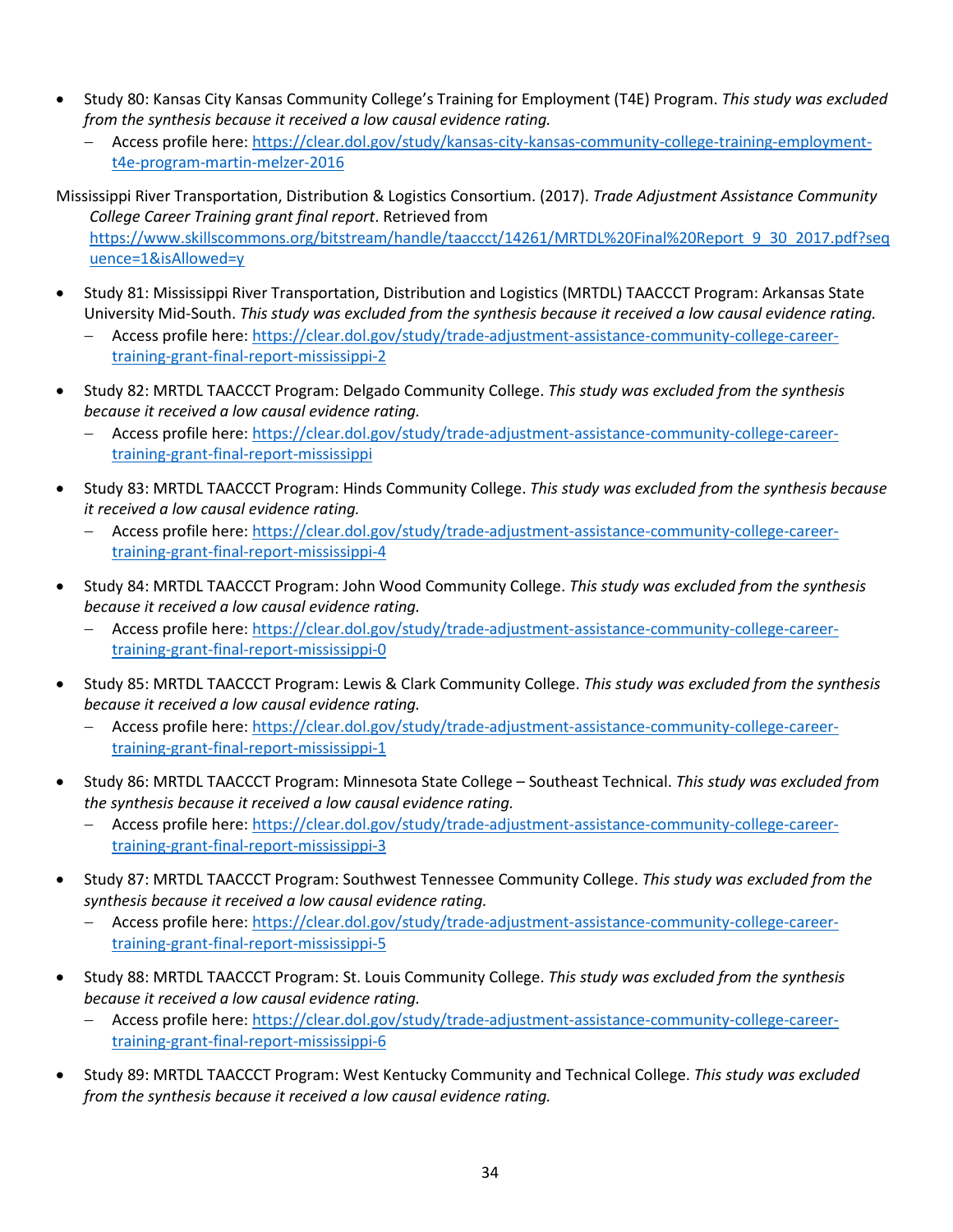- − Access profile here: [https://clear.dol.gov/study/trade-adjustment-assistance-community-college-career](https://clear.dol.gov/study/trade-adjustment-assistance-community-college-career-training-grant-final-report-mississippi-7)[training-grant-final-report-mississippi-7](https://clear.dol.gov/study/trade-adjustment-assistance-community-college-career-training-grant-final-report-mississippi-7)
- Mittapalli, K., Keyes, D., Banerjee, A. & de las Alas, N. (2017). *Ozarks Technical Community College Technology-Enabled Pathways to Healthcare (TEPH): Department of Labor TAACCCCT Round III grant final evaluation report*. MN Associates.
- Study 90: Technology-Enabled Pathways to Healthcare (TEPH) TAACCCT grant. *This study was excluded from the synthesis because it received a low causal evidence rating.*
	- − Access profile here: [https://clear.dol.gov/study/ozarks-technical-community-college-technology-enabled](https://clear.dol.gov/study/ozarks-technical-community-college-technology-enabled-pathways-healthcare-teph-department)[pathways-healthcare-teph-department](https://clear.dol.gov/study/ozarks-technical-community-college-technology-enabled-pathways-healthcare-teph-department)

Mohammadi, A. (2018). *STEM education for workforce development through online contextualized training*. (Unpublished doctoral dissertation). University of Nebraska, Lincoln, Nebraska.

- Study 91: Contextualized Teaching and Learning (CTL) Training. *This study was excluded from the synthesis because it received a low causal evidence rating.*
	- − Access profile here: [https://clear.dol.gov/study/stem-education-workforce-development-through-online](https://clear.dol.gov/study/stem-education-workforce-development-through-online-contextualized-training-mohammadi-2018)[contextualized-training-mohammadi-2018](https://clear.dol.gov/study/stem-education-workforce-development-through-online-contextualized-training-mohammadi-2018)

Mokher, C., & Pearson, J. (2016) *Evaluation of the Connecticut Health and Life Sciences Career Initiative. Final report*. Alexandria, VA: CNA Corporation.

- Study 92: Health and Life Sciences Career Initiative (HL-SCI) program. *This study was excluded from the synthesis because it received a low causal evidence rating.*
	- − Access profile here: [https://clear.dol.gov/study/evaluation-connecticut-health-and-life-sciences-career](https://clear.dol.gov/study/evaluation-connecticut-health-and-life-sciences-career-initiative-final-report-mokher-pearson)[initiative-final-report-mokher-pearson](https://clear.dol.gov/study/evaluation-connecticut-health-and-life-sciences-career-initiative-final-report-mokher-pearson)

NC State Industry Expansion Solutions. (2017). *Final evaluation report Round 3 TAACCCT grant: Mission critical operations*. Raleigh, NC: NC State Industry Expansion Solutions.

- Study 93: Mission Critical Operations (MCO) Program: Cleveland Community College. *This study was excluded from the synthesis because it received a low causal evidence rating.*
	- − Access profile here: [https://clear.dol.gov/study/final-evaluation-report-round-3-taaccct-grant-mission-critical](https://clear.dol.gov/study/final-evaluation-report-round-3-taaccct-grant-mission-critical-operations-nc-state-industry)[operations-nc-state-industry](https://clear.dol.gov/study/final-evaluation-report-round-3-taaccct-grant-mission-critical-operations-nc-state-industry)
- Study 94: Mission Critical Operations (MCO) Program: Nash Community College. *This study was excluded from the synthesis because it received a low causal evidence rating.*
	- − Access profile here: [https://clear.dol.gov/study/final-evaluation-report-round-3-taaccct-grant-mission-critical](https://clear.dol.gov/study/final-evaluation-report-round-3-taaccct-grant-mission-critical-operations-nc-state-industry-0)[operations-nc-state-industry-0](https://clear.dol.gov/study/final-evaluation-report-round-3-taaccct-grant-mission-critical-operations-nc-state-industry-0)
- Study 95: Mission Critical Operations (MCO) Program: Wake Tech Community College. *This study was excluded from the synthesis because it received a low causal evidence rating.*
	- − Access profile here: [https://clear.dol.gov/study/final-evaluation-report-round-3-taaccct-grant-mission-critical](https://clear.dol.gov/study/final-evaluation-report-round-3-taaccct-grant-mission-critical-operations-nc-state-industry-1)[operations-nc-state-industry-1](https://clear.dol.gov/study/final-evaluation-report-round-3-taaccct-grant-mission-critical-operations-nc-state-industry-1)

Negoita, M., Paprocki, A., & Gutierrez, I. (2018). *Evaluation of the Idaho Center of Excellence Healthcare Partnership (ICE): Final report*. Oakland, CA: Social Policy Research Associates.

- Study 96: Idaho Center of Excellence Healthcare Partnership (ICE). *This study was excluded from the synthesis because it received a low causal evidence rating.*
	- − Access profile here: [https://clear.dol.gov/study/evaluation-idaho-center-excellence-healthcare-partnership-ice](https://clear.dol.gov/study/evaluation-idaho-center-excellence-healthcare-partnership-ice-final-report-negoita-et-al-2018)[final-report-negoita-et-al-2018](https://clear.dol.gov/study/evaluation-idaho-center-excellence-healthcare-partnership-ice-final-report-negoita-et-al-2018)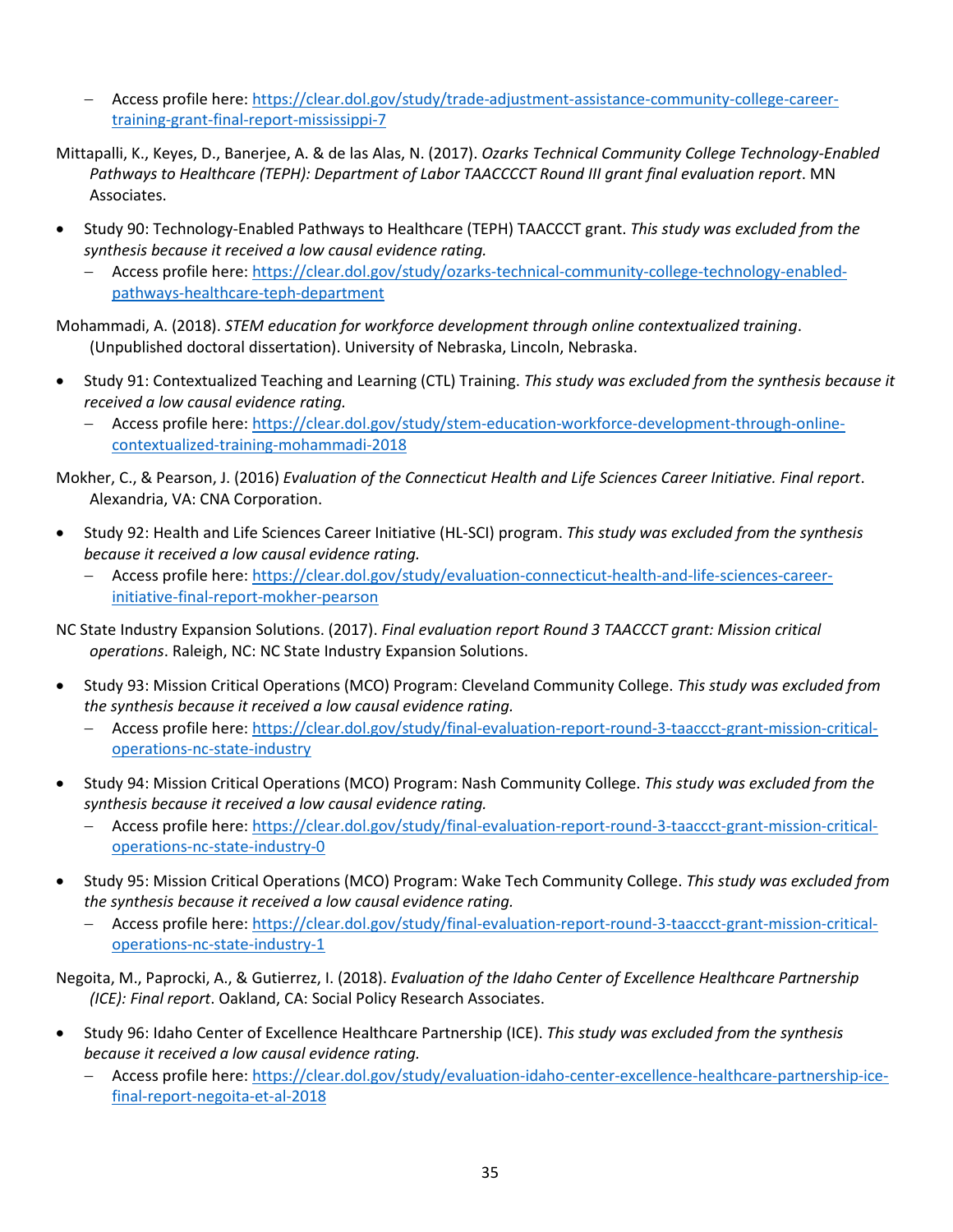- North Carolina State University. (2018). *Third-party evaluation of DOL Round 4 TAACCCT grant Mechatronics Reenvisioned: Final evaluation report*. Raleigh, NC: North Carolina State University Industry Expansion Solutions.
- Study 97: Mechatronics Re-envisioned (MRE) Program. *This study was excluded from the synthesis because it received a low causal evidence rating.*
	- − Access profile here: [https://clear.dol.gov/study/third-party-evaluation-dol-round-4-taaccct-grant-mechatronics](https://clear.dol.gov/study/third-party-evaluation-dol-round-4-taaccct-grant-mechatronics-re-envisioned-final-evaluation)[re-envisioned-final-evaluation](https://clear.dol.gov/study/third-party-evaluation-dol-round-4-taaccct-grant-mechatronics-re-envisioned-final-evaluation)
- Pacific Research and Evaluation, LLC. (2016). *Final evaluation report Trade Adjustment Assistance Community College and Career Training (TAACCCT) Grant: Round 2 CyberSecurity Career Pathways Program*. Portland, OR: Pacific Research & Evaluation, LLC.
- Study 98: CyberSecurity Career Pathways Program (CSCPP). *This study was excluded from the synthesis because it received a low causal evidence rating.*
	- − Access profile here: [https://clear.dol.gov/study/final-evaluation-report-trade-adjustment-assistance](https://clear.dol.gov/study/final-evaluation-report-trade-adjustment-assistance-community-college-and-career-training)[community-college-and-career-training](https://clear.dol.gov/study/final-evaluation-report-trade-adjustment-assistance-community-college-and-career-training)

Pacific Research and Evaluation, LLC. (2016). *Final evaluation report Trade Adjustment Assistance Community College and Career Training (TAACCCT) Grant: Round 2*. Portland, OR: Rogue Community College.

- Study 99: Pathways to Allied Health Professions (PATH) Program. *This study was excluded from the synthesis because it received a low causal evidence rating.*
	- − Access profile here: [https://clear.dol.gov/study/final-evaluation-report-trade-adjustment-assistance](https://clear.dol.gov/study/final-evaluation-report-trade-adjustment-assistance-community-college-and-career-training-0)[community-college-and-career-training-0](https://clear.dol.gov/study/final-evaluation-report-trade-adjustment-assistance-community-college-and-career-training-0)

Pacific Research & Evaluation, LLC. (2017). *Final evaluation report Trade Adjustment Assistance Community College and Career Training (TAACCCT) grant: Round 3 Kapiʻolani Community College*. Portland, OR: Pacific Research & Evaluation, LLC.

- Study 100: Implementing an Island-wide Strategy for Industry Cluster Formation and Community Revitalization in Hawai'i (C3T) Project. *This study was excluded from the synthesis because it received a low causal evidence rating.*
	- − Access profile here: [https://clear.dol.gov/study/final-evaluation-report-trade-adjustment-assistance](https://clear.dol.gov/study/final-evaluation-report-trade-adjustment-assistance-community-college-and-career-training-1)[community-college-and-career-training-1](https://clear.dol.gov/study/final-evaluation-report-trade-adjustment-assistance-community-college-and-career-training-1)

Pacific Research and Evaluation, LLC. (2017). *Saddleback College TAACCCT grant final evaluation report*. Portland, OR: Pacific Research and Evaluation, LLC.

- Study 101: Fast Track to Success Program. *This study was excluded from the synthesis because it received a low causal evidence rating.*
	- − Access profile here: [https://clear.dol.gov/study/saddleback-college-taaccct-grant-final-evaluation-report-pacific](https://clear.dol.gov/study/saddleback-college-taaccct-grant-final-evaluation-report-pacific-research-and-evaluation-2017)[research-and-evaluation-2017](https://clear.dol.gov/study/saddleback-college-taaccct-grant-final-evaluation-report-pacific-research-and-evaluation-2017)

Pacific Research and Evaluation. (2018). *Final evaluation report: Trade Adjustment Assistance Community – round 4: Nevada Community College Consortium*.

- Study 102: Nevada Community College Consortium (NCCC). *This study was excluded from the synthesis because it received a low causal evidence rating.*
	- − Access profile here: [https://clear.dol.gov/study/final-evaluation-report-trade-adjustment-assistance](https://clear.dol.gov/study/final-evaluation-report-trade-adjustment-assistance-community-%E2%80%93-round-4-nevada-community)[community-%E2%80%93-round-4-nevada-community](https://clear.dol.gov/study/final-evaluation-report-trade-adjustment-assistance-community-%E2%80%93-round-4-nevada-community)
- Patnaik, A. (2018). *Greater Memphis Alliance for a Competitive Workforce: TAACCCT round 4 grant, impact evaluation final report*. Austin, TX: Ray Marshall Center for the Study of Human Resources, The University of Texas at Austin, Lyndon B. Johnson School of Public Affairs.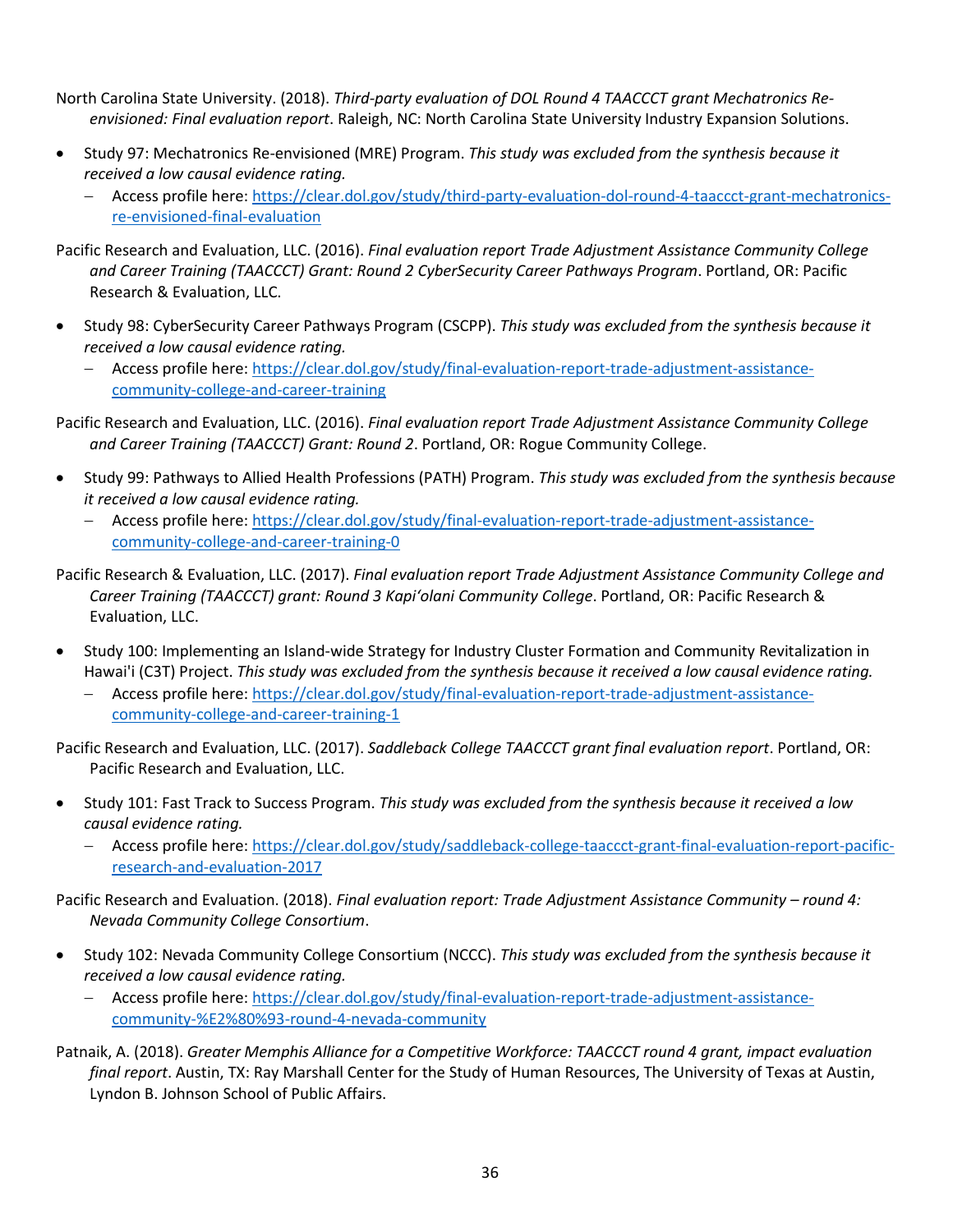- Study 103: Greater Memphis Alliance for a Competitive Workforce (GMACW) Trade Adjustment Assistance Community College and Career Training (TAACCCT) grant program. *This study was excluded from the synthesis because it received a low causal evidence rating.*
	- − Access profile here: [https://clear.dol.gov/study/greater-memphis-alliance-competitive-workforce-taaccct](https://clear.dol.gov/study/greater-memphis-alliance-competitive-workforce-taaccct-round-4-grant-impact-evaluation-final)[round-4-grant-impact-evaluation-final](https://clear.dol.gov/study/greater-memphis-alliance-competitive-workforce-taaccct-round-4-grant-impact-evaluation-final)

Patnaik, A., & Prince, A. (2016). *Retraining the Gulf Coast through Information Technology Pathways: Final Impact evaluation report*. Austin, TX: The University of Texas at Austin, Lyndon B. Johnson School of Public Affairs.

- Study 104: Gulf Coast IT Pathways Program. *This study was excluded from the synthesis because it received a low causal evidence rating.*
	- − Access profile here: [https://clear.dol.gov/study/retraining-gulf-coast-through-information-technology](https://clear.dol.gov/study/retraining-gulf-coast-through-information-technology-pathways-final-impact-evaluation-report)[pathways-final-impact-evaluation-report](https://clear.dol.gov/study/retraining-gulf-coast-through-information-technology-pathways-final-impact-evaluation-report)

POS-IMPACT LLC. (2016). *Florida Trade Consortium evaluation final report*. Pembroke Pines, FL: POS-IMPACT LLC.

- Study 105: Florida Transforming Resources for Accelerated Degrees and Employment (TRADE) Consortium. *This study was excluded from the synthesis because it received a low causal evidence rating.*
	- − Access profile here: [https://clear.dol.gov/study/florida-trade-consortium-evaluation-final-report-pos-impact-llc-](https://clear.dol.gov/study/florida-trade-consortium-evaluation-final-report-pos-impact-llc-2016)[2016](https://clear.dol.gov/study/florida-trade-consortium-evaluation-final-report-pos-impact-llc-2016)

Price, D., Childress, L., Sedlak, W., & Roach, R. (2017). *Northeast Resiliency Consortium final evaluation report*. Indianapolis, IN: DVP-PRAXIS LTD.

- Study 106: Northeast Resiliency Consortium (NRC): Continuing education to credit-based educational pathways strategy. *This study was excluded from the synthesis because it received a low causal evidence rating.*
	- − Access profile here: [https://clear.dol.gov/study/northeast-resiliency-consortium-final-evaluation-report-price](https://clear.dol.gov/study/northeast-resiliency-consortium-final-evaluation-report-price-et-al-2017)[et-al-2017](https://clear.dol.gov/study/northeast-resiliency-consortium-final-evaluation-report-price-et-al-2017)
- Study 107: Northeast Resiliency Consortium (NRC): Comprehensive support services strategy. *This study was excluded from the synthesis because it received a low causal evidence rating.*
	- − Access profile here: [https://clear.dol.gov/study/northeast-resiliency-consortium-final-evaluation-report-price](https://clear.dol.gov/study/northeast-resiliency-consortium-final-evaluation-report-price-et-al-2017-0)[et-al-2017-0](https://clear.dol.gov/study/northeast-resiliency-consortium-final-evaluation-report-price-et-al-2017-0)

PTB & Associates. (2016). *Evaluation of the Alabama/Florida Technical Employment Network TAACCCT program*. Bethesda, MD: PTB & Associates.

- Study 108: Alabama-Florida Technical Employment Network (AF-TEN). *This study was excluded from the synthesis because it received a low causal evidence rating.*
	- − Access profile here: [https://clear.dol.gov/study/evaluation-alabamaflorida-technical-employment-network](https://clear.dol.gov/study/evaluation-alabamaflorida-technical-employment-network-taaccct-program-ptb-associates-2016)[taaccct-program-ptb-associates-2016](https://clear.dol.gov/study/evaluation-alabamaflorida-technical-employment-network-taaccct-program-ptb-associates-2016)

Public Policy Associates. (2016). *Evaluation of the AMP PLUS program: Final report*. Lansing, MI: Public Policy Associates, Incorporated.

- Study 109: Advanced Manufacturing Pathways (AMP) PLUS Program. *This study was excluded from the synthesis because it received a low causal evidence rating.*
	- − Access profile here: [https://clear.dol.gov/study/evaluation-amp-plus-program-final-report-public-policy](https://clear.dol.gov/study/evaluation-amp-plus-program-final-report-public-policy-associates-2016)[associates-2016](https://clear.dol.gov/study/evaluation-amp-plus-program-final-report-public-policy-associates-2016)
- Selzer, A. K., Sanchez, R., Michaelides, M., Shetty, S., & Bertane, C. (2016). *Arizona Sun Corridor Get Into Energy Consortium (ASC-GIEC): Third-party evaluation services for the Trade Adjustment Assistance Community College and Career Training grant final report.* Columbia, MD: IMPAQ International.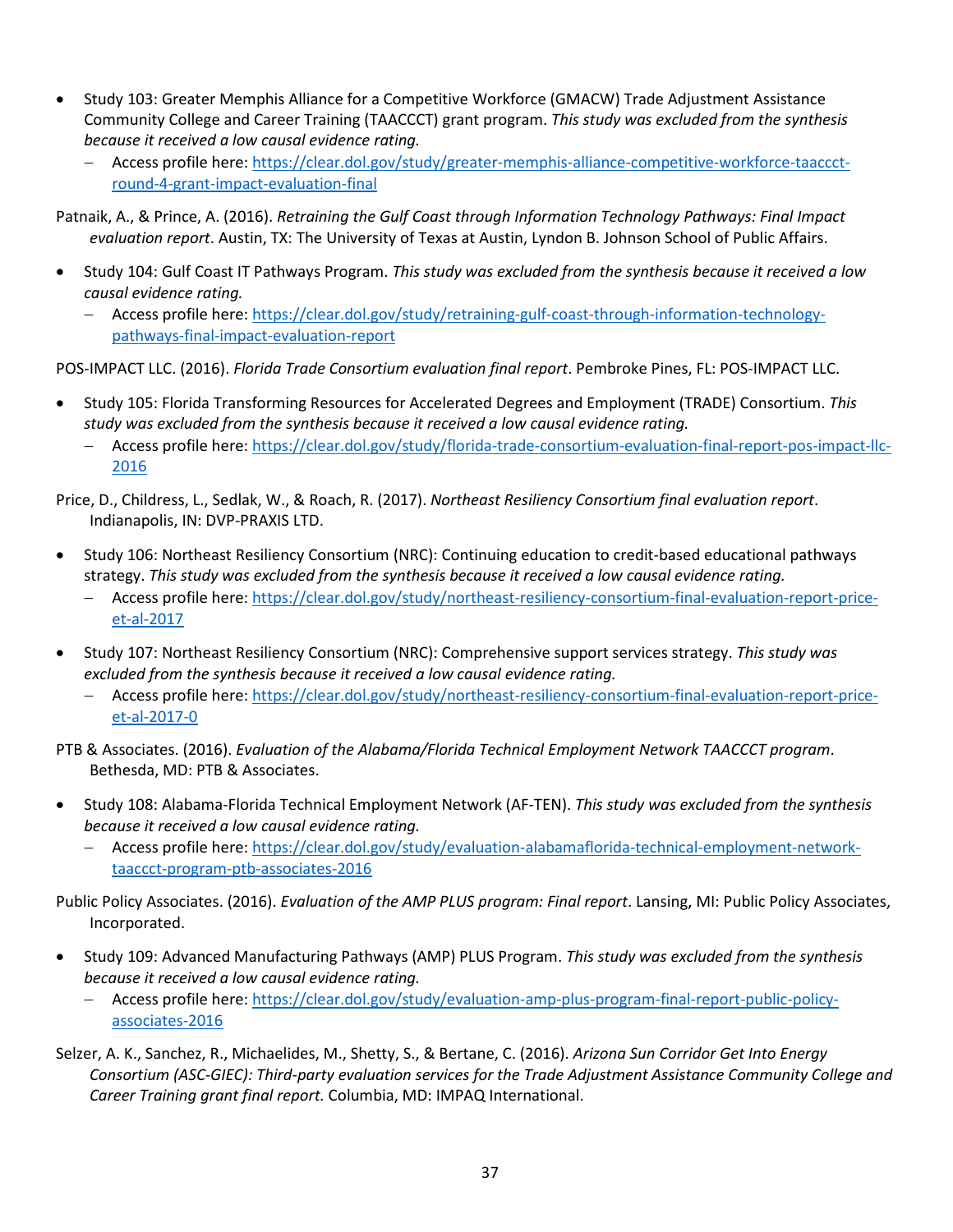- Study 110: Arizona Sun Corridor Get Into Energy Consortium (ASC-GIEC) Program. *This study was excluded from the synthesis because it received a low causal evidence rating.*
	- − Access profile here: [https://clear.dol.gov/study/third-party-evaluation-services-trade-adjustment-assistance](https://clear.dol.gov/study/third-party-evaluation-services-trade-adjustment-assistance-community-college-and-career)[community-college-and-career](https://clear.dol.gov/study/third-party-evaluation-services-trade-adjustment-assistance-community-college-and-career)

Shain, M., & Grandgenett, N. (2016). *Project IMPACT: Innovations Moving People to Achieve Certified Training. Final evaluation report.* Omaha, NE: University of Nebraska.

- Study 111: Project IMPACT. *This study was excluded from the synthesis because it received a low causal evidence rating.*
	- − Access profile here: [https://clear.dol.gov/study/project-impact-innovations-moving-people-achieve-certified](https://clear.dol.gov/study/project-impact-innovations-moving-people-achieve-certified-training-final-evaluation-report)[training-final-evaluation-report](https://clear.dol.gov/study/project-impact-innovations-moving-people-achieve-certified-training-final-evaluation-report)

Singer, S. (2018). *Get IT project evaluation: Final report*. Syracuse, NY: Hezel Associates.

- Study 112: NHTI's Get IT Program. *This study was excluded from the synthesis because it received a low causal evidence rating.*
	- − Access profile here:<https://clear.dol.gov/study/get-it-project-evaluation-final-report-singer-2018>
- Skilton-Sylvester, P., Myran, S., Myran, G., Ross, S., & Williams, M. (2016). *Final evaluation report: Implementation and outcomes of Credentials to Careers*. Canadian Lakes, MI: Myran & Associates LLC.
- Study 113: Credentials to Careers (C2C) Program. *This study was excluded from the synthesis because it received a low causal evidence rating.*
	- − Access profile here: [https://clear.dol.gov/study/final-evaluation-report-implementation-and-outcomes](https://clear.dol.gov/study/final-evaluation-report-implementation-and-outcomes-credentials-careers-skilton-sylvester-et)[credentials-careers-skilton-sylvester-et](https://clear.dol.gov/study/final-evaluation-report-implementation-and-outcomes-credentials-careers-skilton-sylvester-et)

Southwest Arkansas Community College Consortium. (2017). *Southwest Arkansas Community College Consortium: Trade Adjustment Assistance Community College Training grant final report*.

- Study 114: South West Arkansas Community College Consortium (SWACCC): College of the Ouachitas. *This study was excluded from the synthesis because it received a low causal evidence rating.*
	- Access profile here: [https://clear.dol.gov/study/southwest-arkansas-community-college-consortium-trade](https://clear.dol.gov/study/southwest-arkansas-community-college-consortium-trade-adjustment-assistance-community-1)[adjustment-assistance-community-1](https://clear.dol.gov/study/southwest-arkansas-community-college-consortium-trade-adjustment-assistance-community-1)
- Study 115: SWACCC: Cossatot Community College. *This study was excluded from the synthesis because it received a low causal evidence rating.*
	- − Access profile here: [https://clear.dol.gov/study/southwest-arkansas-community-college-consortium-trade](https://clear.dol.gov/study/southwest-arkansas-community-college-consortium-trade-adjustment-assistance-community-college)[adjustment-assistance-community-college](https://clear.dol.gov/study/southwest-arkansas-community-college-consortium-trade-adjustment-assistance-community-college)
- Study 116: SWACCC: National Park College. *This study was excluded from the synthesis because it received a low causal evidence rating.*
	- − Access profile here: [https://clear.dol.gov/study/southwest-arkansas-community-college-consortium-trade](https://clear.dol.gov/study/southwest-arkansas-community-college-consortium-trade-adjustment-assistance-community-0)[adjustment-assistance-community-0](https://clear.dol.gov/study/southwest-arkansas-community-college-consortium-trade-adjustment-assistance-community-0)
- Study 117: SWACCC: Rich Mountain Community College. *This study was excluded from the synthesis because it received a low causal evidence rating.*
	- − Access profile here: [https://clear.dol.gov/study/southwest-arkansas-community-college-consortium-trade](https://clear.dol.gov/study/southwest-arkansas-community-college-consortium-trade-adjustment-assistance-community-3)[adjustment-assistance-community-3](https://clear.dol.gov/study/southwest-arkansas-community-college-consortium-trade-adjustment-assistance-community-3)
- Study 118: SWACCC: South Arkansas Community College. *This study was excluded from the synthesis because it received a low causal evidence rating.*
	- − Access profile here: [https://clear.dol.gov/study/southwest-arkansas-community-college-consortium-trade](https://clear.dol.gov/study/southwest-arkansas-community-college-consortium-trade-adjustment-assistance-community-2)[adjustment-assistance-community-2](https://clear.dol.gov/study/southwest-arkansas-community-college-consortium-trade-adjustment-assistance-community-2)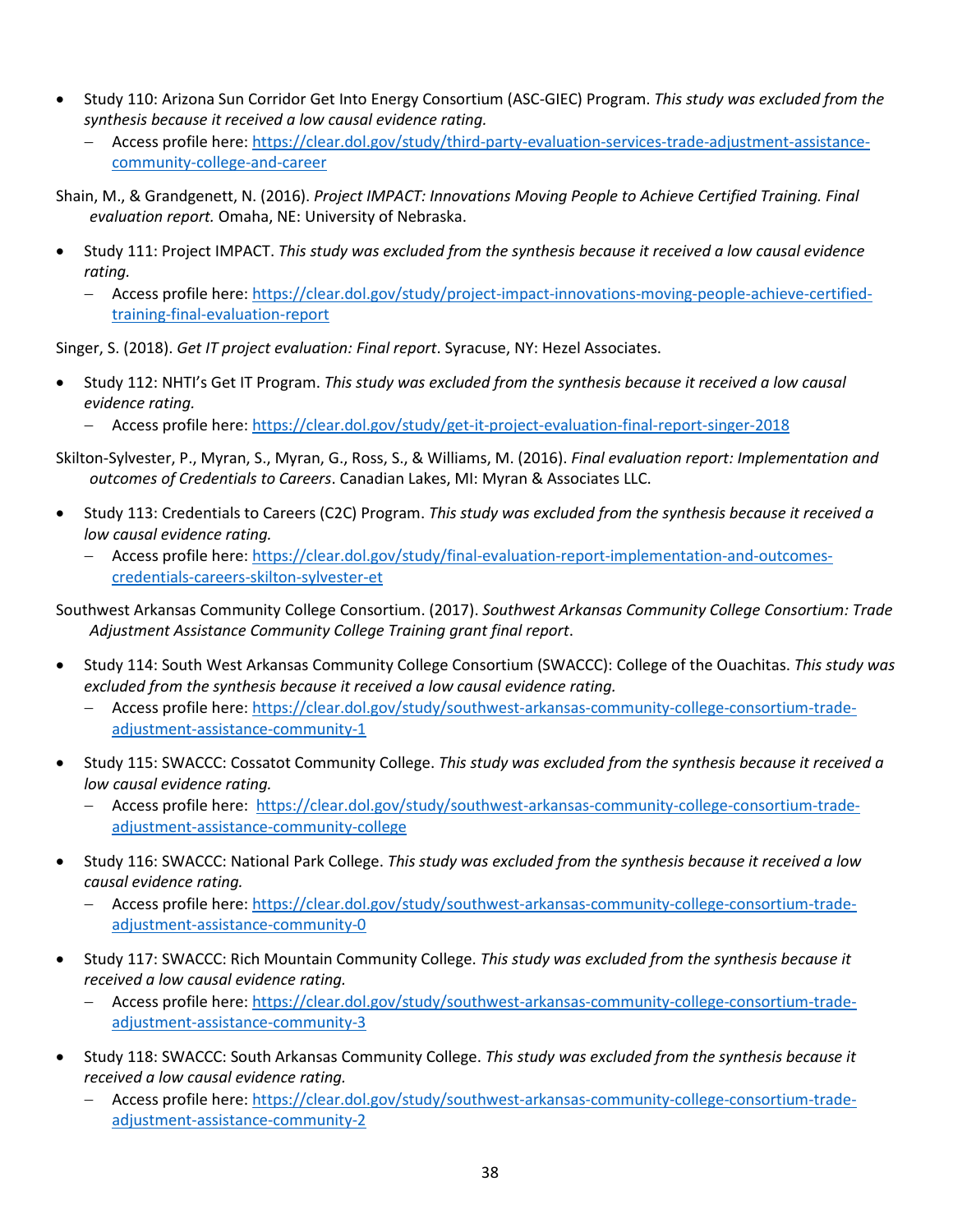- Study 119: SWACCC: Southern Arkansas University Tech. *This study was excluded from the synthesis because it received a low causal evidence rating.*
	- − Access profile here: [https://clear.dol.gov/study/southwest-arkansas-community-college-consortium-trade](https://clear.dol.gov/study/southwest-arkansas-community-college-consortium-trade-adjustment-assistance-community-4)[adjustment-assistance-community-4](https://clear.dol.gov/study/southwest-arkansas-community-college-consortium-trade-adjustment-assistance-community-4)
- Study 120: SWACCC: University of Arkansas Community College at Hope. *This study was excluded from the synthesis because it received a low causal evidence rating.*
	- − Access profile here: [https://clear.dol.gov/study/southwest-arkansas-community-college-consortium-trade](https://clear.dol.gov/study/southwest-arkansas-community-college-consortium-trade-adjustment-assistance-community-5)[adjustment-assistance-community-5](https://clear.dol.gov/study/southwest-arkansas-community-college-consortium-trade-adjustment-assistance-community-5)

Styers, M., Haden, C., Cosby, A., & Peery, E. (2018). *PluggedIn and WorkREADY! at Southwest Virginia Community College: 2018 final report*. Charlottesville, VA: Magnolia Consulting, LLC.

- Study 121: PluggedIn and WorkREADY! Program. *This study was excluded from the synthesis because it received a low causal evidence rating.*
	- − Access profile here: [https://clear.dol.gov/study/pluggedin-and-workready-southwest-virginia-community](https://clear.dol.gov/study/pluggedin-and-workready-southwest-virginia-community-college-2018-final-report-styers-et-al)[college-2018-final-report-styers-et-al](https://clear.dol.gov/study/pluggedin-and-workready-southwest-virginia-community-college-2018-final-report-styers-et-al)
- Swan, B., Clarke, M. H., Serpa, A., DeStefano, C., & Hahs-Vaughn (2018). M-PATH: *Advanced manufacturing final evaluation report*. (Rep. No. 33VCDOLTACT2014.Y4S). Orlando, FL: University of Central Florida, Program Evaluation and Educational Research Group (PEER).
- Study 122: M-PATH: Advanced Manufacturing Trade Adjustment Assistance Community College and Career Training (TAACCCT) Grant Program. *This study was excluded from the synthesis because it received a low causal evidence rating.*
	- − Access profile here: [https://clear.dol.gov/study/m-path-advanced-manufacturing-final-evaluation-report-rep](https://clear.dol.gov/study/m-path-advanced-manufacturing-final-evaluation-report-rep-no-33vcdoltact2014y4s-swan-et-al)[no-33vcdoltact2014y4s-swan-et-al](https://clear.dol.gov/study/m-path-advanced-manufacturing-final-evaluation-report-rep-no-33vcdoltact2014y4s-swan-et-al)
- Takyi-Laryea, A., Gall, A., Chamberlin, M., Naughton, L., & Spychala, B. G. (2017). *Southeastern Economic and Education Leadership Consortium (SEELC) final report.* Fairfax, VA: ICF.
- Study 123: Southeastern Economic and Education Leadership Consortium (SEELC). *This study was excluded from the synthesis because it received a low causal evidence rating.*
	- − Access profile here: [https://clear.dol.gov/Study/Southeastern-Economic-and-Education-Leadership-Consortium-](https://clear.dol.gov/Study/Southeastern-Economic-and-Education-Leadership-Consortium-SEELC-final-report-Takyi-Laryea-et)[SEELC-final-report-Takyi-Laryea-et](https://clear.dol.gov/Study/Southeastern-Economic-and-Education-Leadership-Consortium-SEELC-final-report-Takyi-Laryea-et)

Takyi-Laryea, A., Passa, K., & Gall, A. (2017). *University of the District of Columbia Community College TAACCCT round 3 final evaluation report.* Fairfax, VA: ICF.

- Study 124: DC Construction Academy (DCCA). *This study was excluded from the synthesis because it received a low causal evidence rating.*
	- − Access profile here: [https://clear.dol.gov/Study/University-District-Columbia-Community-College-TAACCCT](https://clear.dol.gov/Study/University-District-Columbia-Community-College-TAACCCT-round-3-final-evaluation-report-Takyi)[round-3-final-evaluation-report-Takyi](https://clear.dol.gov/Study/University-District-Columbia-Community-College-TAACCCT-round-3-final-evaluation-report-Takyi)
- Tan, C., & Moore, C. (2017). *Developing pathways for careers in health: The Los Angeles Healthcare Competencies to Careers Consortium*. Sacramento, CA: Education Insights Center, California State University, Sacramento.
- Study 125: Los Angeles Healthcare Competencies to Careers Consortium (LAH3C). *This study was excluded from the synthesis because it received a low causal evidence rating.*
	- − Access profile here: [https://clear.dol.gov/study/developing-pathways-careers-health-los-angeles-healthcare](https://clear.dol.gov/study/developing-pathways-careers-health-los-angeles-healthcare-competencies-careers-consortium-tan)[competencies-careers-consortium-tan](https://clear.dol.gov/study/developing-pathways-careers-health-los-angeles-healthcare-competencies-careers-consortium-tan)
- The Greater Cincinnati Supply Chain Career Development Center (SCCDC). (2018). *Trade Adjustment Assistance Community College Career Training Grant (TAACCCT): Final evaluation report*. Cincinnati, OH: Author.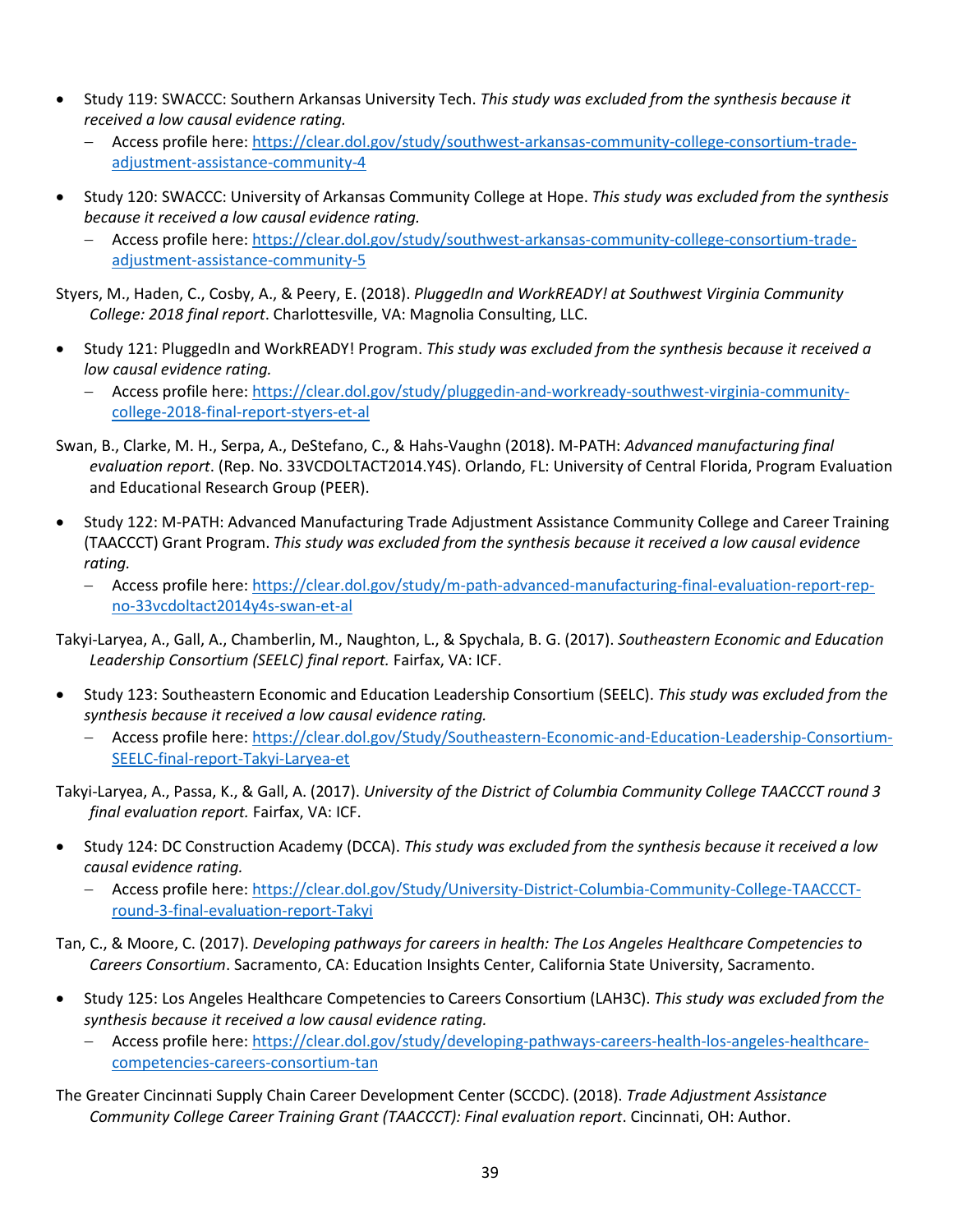- Study 126: SCCDC's Supply Chain Management and Materials Handling & Logistics Technologies Programs. *This study was excluded from the synthesis because it received a low causal evidence rating.*
	- − Access profile here: [https://clear.dol.gov/study/trade-adjustment-assistance-community-college-career](https://clear.dol.gov/study/trade-adjustment-assistance-community-college-career-training-grant-taaccct-final-evaluation)[training-grant-taaccct-final-evaluation](https://clear.dol.gov/study/trade-adjustment-assistance-community-college-career-training-grant-taaccct-final-evaluation)

The Improve Group. (2017). *RITA consortium final evaluation report*. Saint Paul, MN: The Improve Group.

- Study 127: Rural Information Technology Alliance (RITA). *This study was excluded from the synthesis because it received a low causal evidence rating.*
	- − Access profile here:<https://clear.dol.gov/study/rita-consortium-final-evaluation-report-improve-group-2017>
- The New Growth Group, LLC. (2016). *Cuyahoga Community College Trade Adjustment Assistance Community College Career Training grant: Final report*.
- Study 128: TAACCCT-enhanced Additive Manufacturing Programs. *This study was excluded from the synthesis because it received a low causal evidence rating.*
	- − Access profile here: [https://clear.dol.gov/study/cuyahoga-community-college-trade-adjustment-assistance](https://clear.dol.gov/study/cuyahoga-community-college-trade-adjustment-assistance-community-college-career-training-grant)[community-college-career-training-grant](https://clear.dol.gov/study/cuyahoga-community-college-trade-adjustment-assistance-community-college-career-training-grant)

The New Growth Group. (2018). *TAACCCT building Illinois' bio-economy (BIB) consortium final evaluation report*. Cleveland, OH: New Growth Group.

- Study 129: Building Illinois' Bio-economy (BIB) Consortium. *This study was excluded from the synthesis because it received a low causal evidence rating.*
	- − Access profile here: [https://clear.dol.gov/study/taaccct-building-illinois-bio-economy-bib-consortium-final](https://clear.dol.gov/study/taaccct-building-illinois-bio-economy-bib-consortium-final-evaluation-report-new-growth-group)[evaluation-report-new-growth-group](https://clear.dol.gov/study/taaccct-building-illinois-bio-economy-bib-consortium-final-evaluation-report-new-growth-group)
- The New Growth Group, LLC & The Ohio Education Research Center at The Ohio State University. (2018). *The Ohio Technical Skills Innovation Network (Ohio TechNet) Trade Adjustment Assistance Community College Career Training Grant (TAACCCT) Final Evaluation Report*.
- Study 130: Ohio Technical Skills Innovation Network Initiative. *This study was excluded from the synthesis because it received a low causal evidence rating.*
	- − Access profile here: [https://clear.dol.gov/study/ohio-technical-skills-innovation-network-ohio-technet-trade](https://clear.dol.gov/study/ohio-technical-skills-innovation-network-ohio-technet-trade-adjustment-assistance-community)[adjustment-assistance-community](https://clear.dol.gov/study/ohio-technical-skills-innovation-network-ohio-technet-trade-adjustment-assistance-community)

Topper, A., Munn, W., Bor, E., Clery, S., & Smith, B. (2016). *Final evaluation of Southwest Virginia Community College's PluggedInVA TAACCCT Grant initiative*.

- Study 131: PluggedInVA (PIVA). *This study was excluded from the synthesis because it received a low causal evidence rating.*
	- − Access profile here: [https://clear.dol.gov/study/final-evaluation-southwest-virginia-community](https://clear.dol.gov/study/final-evaluation-southwest-virginia-community-college%E2%80%99s-pluggedinva-taaccct-grant-initiative)[college%E2%80%99s-pluggedinva-taaccct-grant-initiative](https://clear.dol.gov/study/final-evaluation-southwest-virginia-community-college%E2%80%99s-pluggedinva-taaccct-grant-initiative)

Van Dyke, B., Bayala, I., & Cutaia, K. (2016). *Job training for a knowledge-based economy: The Quincy College Biotechnology and Compliance program*. Quincy, MA: Quincy College.

- Study 132: Quincy College's Biotechnology and Compliance Program. *This study was excluded from the synthesis because it received a low causal evidence rating.*
	- − Access profile here: [https://clear.dol.gov/study/job-training-knowledge-based-economy-quincy-college](https://clear.dol.gov/study/job-training-knowledge-based-economy-quincy-college-biotechnology-and-compliance-program-van)[biotechnology-and-compliance-program-van](https://clear.dol.gov/study/job-training-knowledge-based-economy-quincy-college-biotechnology-and-compliance-program-van)
- Voorhees, R. A. (2018). *Knowledge to work summative evaluation: Lord Fairfax Community College*. Voorhees, NJ: Voorhees Group LLC.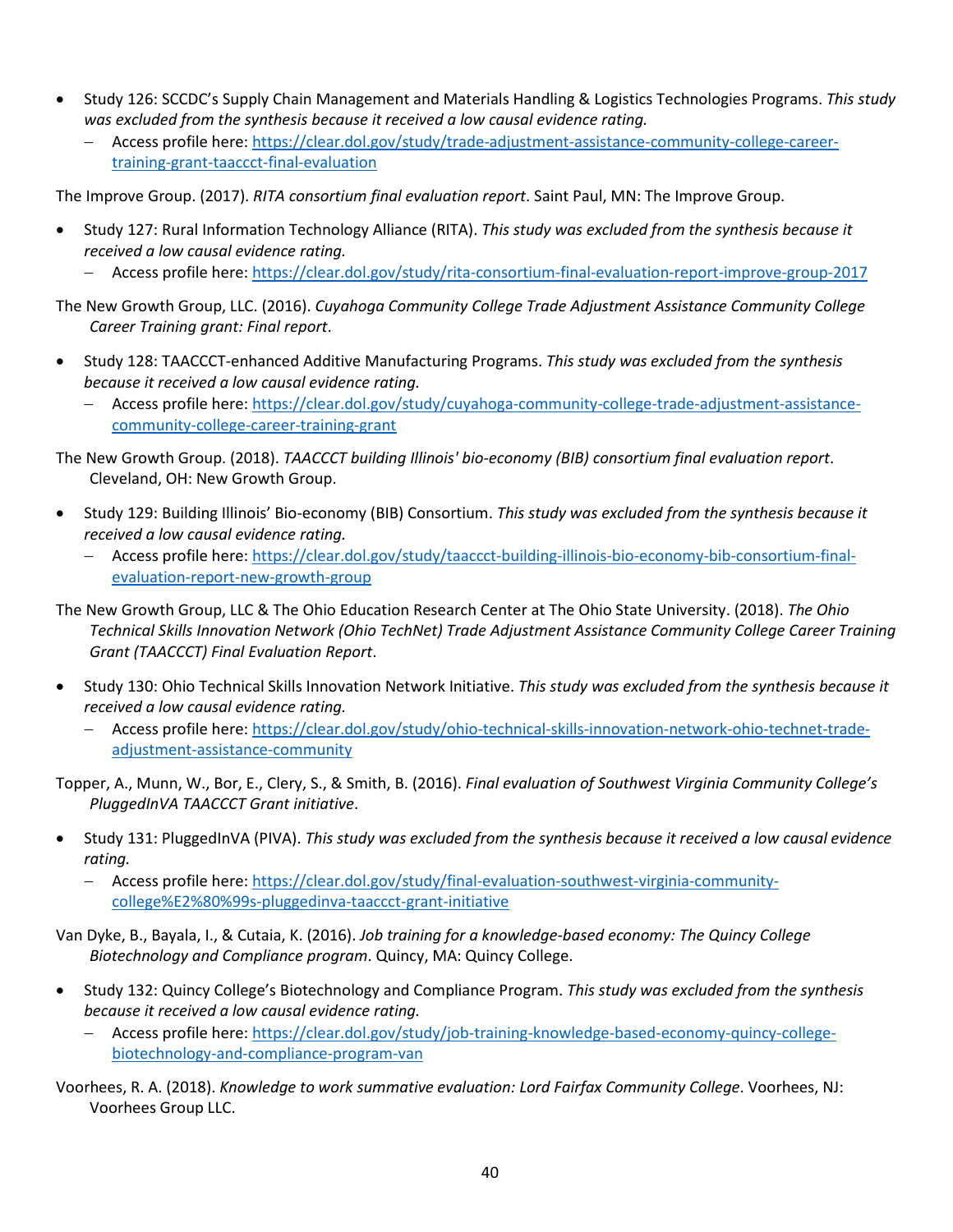- Study 133: Knowledge to Work (K2W) Program. *This study was excluded from the synthesis because it received a low causal evidence rating.*
	- − Access profile here: [https://clear.dol.gov/study/knowledge-work-summative-evaluation-lord-fairfax-community](https://clear.dol.gov/study/knowledge-work-summative-evaluation-lord-fairfax-community-college-voorhees-2018)[college-voorhees-2018](https://clear.dol.gov/study/knowledge-work-summative-evaluation-lord-fairfax-community-college-voorhees-2018)

Watrus, B., & Fercho, H. (2015). *Oregon Credentials, Acceleration and Support for Employment (CASE) evaluation report: Results, key issues and implications for policy, practice and systems*.

- Study 134: Credentials, Acceleration and Support for Employment (CASE) Program. *This study was excluded from the synthesis because it received a low causal evidence rating.*
	- − Access profile here: [https://clear.dol.gov/study/oregon-credentials-acceleration-and-support-employment-case](https://clear.dol.gov/study/oregon-credentials-acceleration-and-support-employment-case-evaluation-report-results-key)[evaluation-report-results-key](https://clear.dol.gov/study/oregon-credentials-acceleration-and-support-employment-case-evaluation-report-results-key)

Westat. (2016). *Evaluation of the Illinois Network for Advanced Manufacturing: Final Report*. Rockville, MD: Westat & GEM Software Development, Inc.

- Study 135: Illinois Network for Advanced Manufacturing (INAM). *This study was excluded from the synthesis because it received a low causal evidence rating.*
	- − Access profile here: [https://clear.dol.gov/study/evaluation-illinois-network-advanced-manufacturing-final](https://clear.dol.gov/study/evaluation-illinois-network-advanced-manufacturing-final-report-westat-2016)[report-westat-2016](https://clear.dol.gov/study/evaluation-illinois-network-advanced-manufacturing-final-report-westat-2016)

Wijma, C. (2016). *East Los Angeles College: Technology & Logistics program TAACCCT final evaluation report.* San Francisco, CA: WestEd.

- Study 136: East Los Angeles College's (ELAC) Technology and Logistics Program. *This study was excluded from the synthesis because it received a low causal evidence rating.*
	- − Access profile here: [https://clear.dol.gov/study/east-los-angeles-college-technology-logistics-program-taaccct](https://clear.dol.gov/study/east-los-angeles-college-technology-logistics-program-taaccct-final-evaluation-report-wiima)[final-evaluation-report-wiima](https://clear.dol.gov/study/east-los-angeles-college-technology-logistics-program-taaccct-final-evaluation-report-wiima)

Wixom, G. (2017). *Weber State University Trade Adjustment Assistance Community College and Career Training (TAACCCT) grant-round 3: Final third party evaluation report*. Orem, UT: Education Matters.

- Study 137: Health Information Technology Career Mobility (HITCM) program. *This study was excluded from the synthesis because it received a low causal evidence rating.*
	- − Access profile here: [https://clear.dol.gov/study/weber-state-university-trade-adjustment-assistance](https://clear.dol.gov/study/weber-state-university-trade-adjustment-assistance-community-college-and-career-training)[community-college-and-career-training](https://clear.dol.gov/study/weber-state-university-trade-adjustment-assistance-community-college-and-career-training)

WorkED Consulting. (2017). *North Dakota State College of Science TAACCCT Project: North Dakota Advanced Manufacturing Skills Training Initiative (NDAMSTI) final evaluation report*. Burke, VA: WorkED Consulting.

- Study 138: North Dakota Advanced Manufacturing Skills Training Initiative (NDAMSTI) earnings and employment outcomes. *This study was excluded from the synthesis because it received a low causal evidence rating.*
	- − Access profile here: [https://clear.dol.gov/Study/North-Dakota-State-College-Science-TAACCCT-Project-North-](https://clear.dol.gov/Study/North-Dakota-State-College-Science-TAACCCT-Project-North-Dakota-Advanced-Manufacturing-Skills)[Dakota-Advanced-Manufacturing-Skills](https://clear.dol.gov/Study/North-Dakota-State-College-Science-TAACCCT-Project-North-Dakota-Advanced-Manufacturing-Skills)
- Study 139: NDAMSTI education, earnings, and employment outcomes. *This study was excluded from the synthesis because it received a low causal evidence rating.*
	- − Access profile here: [https://clear.dol.gov/Study/North-Dakota-State-College-Science-TAACCCT-Project-North-](https://clear.dol.gov/Study/North-Dakota-State-College-Science-TAACCCT-Project-North-Dakota-Advanced-Manufacturing-0)[Dakota-Advanced-Manufacturing-0](https://clear.dol.gov/Study/North-Dakota-State-College-Science-TAACCCT-Project-North-Dakota-Advanced-Manufacturing-0)

WorkED Consulting. (2018). *Oklahoma City Community College TAACCCT: Commercial Food Equipment Service Technician (CFEST) program third-party evaluation final report*. Burke, VA: WorkED Consulting, LLC.

• Study 140: Commercial Food Equipment Service Technician (CFEST) Program. *This study was excluded from the synthesis because it received a low causal evidence rating.*